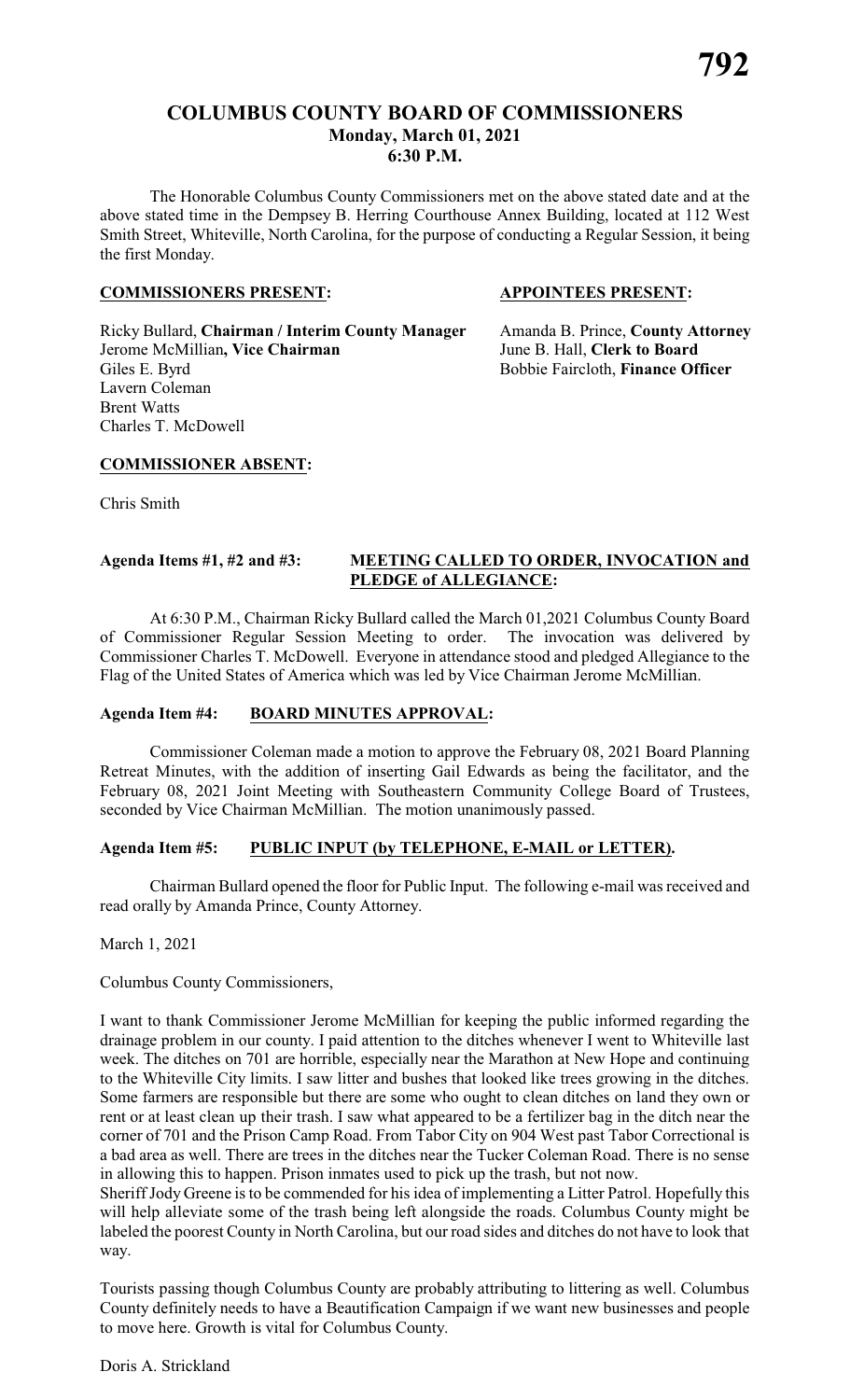#### **Agenda Item #6: PROCLAMATION - PROCLAMATION of ACHIEVEMENT and RECOGNITION to COLUMBUS REGIONAL HEALTHCARE SYSTEM:**

Chairman Bullard requested Board approval and adoption of the following Proclamation of Achievement and Recognition of the Accessibility of Ophthalmology here in Columbus County.

#### **PROCLAMATION of ACHIEVEMENT and RECOGNITION to** *COLUMBUS REGIONAL HEALTHCARE SYSTEM* for **ACCESSIBILITY to OPHTHALMOLOGY**

**WHEREAS,** when medical and ophthalmology services are available to the citizens of Columbus County that are limited in their physical and financial means, it provides needed services to the residents of their County; **and**

**WHEREAS, Columbus Regional Healthcare System** has added a new ophthalmology suite which will provide previously unavailable services at that hospital; **and**

**WHEREAS,** the ophthalmology procedures at *Columbus Regional Healthcare System* commenced in January, 2021.

**NOW, THEREFORE, BE IT PROCLAIMED** that the **Columbus County Board of Commissioners** proudly presents this **Proclamation of Achievement and Recognition** to *Columbus Regional Healthcare System* for their constant endeavor to provide services for our citizens, and anyone in need.

**ADOPTED** this the 1st day of March, 2021.

#### **COLUMBUS COUNTY BOARD OF COMMISSIONERS**

**/s/** *CHRIS SMITH* **/s/** *GILES E. BYRD /s/ LAVERN COLEMAN /s***/** *BRENT WATTS /s/ CHARLES T. McDOWELL* ATTESTED BY:<br>*/s/ AMANDA B. PRINCE*, County Attorney */s/ JUNE B. HALL*, Clerk to the Board /s/ **AMANDA B. PRINCE**, County Attorney

**/s/** *RICKY BULLARD* **, Chairman** */s/JEROME McMILLIAN***, Vice Chairman**

Commissioner Byrd made a motion to approve and adopt the Proclamation of Achievement and Recognition to Columbus Regional Healthcare System for Accessibility to Ophthalmology, seconded by Vice Chairman McMillian. The motion unanimously passed.

### **Agenda Item #7: FINANCE - CERRO GORDO SCHOOL CONSTRUCTION:**

Dylan Bowen, Deputy Finance Director**,** requested Board approval of the following Resolutions:

- A. Resolution Making Certain Findings and Appointments and Requesting Approval of the Local Government Commission;
- B. Resolution Calling a Public Hearing on Whether the Board of Commissioners for the County of Columbus, North Carolina Should Approve Proposed Installment Financing to Finance a Portion of the Cost of Various Projects and Whether Said County Should Acquire Certain School Property Included in Such Projects; **and**
- C. Resolution of the Board of Commissioners for the County of Columbus, North Carolina, Declaring its Intention to Reimburse Said County from the Proceeds of One or More Tax-Exempt Financings for Certain Capital Expenditures.

# **EXTRACTS FROM MINUTES OF BOARD OF COMMISSIONERS**

The Board of Commissioners (the "Board") for the County of Columbus (the "County") held a regular meeting in the Dempsey B. Herring Courthouse Annex Building, located at 112 West Smith Street, Whiteville, North Carolina 28472, at 6:30 P.M. on March 1, 2021. The following Commissioners were:

Present: Chairman Ricky Bullard, Vice Chairman Jerome McMillian, Commissioners Giles Byrd, Lavern Coleman, Brent Watts and Charles McDowell.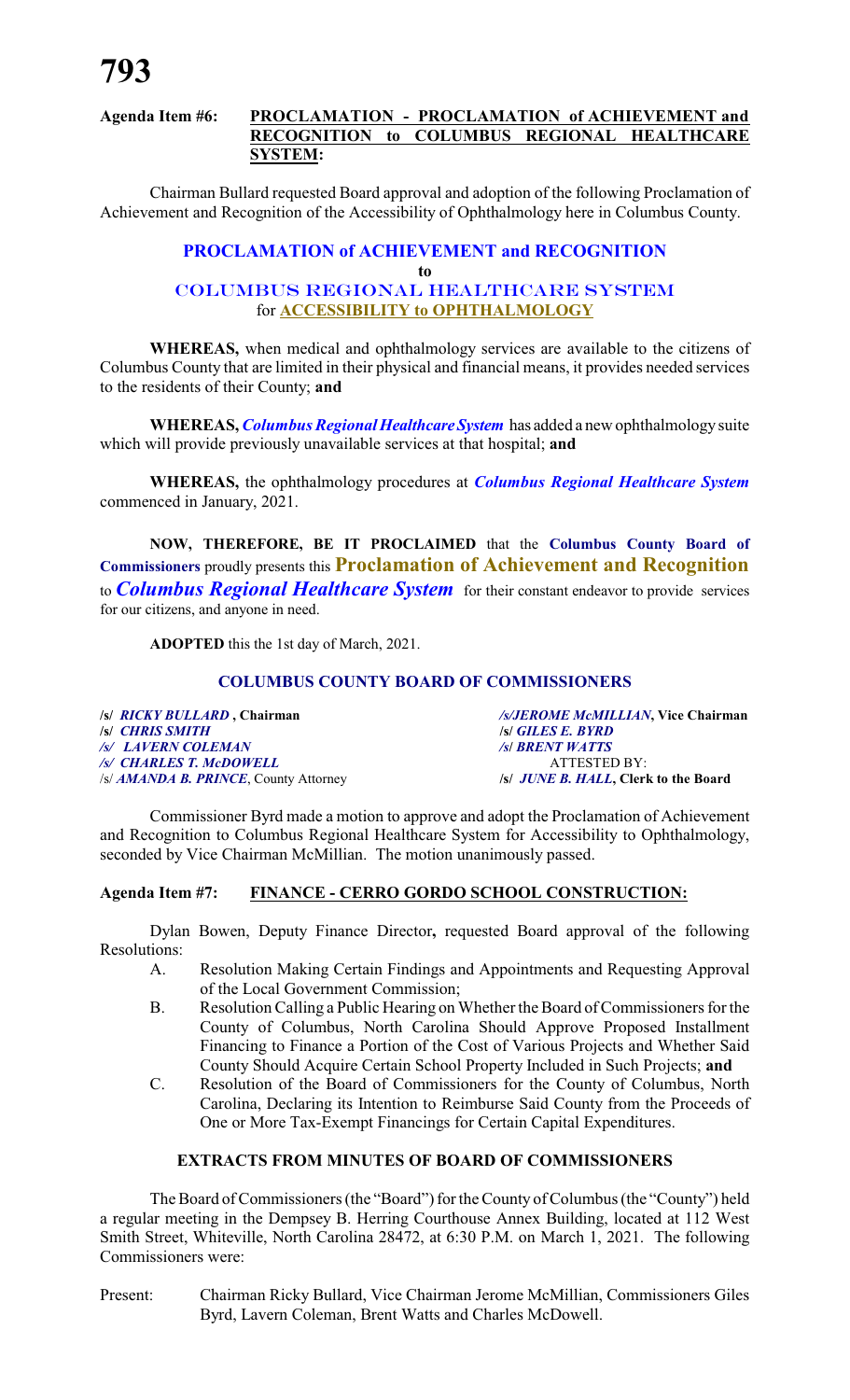Absent: Commissioner Chris Smith.

#### **RESOLUTION MAKING CERTAIN FINDINGS AND APPOINTMENTS AND REQUESTING APPROVAL OF THE LOCAL GOVERNMENT COMMISSION**

**WHEREAS,** the County of Columbus (the "County") has determined to finance a portion of the cost of renovating, expanding, equipping and improving an existing school facility known as Cerro Gordo Elementary School (the "Project"); and

**WHEREAS,** the County is considering undertaking an installment financing pursuant to G.S. §160A-20, as amended, for the purpose of providing funds in an amount not to exceed \$17,000,000, with other available funds, for the construction and other accomplishment of the Project;

**NOW, THEREFORE, BE IT RESOLVED** by the Board of Commissioners as follows:

1. The Board of Commissioners hereby finds and determines in connection with the proposed installment financing contract that (a) such proposed installment financing is necessaryor expedient to the County, (b) such proposed installment financing, under current circumstances, is preferable to a general obligation bond issue of the County for the same purpose, (c) the sums estimated to fall due under such proposed installment financing are adequate and not excessive for their proposed purpose, (d) the County's debt management procedures and policies are good and its debt will continue to be managed in strict compliance with the law, (e) no increase in taxes will be necessary due to the proposed installment financing and (f) the County is not in default regarding any of its debt service obligations.

2. The County Manager, the Finance Director and the County Attorney of the County are each hereby designated as a representative of the County to file an application for approval of such installment financing with the Local Government Commission of North Carolina and are authorized to take such other actions as may be advisable in connection with such proposed acquisition and the development of such installment financing; and all actions heretofore taken by any of such officers or any other officer of the County relating to such matters on behalf of the County are hereby approved, ratified and confirmed.

3. The Board hereby requests the Local Government Commission of North Carolina to approve such proposed installment financing under Article 8 of Chapter 159 of the General Statutes of North Carolina. The Board appoints Robinson Bradshaw & Hinson P.A. as special counsel for the transaction and First Tryon Advisors. as financial advisor for the transaction.

4. This Resolution shall become effective immediately upon its adoption.

Commissioner Byrd seconded the motion and the motion was adopted by the following vote:

**AYES:**Six (6)

**NAYS:** -0-

**\* \* \***

Commissioner (Chairman) Ricky Bullard introduced the following Resolution which was read by title, and moved it be adopted:

### **RESOLUTION CALLING A PUBLIC HEARING ON WHETHER THE BOARD OF COMMISSIONERS FOR THE COUNTY OF COLUMBUS, NORTH CAROLINA SHOULD APPROVE A PROPOSED INSTALLMENT FINANCING TO FINANCE A PORTION OF THE COST OF VARIOUS PROJECTS AND WHETHER SAID COUNTY SHOULD ACQUIRE CERTAIN SCHOOL PROPERTY INCLUDED IN SUCH PROJECTS**

**WHEREAS,** the County of Columbus (the "County") has determined to finance a portion of the cost of renovating, expanding, equipping and improving an existing school facility known as Cerro Gordo Elementary School (the "Project"); and

**WHEREAS,** the County is considering undertaking an installment financing pursuant to G.S. §160A-20, as amended, for the purpose of providing funds in an amount not to exceed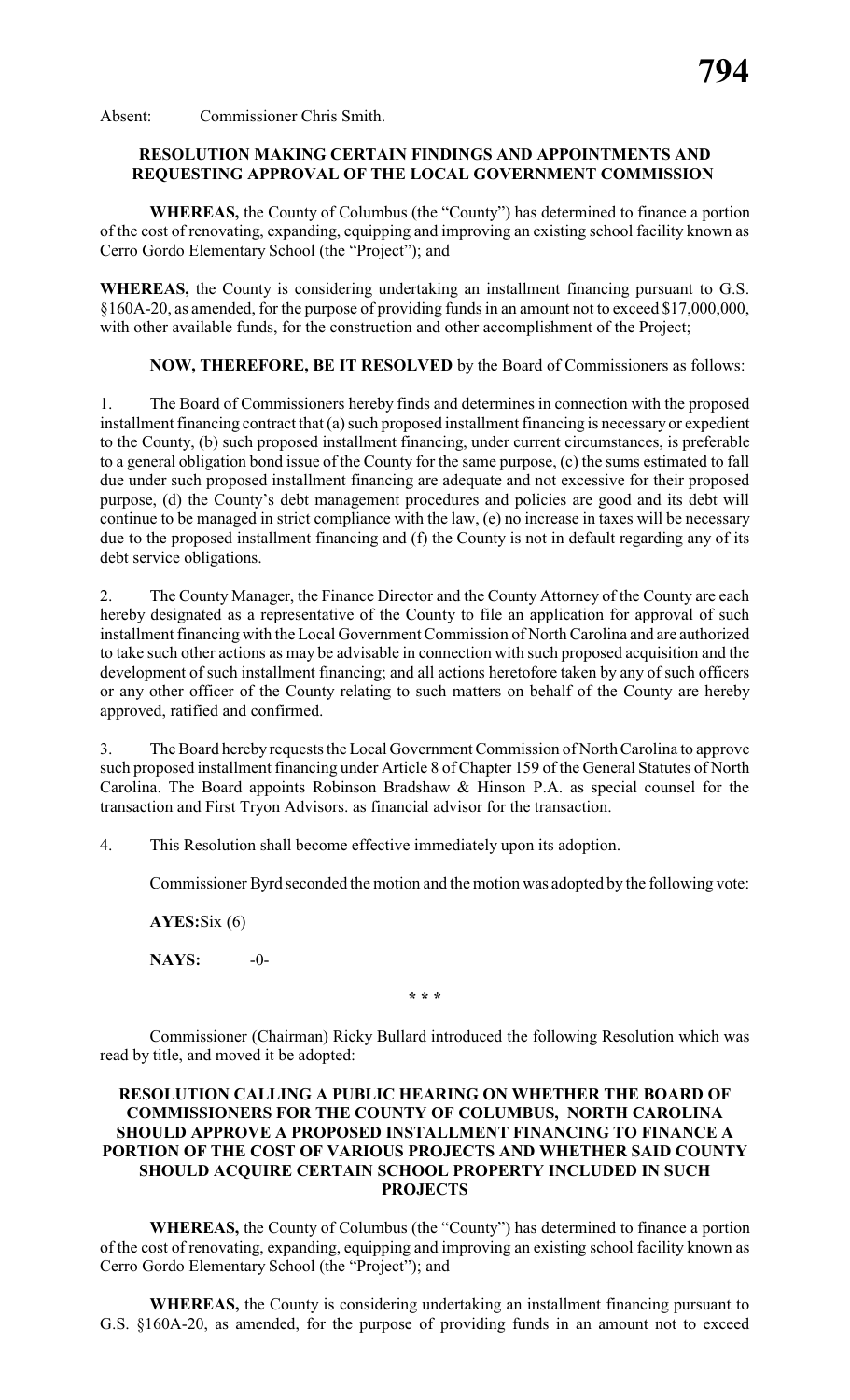\$17,000,000, with other available funds, for the construction and other accomplishment of the Project, and the County is authorized to do so only after a public hearing on such proposed agreement; and

**WHEREAS,** in connection with the proposed installment financing, the County is considering acquiring from the Columbus County Schools Board of Education an interest in the real and personal property included in the Project, including specifically the site of the Project and the improvements thereon, for use by the Columbus County Schools and, pursuant to G.S. §153-158.1 as amended, the County is authorized to do so only after a public hearing on whether the County should acquire such property; and

**WHEREAS,** it is necessary to call a public hearing on such proposed installment financing agreement and acquisition of property;

**NOW, THEREFORE, BE IT RESOLVED** by the Board of Commissioners as follows:

1. A public hearing shall be held at 6:30 P.M., or as soon thereafter as the matter can be heard, on March 15, 2021 in the Dempsey B. Herring Courthouse Annex Building, located at 112 West Smith Street, Whiteville, North Carolina 28472, for the purpose of considering whether the Board of Commissioners for the County (the "Board") should approve (a) such proposed installment financing and certain related documents pursuant to G.S. §160A-20, as amended, for the purpose of providing funds in an amount not to exceed \$17,000,000, with any other available funds, for the construction and other accomplishment of the Project and (b) such proposed acquisition of the site of the Project and improvements thereon pursuant to G.S. §153-158.1 as amended. The County would secure the repayment by it of moneys advanced pursuant to such proposed agreement by granting a security interest in all or a portion of the Project and certain related property.

The Clerk to the Board shall cause a notice of such public hearing to be published in The News Reporter once at least 10 days before March 15, 2021.

3. This resolution shall take effect immediately upon its passage.

Commissioner Byrd seconded the motion and the motion was adopted bythe following vote:

**AYES:**Six (6)

**NAYS:** -0-  $*$ 

Commissioner (Chairman) Ricky Bullard introduced the following Resolution which was read by title, and moved it be adopted:

#### **RESOLUTION OF THE BOARD OF COMMISSIONERS FOR THE COUNTY OF COLUMBUS, NORTH CAROLINA, DECLARING ITS INTENTION TO REIMBURSE SAID COUNTY FROM THE PROCEEDS OF ONE OR MORE TAX-EXEMPT FINANCINGS FOR CERTAIN CAPITAL EXPENDITURES.**

**WHEREAS,** the County of Columbus, North Carolina (the "County"), is a political subdivision organized and existing under the laws of the State of North Carolina; and

**WHEREAS,** the Countyhas determined to pay the cost of renovating, expanding, equipping and improving an existing school facility known as Cerro Gordo Elementary School, (the "Project"); and

**WHEREAS,** the Board of Commissioners for the County (the "Board") has determined that certain moneys advanced and to be advanced by the County to pay such expenditures (the "Expenditures") are available only for a temporary period and it is and will be necessary to reimburse the County for the Expenditures from the proceeds of one or more tax-exempt financings of the County in the form of one or more installment financings that are expected to be authorized by the Board (collectively, the "Tax-exempt Financings").

**NOW, THEREFORE, BE IT RESOLVED** by the Board as follows:

**Section 1.** The Board hereby declares the County's intent to reimburse the County with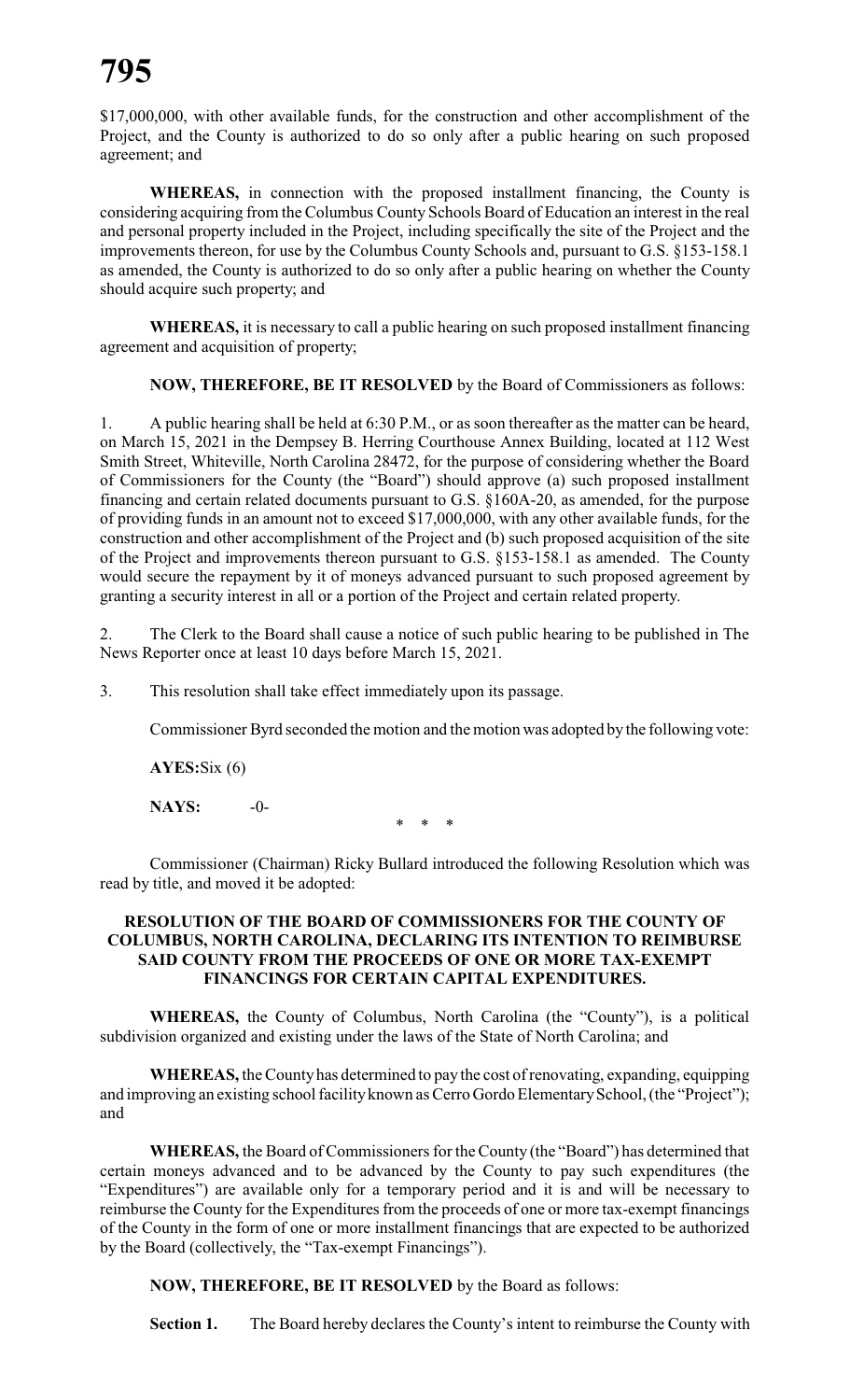the proceeds of the Tax-exempt Financings for the Expenditures. The County reasonably expects on the date hereof that it will reimburse the Expenditures with the proceeds of the Tax-exempt Financings.

**Section 2.** Each Expenditure was or will be (a) of a type properly chargeable to a capital account under general federal income tax principles (determined in each case as of the date of the Expenditure), (b) a cost of issuance with respect to the Tax-exempt Financings, © a nonrecurring item that is not customarily payable from current revenues or (d) a grant to a party that is not related to or an agent of the County so long as such grant does not impose any obligation or condition (directly or indirectly) to repay any amount to or for the benefit of the County.

**Section 3.** The maximum principal amount of the Tax-exempt Financings expected to be entered into with respect to the Project is \$17,000,000, plus such additional amounts, if any, as shall be determined to be reasonably necessary for the funding or payment of costs of entering into the Tax-exempt Financings.

**Section 4.** The County will make a reimbursement allocation, which is a written allocation by the County that evidences the County's use of proceeds of the Tax-exempt Financings to reimburse an Expenditure, no later than 18 months after the later of the date on which the Expenditure is paid or the Project is placed in service or abandoned, but in no event more than three years after the date on which the Expenditure is paid. The County recognizes that exceptions are available for certain preliminary expenditures, costs of issuance, certain de minimis amounts, expenditures by small issuers (based on the year of issuance and not the year of expenditure) and expenditures for construction projects of at least five years.

Section 5. This resolution shall take effect immediately upon its passage.

Commissioner Byrd seconded the motion and the motion was adopted by the following vote:

**AYES:**Six (6).

**NAYS:** -0-.

\*\*\*

# **STATE OF NORTH CAROLINA )**

# **COUNTY OF COLUMBUS)**

I, JUNE B. HALL, Clerk to the Board of Commissioners for the County of Columbus, DO HEREBY CERTIFY as follows:

1. A meeting of the Board of Commissioners for the County of Columbus, located in the State of North Carolina, was duly held March 1, 2021, such meeting having been noticed, held and conducted in accordance with all requirements of law (including open meetings requirements), and minutes of that meeting have been or will be duly recorded in the Minute Book kept by me in accordance with law for the purpose of recording the minutes of the Board of Commissioners.

2. The attached extract accurately reflects the actions taken by the Board of Commissioners with respect to the matters therein.

3. That extract correctly states the time when the meeting was convened and the place where the meeting was held and the members of the Board who attended the meeting.

**IN WITNESS WHEREOF,** I have hereunto set my hand and have hereunto affixed the seal of the County as of March 02, 2021.

#### **(SEAL)** /s/ **JUNE B. HALL Clerk to the Board of Commissioners**

Commissioner McDowell made a motion to approve the above listed Resolutions for the Cerro Gordo School construction, seconded by Commissioner Byrd. The motion unanimously passed.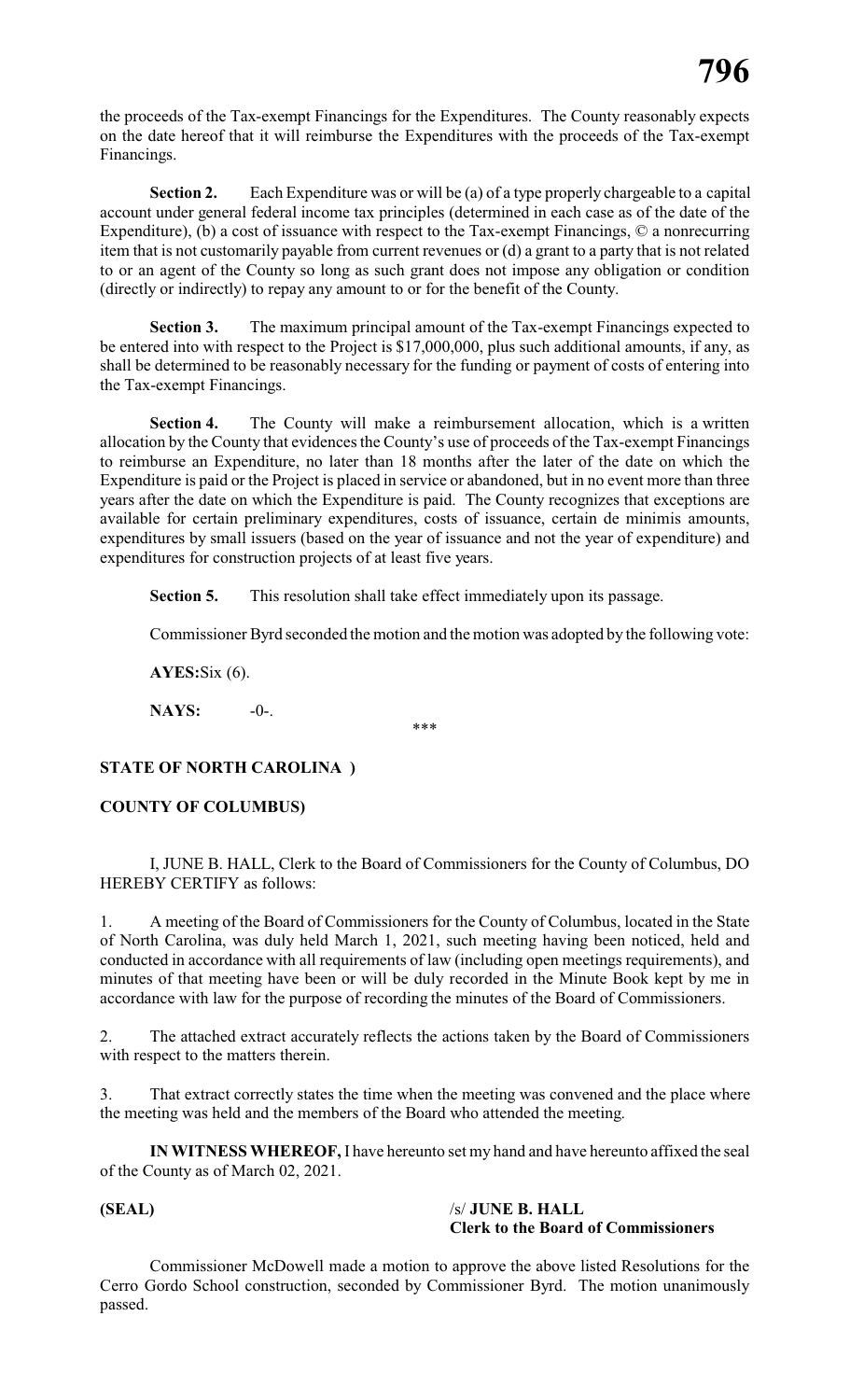#### **Agenda Item #8: HUMAN RESOURCES - AMENDMENT TO BEREAVEMENT POLICY:**

Virginia Taylor, Human Resources Director, requested Board approval of the following amendment to Policy 400, Section 18, Bereavement Policy, in the Columbus County Personnel Policy.

#### **Policy 400, Section 18 Amend/Revise**

#### **Bereavement**

For death in the immediate family, an employee may be granted a three (3) day leave, ( not deducted from sick leave), when attending the funeral of an immediate family as defined below. Additional time to settle the affairs of the family be taken with the approval of the department head and will be charged to vacation, sick or comp-time leave. Leave to attend funerals of other than immediate family may be granted by the department head and charged to vacation leave.

| <b>SPOUSE</b> | <b>PARENT</b>        | <b>CHILD</b>        | <b>BROTHER/</b>   | <b>GRAN/</b> |
|---------------|----------------------|---------------------|-------------------|--------------|
|               | <b>MOTHER/FATHER</b> | <b>DAUGHTER/SON</b> | <b>SISTER</b>     | <b>GREAT</b> |
| Husband       | <b>Biological</b>    | <b>Biological</b>   | <b>Biological</b> | Parent       |
| Wife          | Adoptive             | Adoptive            | Adoptive          | Child        |

Commissioner McDowell made a motion to approve amending Policy Number 400, Section 18, of the Columbus County Personnel Policy, to grant a three (3) day leave for bereavement, in lieu of a one (1) day leave, seconded by Commissioner Byrd. The motion unanimously passed.

#### **Agenda Item #9: FINANCE - APPROVAL OF WORK ORDER NUMBER 2:**

Dylan Bowen, Deputy Finance Director, requested Board approval of Work Order Number 2 from First Tryon Advisors in the amount of \$50,000.00.

Commissioner Byrd made a motion to approve Work Order Number 2, in the amount of fifty thousand and 00/100 (\$50,000.00) dollars for the 2021 Installment Financing related to the client's upcoming school projects, Cerro Gordo Elementary School and Tabor City Elementary School, seconded by Commissioner Watts. The motion unanimously passed.

### **Agenda Item #10: ECONOMIC DEVELOPMENT - RESOLUTION of SUPPORT for GRANT APPLICATION:**

Dr. Gary Lanier, Economic Development Director, requested Board approval of the following Resolution for a Building Re-Use Project, SEAL, for \$200,000, with a local match of 5%.

#### **RESOLUTION OF SUPPORT FROM COLUMBUS COUNTY FOR A RURAL DEVELOPMENT BUILDING REUSE & RESTORATION GRANT APPLICATION IN SUPPORT OF PROJECT SEAL**

**WHEREAS,** the Columbus County Board of Commissioners has previously indicated its desire to assist in economic development efforts within the County; **and**

**WHEREAS,** the Columbus County Board of Commissioners supports improvements to vacant buildings within the county in order to put them back into productive use and supports the project known as Project SEAL in such an effort; **and**

**WHEREAS,** the Board of Commissioners wishes the Columbus County Economic Development Commission to pursue a formal application for Building Reuse and Restoration Grant funding in the amount of \$200,000 to benefit Project SEAL; and will invest monies in the amount of 5% into the project as committed to in the application.

**NOW, THEREFOREBEITRESOLVED,** bytheColumbus CountyBoard of Commissioners that the Columbus County Economic Development Commission is authorized to submit a formal application to the North Carolina Department of Commerce for approval of a Building Reuse and Restoration grant for Economic Development to benefit Project SEAL.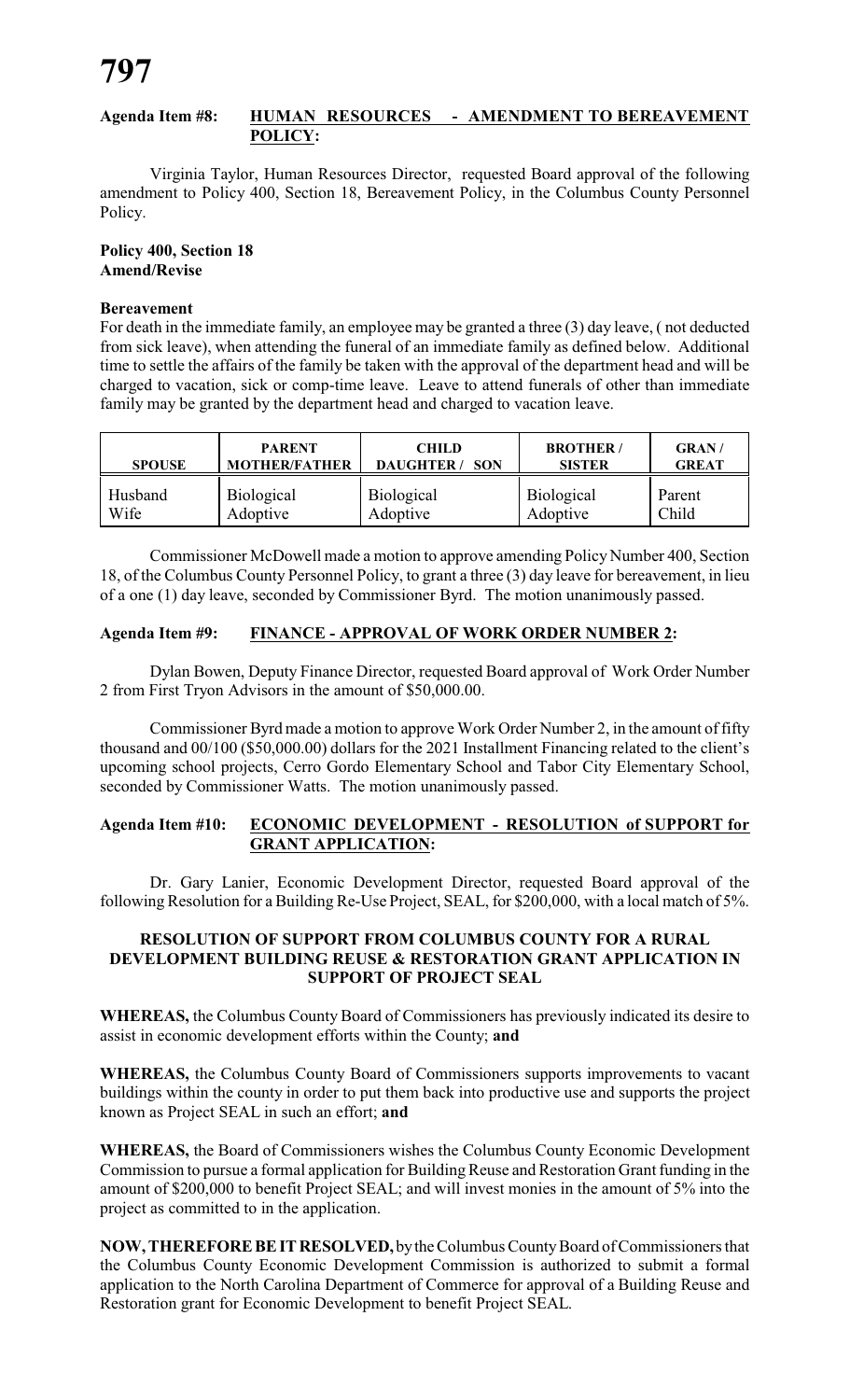**Adopted** this the 1st day of March, 2021 in the City of Whiteville, Columbus County, North Carolina.

### /s/ **RICKY BULLARD, Chairman**

# **ATTEST:**

# /s/ **JUNE B. HALL, Clerk to the Board**

Commissioner Byrd made a motion to approve and adopt the Resolution of Support from Columbus County for a Rural Development Building Re-Use and Restoration Grant Application in Support of Project Seal, seconded by Commissioner Coleman. The motion unanimously passed.

#### **Agenda Item #11: ECONOMIC DEVELOPMENT - RESOLUTION of SUPPORT for GRANT APPLICATION:**

Dr. Gary Lanier, Economic Development Director, requested Board approval of the following Resolution for a Building Re-Use Project, Ag-Blend, for \$103,000, with a local match of 5%.

#### **RESOLUTION OF SUPPORT FROM COLUMBUS COUNTY FOR A RURAL DEVELOPMENT BUILDING REUSE & RESTORATION GRANT APPLICATION IN SUPPORT OF PROJECT AG-BLEND**

**WHEREAS,** the Columbus County Board of Commissioners has previously indicated its desire to assist in economic development efforts within the County; **and**

**WHEREAS,** the Columbus County Board of Commissioners supports improvements to vacant buildings within the county in order to put them back into productive use and supports the project known as Project Ag-Blend in such an effort; **and**

**WHEREAS,** the Board of Commissioners wishes the Columbus County Economic Development Commission to pursue a formal application for Building Reuse and Restoration Grant funding in the amount of \$113,120 to benefit Project Ag-Blend; and will invest monies in the amount of 5% into the project as committed to in the application.

**NOW, THEREFOREBEITRESOLVED,** bytheColumbus CountyBoard of Commissioners that the Columbus County Economic Development Commission is authorized to submit a formal application to the North Carolina Department of Commerce for approval of a Building Reuse and Restoration grant for Economic Development to benefit Project Ag-Blend.

**Adopted** this the 1st day of March, 2021 in the City of Whiteville, Columbus County, North Carolina.

#### /s/ **RICKY BULLARD, Chairman**

# **ATTEST:** /s/ **JUNE B. HALL, Clerk to the Board**

Commissioner McDowell made a motion to approve and adopt the Resolution of Support from Columbus County for a Rural Development Building Re-Use and Restoration Grant Application in Support of Project Ag-Blend, seconded by Commissioner Watts. The motion unanimously passed.

# **Agenda #12: GOVERNING BODY - EMPLOYMENT AGREEMENT for EDWIN H. MADDEN, JR.:**

Chairman Ricky Bullard is requesting Board approval of the Employment Agreement for Edwin H. Madden, Jr.

# **STATE OF NORTH CAROLINA COUNTY OF COLUMBUS EMPLOYMENT AGREEMENT**

**THIS AGREEMENT,** made this 29th day of January, 2021 between the COUNTY OF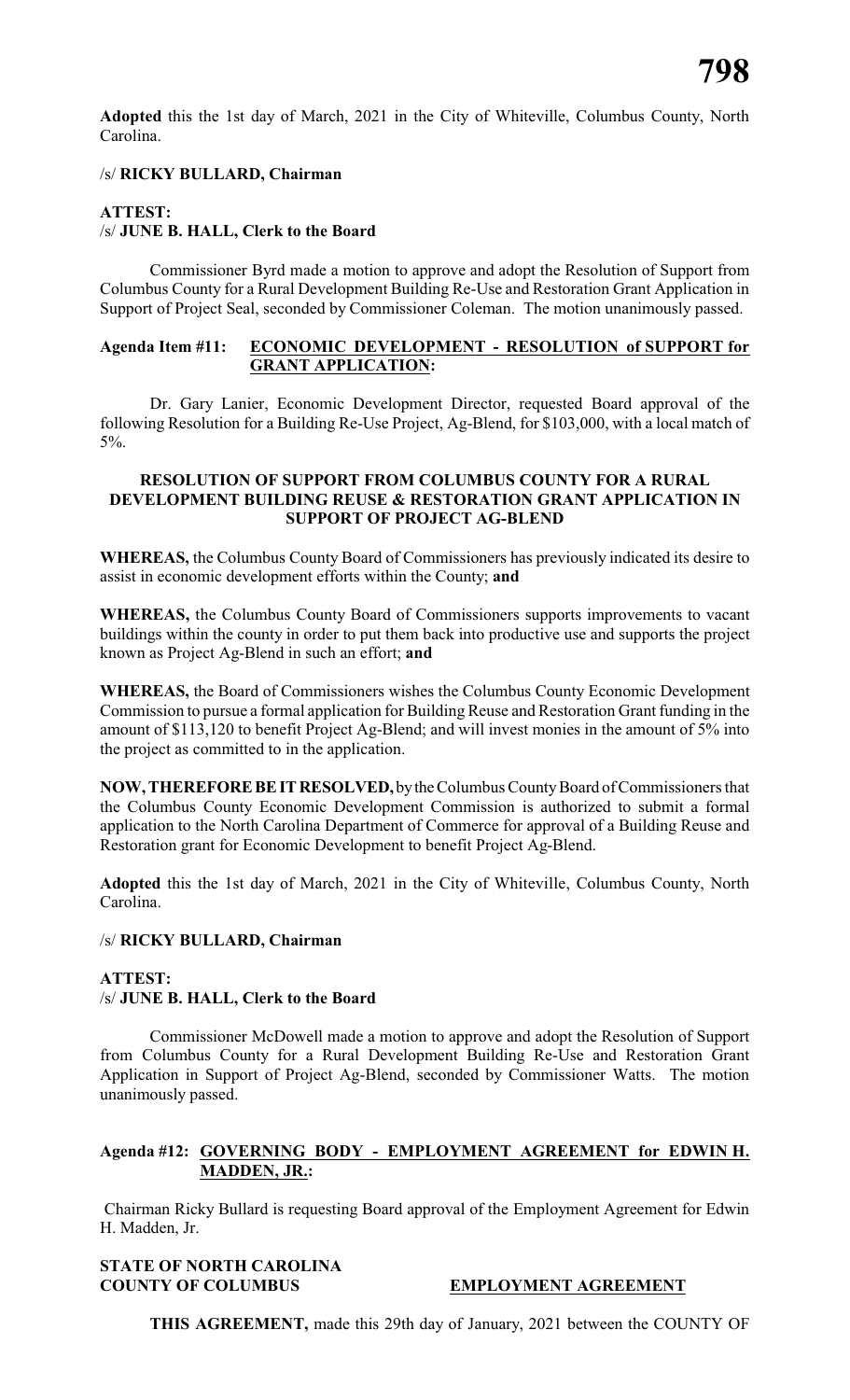COLUMBUS, a body politic of the State of North Carolina in Columbus County, North Carolina, (hereinafter called "Employer"), and EDWIN H. MADDEN, JR. of Bladen County, North Carolina, (hereinafter called "Employee");

#### **WITNESSETH:**

**THAT THE PARTIES HERETO,** for and in consideration of the sum of ONE DOLLAR (\$1.00) and other good and valuable considerations to each in hand paid by the other, including the exchange of covenants and agreements hereinafter made, the receipt and sufficiency whereof is hereby acknowledged by each party, have contracted and agreed and do by these presents contract and agree that Employer does hereby hire and employ Employee, and Employee does hereby accept and agree to commence and perform employment offered by Employer as hereinafter more fully described, and upon and subject to the terms hereinafter set forth and the laws of the State of North Carolina:

- 1. **EMPLOYMENT:** Employer does hereby employ Employee and Employee does hereby accept an appointed employment position from Employer as County Manager for Columbus County North Carolina, said appointed position of County Manager having heretofore been established by March 7, 1983 ordinance of the Columbus County Board of Commissioners acting pursuant to authority granted by North Carolina General Statute 153A-81. Employee understands and agrees that the nature and definition of the office of County Manager, as well as the powers, duties and responsibilities of said office, are defined by North Carolina General Statute 153A-82 and any other duties may be delegated byColumbus CountyBoard of Commissioners (hereinafter referred to as "Board"), either by general resolution, or by specific directives related to one or more specific matters. It is further understood and agreed that County Manager may be terminated by appropriate resolution of the Board at any time, but that the provisions regarding salary and other forms of compensation, if any, beneficial to Employee shall nevertheless be governed by the terms of this Agreement and not by the elimination of the position of County Manager.
- 2 **TERM:**This Agreement shall commence on March 29, 2021 and shall terminate at midnight on the 28th day of March 2024. This Agreement will automatically renew for three additional years unless either Employer or Employee shall give the other written notice of non-renewal of sixty (60) days prior to the termination of this Agreement.
- 3. **COMPENSATION:** As compensation for Employee's services, Employer shall pay to Employee an annual salary of ONE HUNDRED FIFTY-TWO THOUSAND DOLLARS (\$152,000.00), plus an annual cost of living increase payable in equal, monthly increments, scheduled according to the usual pay schedule for other employees of Employer upon approval by the Board each fiscal year. The minimum salary payable to Employee shall not be less than \$152,000 per annum. Salary payments shall be subject to all appropriate withholding and other applicable taxes.

In addition to the annual salary, Employee's compensation for public service to Employer shall include final compensation payable as provided in Paragraph 13, if and when Employee is terminated by Employer without cause or submits his resignation involuntarily.

4. **DUTIES:** Employee is engaged as County Manager for Columbus County (hereinafter referred to as "Manager"), which position is defined as Chief Executive Officer of Columbus County. Manager shall be responsible to the Board for administering all county government affairs placed in his charge by the Board, and shall have the powers and duties pursuant to the authority granted with North Carolina General Statutes 153A-82; PROVIDED, that supervision of the CountyClerk shall be in accordance with all laws, rules and regulations applicable to that office. The Board delegated by vote the duty to directly supervise and oversee the Columbus County Clerk to the Board to Manager to assure the proper and timely performance of the duties of that office, and to coordinate the activities of that office with the remainder of the county's activities and business. Manager shall also serve as Budget Officer for Columbus County. As Budget Officer, Manager shall develop the tentative budget each year as contemplated and prescribed in Chapter 159 of the North Carolina General Statutes. In the performance of other powers and duties, Manager may also utilize his time and talents, at the request of the appropriate officials for Board, or on his own initiative, to explore and develop opportunities for improvement of any county service or services, for capital investment, and construction or improvement in the county. Manager shall also have the right and authority, consistent with law and the policies of the Board, to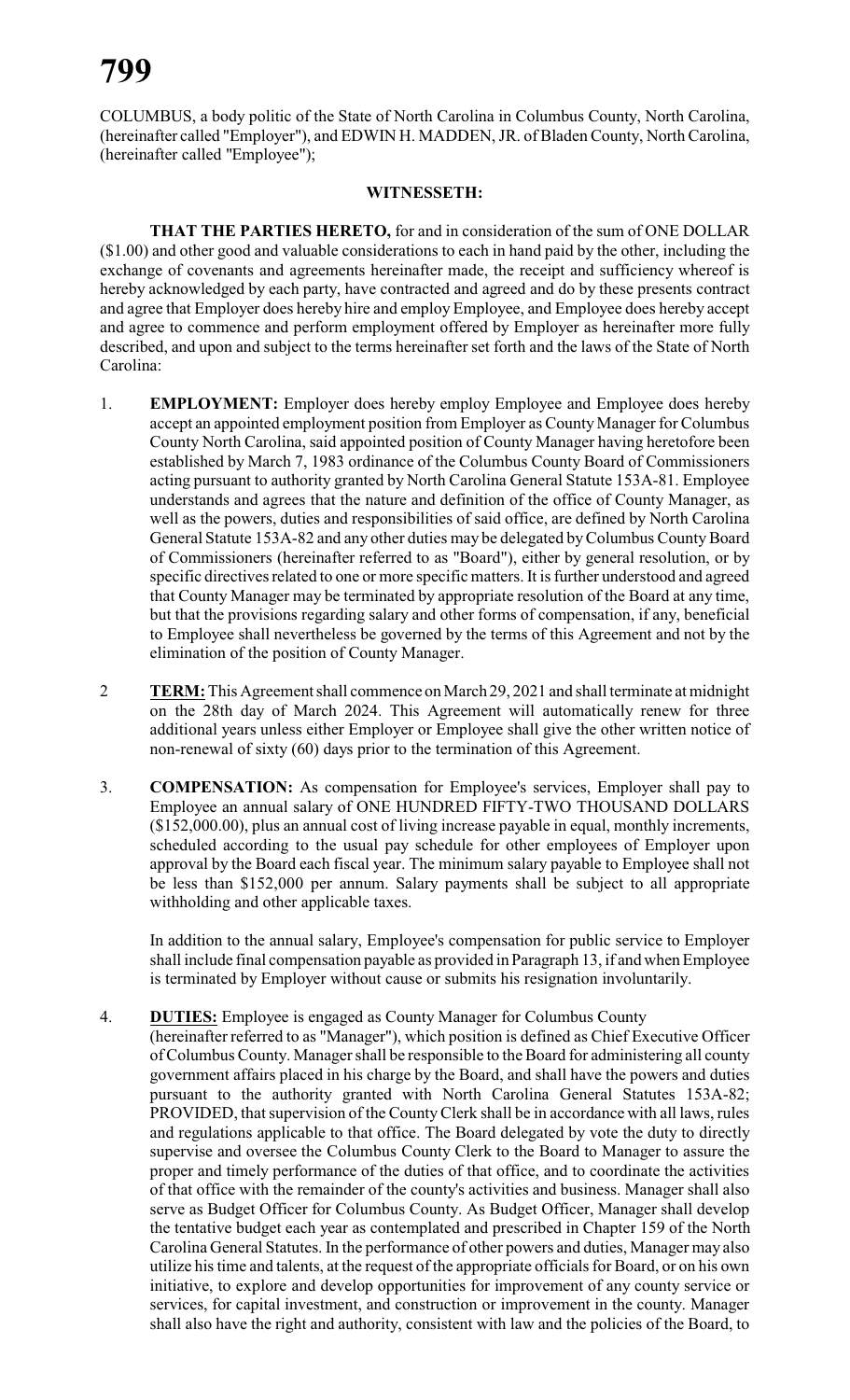initiate and conduct investigations into matters deemed appropriate and necessary to him concerning the operations of county government and/or its employees, contractual personnel and public contractors, and other matters touching upon or affecting, or reasonably anticipated to affect the well-being and operation of Columbus County. Manager is expected to and shall, upon his own initiative, develop and propose ordinances to the Board for their consideration on matters deemed by Manager to be necessary or desirable in and for Columbus County. Manager is expected to bring these matters to the attention of the Chairman of the Board prior to performing extensive work on such proposals. Manager is authorized and entitled, as a matter of course, to utilize the professional counsel and services of the County Attorney whenever Manager shall deem appropriate and helpful to him in the conduct of his powers and duties as Manager.

5. **EXTENT OF SERVICES; WORK SCHEDULE:** Employee shall devote his entire time, attention and energies to the performance of his duties as County Manager of Columbus County and shall not, during the term of this Agreement and any renewals thereof, be engaged in any other professional or business activity whether or not such activities are pursued for pecuniary advantage, except for essentially passive investments of assets in a form and manner as will not require any services on the part of Employee in the business affairs or activities of the business or entity in which such investments are made.

The Employee shall be expected and will maintain office hours in an office provided for this purpose in the County Administration Building for Columbus County, currently situated at 111 Washington Street, Whiteville, North Carolina, or at such place or places as the Board may hereafter designate, during the regular hours of the County Office, which currently are Monday through Friday between the hours of 8:30 a.m. and 5:00 p.m. of each week.

The Employee shall also be required and expected to attend all regular and special meetings of the Board, as well as all meetings of special commissions, boards and committees of the Board.

- 6. **EXCLUSIVE AGREEMENT:** This Agreement is exclusive. However, Employer does reserve the right to contract with other employees or persons to perform same or similar duties during the duration of this Agreement. Employee is exclusively bound to Employer, and is not free to pursue other private employment on either a full or part time basis, without the prior approval of Employer.
- 7. **WORKING FACILITIES AND CONDITIONS:** Employee shall be furnished with an office in the County Administration Building or other suitable place designated by the Board, equipped with usual and appropriate desk, furniture computer system and other amenities appropriate for the effective disposition of the duties of Manager under this Agreement, including (but not limited to) secretarial assistance, reasonable financial resources for acquisition of necessary and ordinary office supplies, machine or other reproduction services, books and journals essential to performing taskswithin specified areas of responsibility, and services and facilities otherwise reasonably necessary to and appropriate for the successful performance of Employee under this Agreement.
- 8. **SCHOOLS AND PROFESSIONAL IN-SERVICE TRAINING, SEMINARS, CONVENTIONS ETC.; EXPENSES REIMBURSEMENTS:** Employee is authorized to attend schools, training sessions, seminars, professional conventions or other gatherings offered by the North Carolina Institute of Government, ICMA, the North Carolina Airport Association, the North Carolina City and CountyManagers Association, or other appropriate agencies relating to matters within the course and scope of Employee's duties; PROVIDED that Employee shall advise the Board in advance of the time, nature and anticipated cost of such schools or training sessions, and provided further that said absences do not impair the performance of Employee's duties in the County. Employee shall be entitled to receive reimbursement for any of his reasonable out-of-pocket expenses incurred during attendance at any such training school of in-service training program, as well as any and all reasonable out-of-pocket expenses incurred by Employee in the normal course of employment in carrying out business of Columbus County which reimbursement shall be reasonable and in accord with the Columbus County Personnel Policy Manual incorporated herein. Employee is authorized to incur such reasonable expenses in conducting the county's business, including attending out-of-town meetings and conferences. No expenditure or obligation incurred by Employee under this provision of this Agreement shall be subsequently disallowed by Employer unless the same shall be unreasonable or excessive or not provided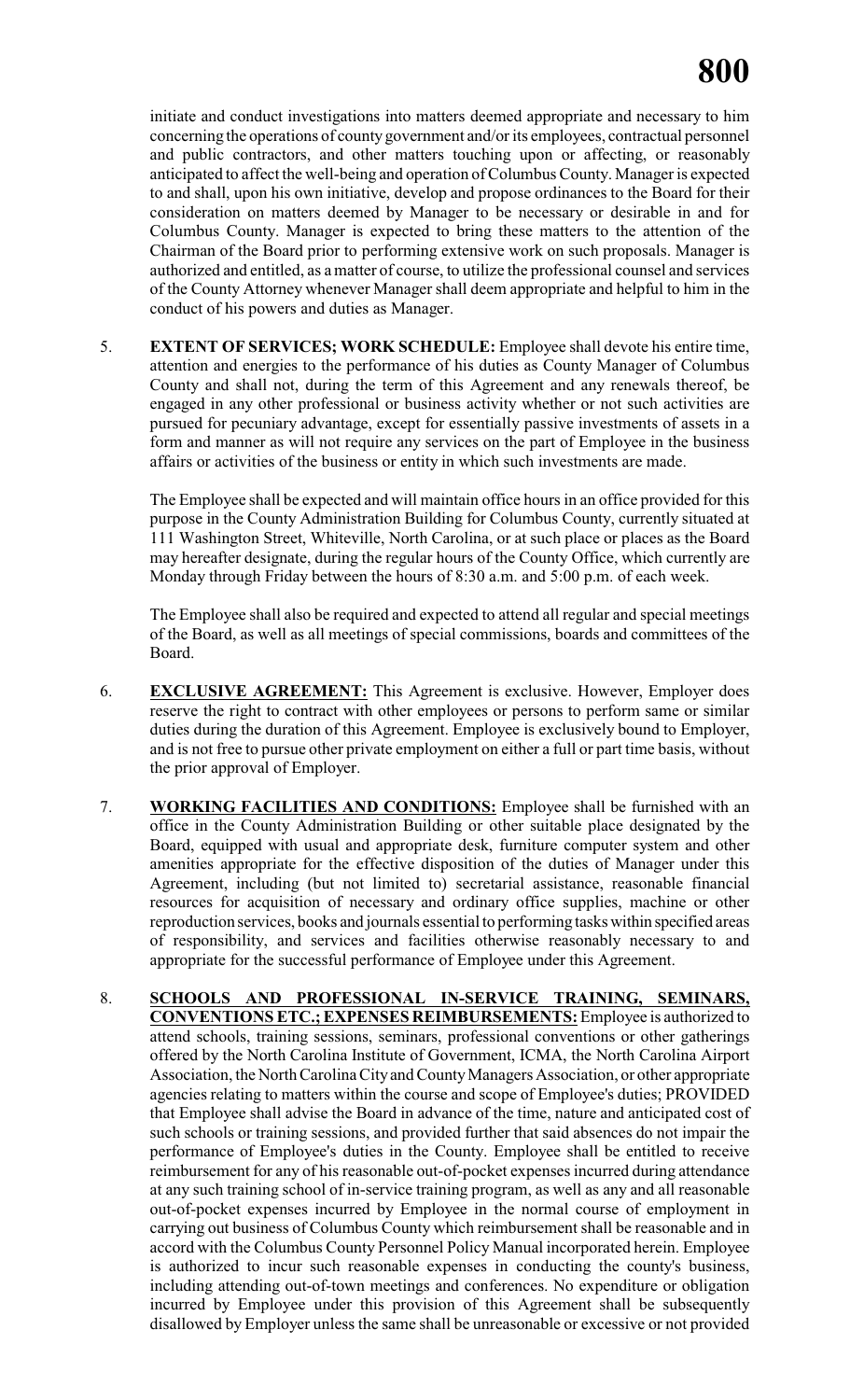for in or comply with the Columbus County Personnel Policy Manual. Employee shall also be permitted to participate professional associations including, but not limited to, The N.C. City and County Management Association, the N.C. Airport Association and The International City/County Management Association at Employer's expense.

- 9. **VACATION:** Employee shall be entitled to four (4) calendar weeks maximum annual vacation t be taken at no more than one (1) consecutive calendar week in duration at any one time; PROVIDED, that Employee shall be required to transfer at the end of each calendar year accumulated vacation time to Employee's Sick Leave pursuant to the Columbus County Personnel Policy. Upon termination of employment (except termination due to Employee's wrongful conduct, malfeasance or misfeasance), Employee shall be paid for all accumulated but unused vacation time.
- 10. **SICK LEAVE:** Employee shall accrue one (1.00) day of sick leave for each month beginning at Employee's employment date of March 29, 2021 with the Columbus County. Sick leave shall accumulate with no maximum accumulation and may be used as credit for service under the North Carolina Local Governmental Employees' Retirement System. Upon termination of employment for any reason whatsoever and by consent of Employee, all sick days may be transferred to a similar, participating local government; no right of compensation for sick days is recognized or implied by this Agreement under any circumstances whatsoever. Employer will allow the transfer of Employee's accrued sick leave from his employment with Elizabethtown, NC. Only Ninety-six (96) hours of this aforementioned transferred sick leave may actually be used for time away from employment. The remainder of the transferred accrued sick leave will be used as accredit for service under the North Carolina Local Governmental Employees' Retirement System. Employer reserves the right to demand satisfactory proof of illness in connection with any claimed sick leave, including the right to require that Employee submit to examination by a physician of Employer's own choosing, for which examination(s) Employer shall be fully and solely liable. Notwithstanding the foregoing, Employee will be entitled to leave pursuant to the federal Family Medical Leave Act.
- 11. **OTHER EMPLOYEE BENEFITS:** Employee shall have the right and option to participate in the Columbus County Retirement Plan on the same basis as other county employees, with Employer paying into the plan a percentage of contribution for Employee as shall be the policy of Employer for all other employees from time to time while this agreement is in force and effect. Provisions shall be made for Employee to participate in other employee benefits which shall be offered or extended to other employees from time to time, provided that the right of the Board to make adjustments in compensation on an individual basis with Employee or other employees, including longevity or other benefits, shall be and remain in the exclusive discretion of the Board, without regard to whether Employee receives any such benefit(s) or not.

The Employee shall be entitled to use of a county vehicle while operating said vehicle for county purposes. In addition, Employee shall be compensated in the amount of Four Hundred, Thirty-Three Dollars and Thirty-Three Cents (\$433.33) per month in reimbursement for mileage and use of a non-county vehicle.

In the event that Employer provides to Employee a cellular telephone, Employer agrees that such a device is for the convenience of Employer so that Employee may be readily accessible and to facilitate the performance of Employee's duties and responsibilities; PROVIDED that Employee maymake occasional and incidental personal use of such device at de minimis expense to Employer.

12. **DISABILITY:** If, at the end of any period of sick leave in which Employee has consumed all of his accumulated sick leave, and Employee remains unable to return to work, he may, at his option, use or consume all or any part of this accumulated and documented vacation time, if any, which is then unused. If, at the end of all sick leave and vacation time (if used as additional sick leave), Employee remains unable to return to work, the Board may, at its exclusive election, declare Employee to be disabled and terminate this Agreement. The Board shall have the right to require sufficient proof of disability by qualified medical specialists in support of any disability claim, including the right to have Employee examined by a physician(s) of Employer's choice, at Employer's expense.

# 13. **TERMINATION:**

A. The parties acknowledge that Employee serves at the pleasure of the Board and therefore may be dismissed without cause and without notice at any time.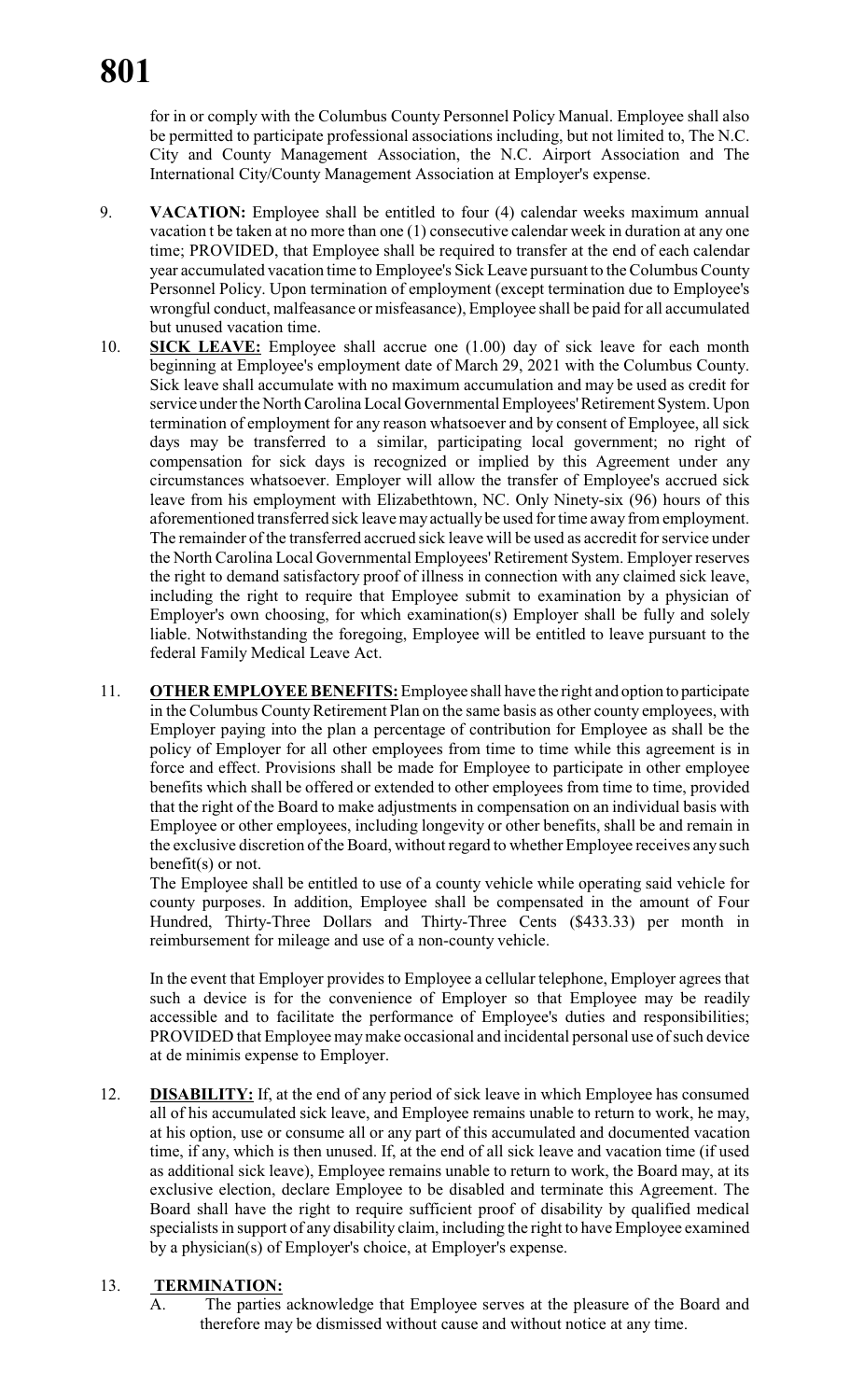- B. Notice of such termination shall be in writing and delivered by the U.S. Postal Service, certified, return receipt requested or hand delivery.
- C. Notice of such termination shall be effective upon placing notice of such termination with the U.S. Postal Service or at the time of hand delivery.
- D. Employer agrees that should Employee be terminated during the life of this Agreement, then Employee shall be paid full salary ("SEVERANCE PAY") including benefits (accrued to date), travel and deferred compensation for a period of nine (9) months following the effective date of termination in normal monthly increments, payable in the same manner and at the same time as other county employees are paid. Employee will be given until 5:00 p.m. the day immediately following notice of termination to collect personal belongings and return county property under the supervision of the Chairman of the Board or his or her designee. In addition, Employer shall pay Employee's cost of COBRA insurance coverage for Employee for up to one year from the date of termination or until Employee finds other employment, whichever comes first.
- E. Employee will be given the opportunity to petition the Board for a Special called Session for addressing the termination in Executive Session within Five (5) days of issuance of Notice of Termination.
- 14. **DEATH DURING EMPLOYMENT:** In the event of the death of Employee during the time that this Agreement is in force and effect, Employee shall be entitled to receive his compensation through the last day of the month during which his death occurs, including accumulated vacation time, payable to his surviving spouse, if any, or to his personal representative, administrator, executor or assignee if his spouse shall not survive him. In addition, he shall receive Employee's death benefit applicable to his position as provided by Employer in its personnel ordinances and policies, if any.

# 15. **RESIDENCE:** Residency in the county is preferred but not required.

- 16. **NOTICES UNDER THIS AGREEMENT:** Any notices contemplated or specified by this Agreement to be given by one party to the other, except as otherwise specified, shall be given in writing and directed in postage pre-paid envelope or other appropriate form addressed to the names and addresses shown below, by certified mail, return receipt requested, and deposited in the United States mail within the continental United States. In the alternative, said written notices may be given in person and considered valid and binding under this Agreement if an appropriate receipt is obtained (which the parties hereto agree to execute upon delivery without prejudice to the right to contest the contents thereof), or if the witness of a third party provided in writing attesting to said personal delivery. The addresses which shall be binding upon the parties hereto unless and until subsequent written notice of change of address is provided by the moving party to the other party shall be as follows:
	- A. For Columbus County: Office of the Board of Commissioners Columbus County 111 Washington Street Whiteville, NC 28472
	- B. For Edwin H. Madden, Jr.: Edwin H. Madden, Jr. P.O. Box 1110 Elizabethtown NC 28337
- 17. **WAIVER OF BREACH:** Employer's waiver of or failure to complain about and/or to act upon Employee's breach of any item of this Agreement (whether by Employee's act of omission or of commission) shall not operate or be construed as a waiver or condonation of any subsequent breach of the same or any other item of this Agreement.
- 18. **RESIGNATION:** In the event Employee voluntarily wishes to resign his position with Employer before expiration of any term of his employment, then Employee shall give Employer sixty (60) calendar days' notice in advance of his intention, unless the parties agree otherwise in writing.

# 19. **PERFORMANCE EVALUATION:**

A. Employer shall review and evaluate the performance of Employee annually. Said review and evaluation shall be in accordance with specific criteria developed by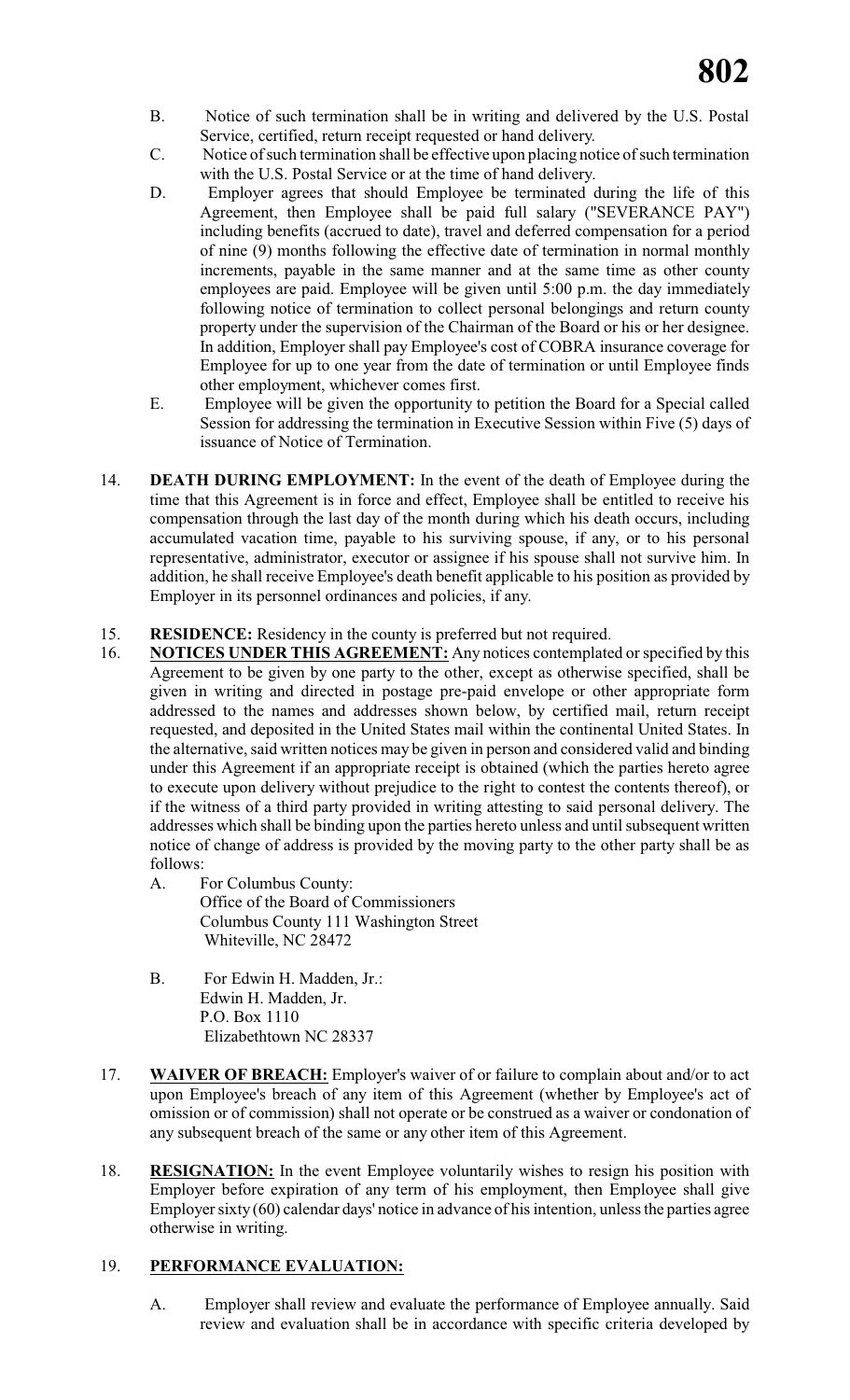Employer. Further, the Chairman of the Board shall provide Employee with a summary written statement of the findings of the evaluation and provide an adequately reasonable opportunity for Employee to discuss his evaluation with Board. Such criteria includes, but is not limited to, the powers and duties of the Manager.

- B. Annually, the Board and Employee shall define such goals and performance objectives that they determine necessary for the proper operation of county and in the attainment of the Board's policy objectives and shall further establish a relative priority among those various goals and objectives, said goals and objectives are preferred to be reduced to writing. But this transcription is not required or necessary to the execution of this Agreement.
- 20. **SUBCONTRACTS:** Employee shall utilize no subcontractors for carrying out the services to be performed under this Agreement without the written approval of Employer.
- 21. **BINDING EFFECT:** This Agreement shall be binding upon the parties hereto, and their heirs, successors, executors, administrators and assigns. FURTHER ACTIONS: The parties will make and execute all further instruments and documents required to carry out the purposes and intent of this Agreement.
- 22. **FURTHER ACTIONS:** The parties will make and execute all further instruments and documents required to carry out the purposes and intent of this Agreement.
- 23. **INCLUSIVE TERMS:** Use of the masculine herein shall include the feminine and neuter, and the singular shall include the plural.
- 24. **ASSIGNABILITY:** It is mutually agreed by the parties hereto that this Agreement is not transferable and shall not be assigned by either party without the written consent of the other party to this Agreement.
- 25. **NONDISCRIMINATION:** Employee will take affirmative action not to discriminate against any employee or applicant for employment or otherwise illegally deny any person employment, because of race, creed, color, sex, age, disability, or national origin.
- 26. **AMENDMENTS:** This Agreement shall not be modified or otherwise amended except in writing signed by the parties.
- 27. **SUSPENSION:** Employee may be placed on suspension based upon the provisions for suspension from employment contained in the Columbus County Personnel Policy Manual incorporated by reference herein.
- 28. **ENTIRE AGREEMENT:**This Agreement constitutes the entire understanding between the parties and supersedes all prior and independent agreements between the parties covering the subject matter hereof. Any change or modification of this Agreement must be in writing signed by both parties.
- 29. **ADDITIONAL DUTIES:** Employee commenced working as a consultant to the Interim CountyManager and Columbus CountyBoard of Commissioners effective February1, 2021, until full employment date of March 29, 2021, with this Agreement a sole consideration.

**IN WITNESS WHEREOF,** the parties have caused this Agreement to be executed as prescribed by law, the same having been adopted by Columbus County Board of Commissioners dated January 27, 2021 as appears in the minutes of said meeting, and execution of this Agreement having been therein also authorized and directed.

This the 29' day of January 2021.

**COLUMBUS COUNTY EMPLOYER** BY: /s/ **RICKY BULLARD, Chairman ATTESTED BY: /s/ JUNE B. HALL, County Clerk EMPLOYEE:** /s/ **EDWIN H. MADDEN, JR. (SEAL)** This instrument has been preaudited in the manner required by the local Government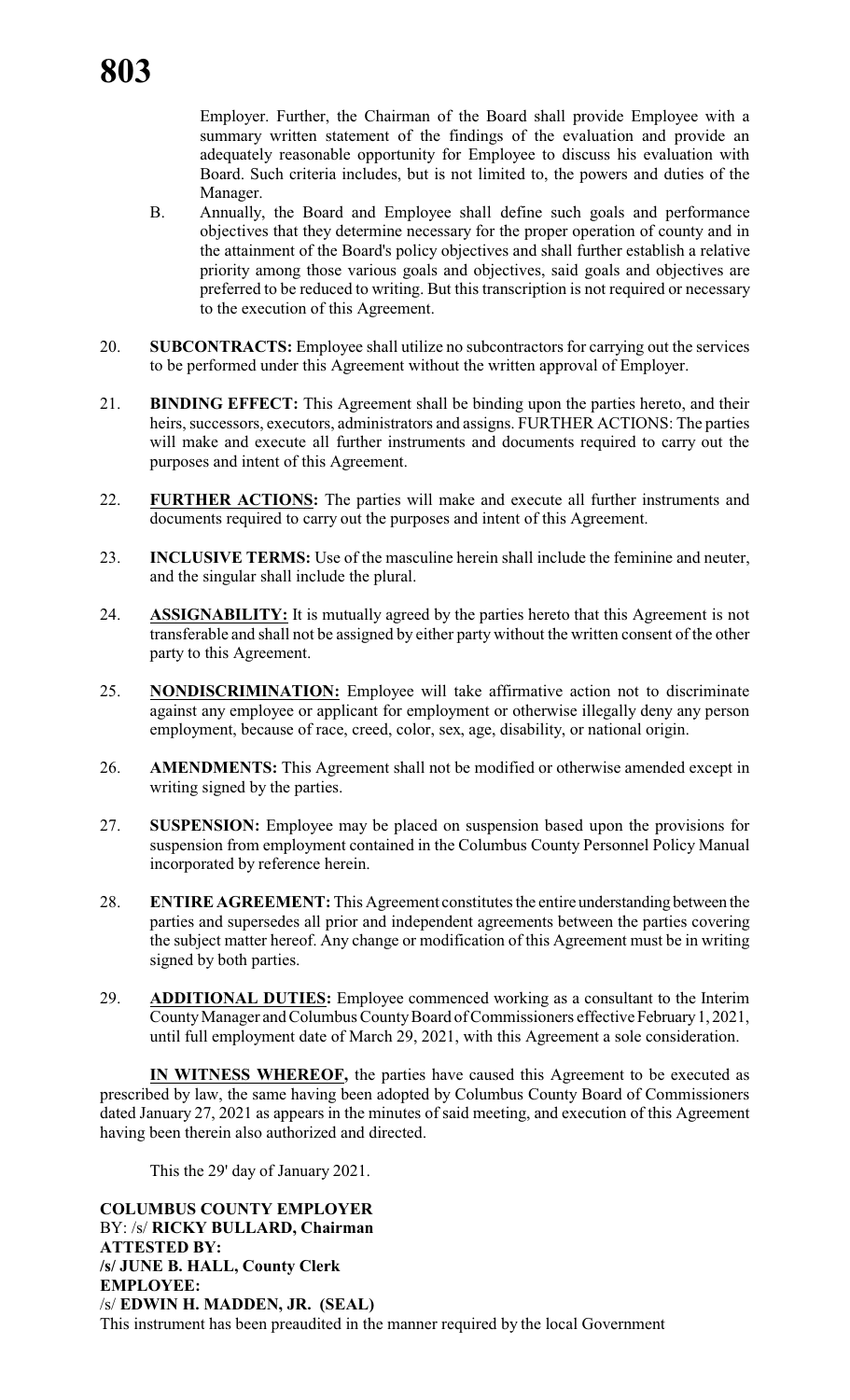# Budget and Fiscal Control Act. /s/ **BOBBIE FAIRCLOTH 3-3-21**

# **Agenda Item#13: APPOINTMENTS - COMMITTEES/BOARDS/COMMISSIONS:** June

B. Hall, Clerk to the Board, requested the following appointments/reappointments/replacements be made to the following boards/committees/commissions.

| <b>COMMITTEE</b>                                                        | ZONE/<br>EB | PERSON(S) | <b>EXPIR.</b><br><b>DATE</b> |
|-------------------------------------------------------------------------|-------------|-----------|------------------------------|
| Cape Fear RPO Rural Transportation Advisory<br>Committee (2 year terms) | Alternate   | -Vacant-  | Charles T.<br>McDowell       |
| Juvenile Crime Prevention Council                                       | Ш           | -Vacant-  | <b>HOLD</b>                  |

# **Agenda Item #14: GOVERNING BODY - COLUMBUS REGIONAL HEALTHCARE SYSTEM AUDIT PRESENTATION:**

June B. Hall, Clerk to the Board, requested a date and time established for the presentation of the annual audit **(Virtual Meeting)**.

After a brief discussion, it was the general consensus of the Board to establish March 15, 2021, at 5:00 P.M. for the presentation of Columbus Regional Healthcare System's audit.

#### **RECESS REGULAR SESSION and enter intoCOLUMBUSCOUNTYWATERand SEWER DISTRICTS I, II, III, IV and V BOARD MEETING:**

At 6:56 P.M., Vice Chairman McMillian made a motion to recess Regular Session and enter into the Columbus County Water and Sewer Districts I, II, III, IV and V Board Meeting, seconded by Commissioner McDowell. The motion unanimously passed.

# **Agenda Item#15: COLUMBUS COUNTY WATERand SEWERDISTRICTSI,II, III and V - BIDS for WATER LINE EXTENSIONS:**

Gail Edwards, Assistant to the Manager, requested Board approval of the low bidder, Ralph Hodge Construction, for water line extensions, and approval to move forward with the contract and Notice to Proceed.

This information will be recorded in Minute Book Number 2 for each Water District, respectively.

#### **Agenda Item #16: COLUMBUS COUNTY WATER DISTRICT II - OLD DOCK WATER PROJECT - TEST WELL GUIDEWAY SCHOOL, CHANGE ORDER NUMBER2:**

Gail Edwards, Assistant to the Manager, requested approval from the Board to move forward with the Change Order/Proposal for a test well from Bill's Well Drilling, at the cost of \$29,000.

This information will be recorded in Minute Book Number 2 Columbus County Water and Sewer District II.

#### **Agenda Item #17: COLUMBUS COUNTY WATER and SEWER DISTRICT IV - BIDS for WATERLINE EXTENSION into INTERNATIONAL LOGISTICS PARK:**

Dr. GaryLanier, Economic Development Director, requested Board approval of bids for the waterline extensions into the International Logistics Park.

This information will be recorded in Minute Book Number 2 for Columbus County Water and Sewer District IV.

# **Agenda Item #18: COLUMBUS COUNTY WATER and SEWER DISTRICT IV - EASEMENT at HALLSBORO WATER TOWER SITE:**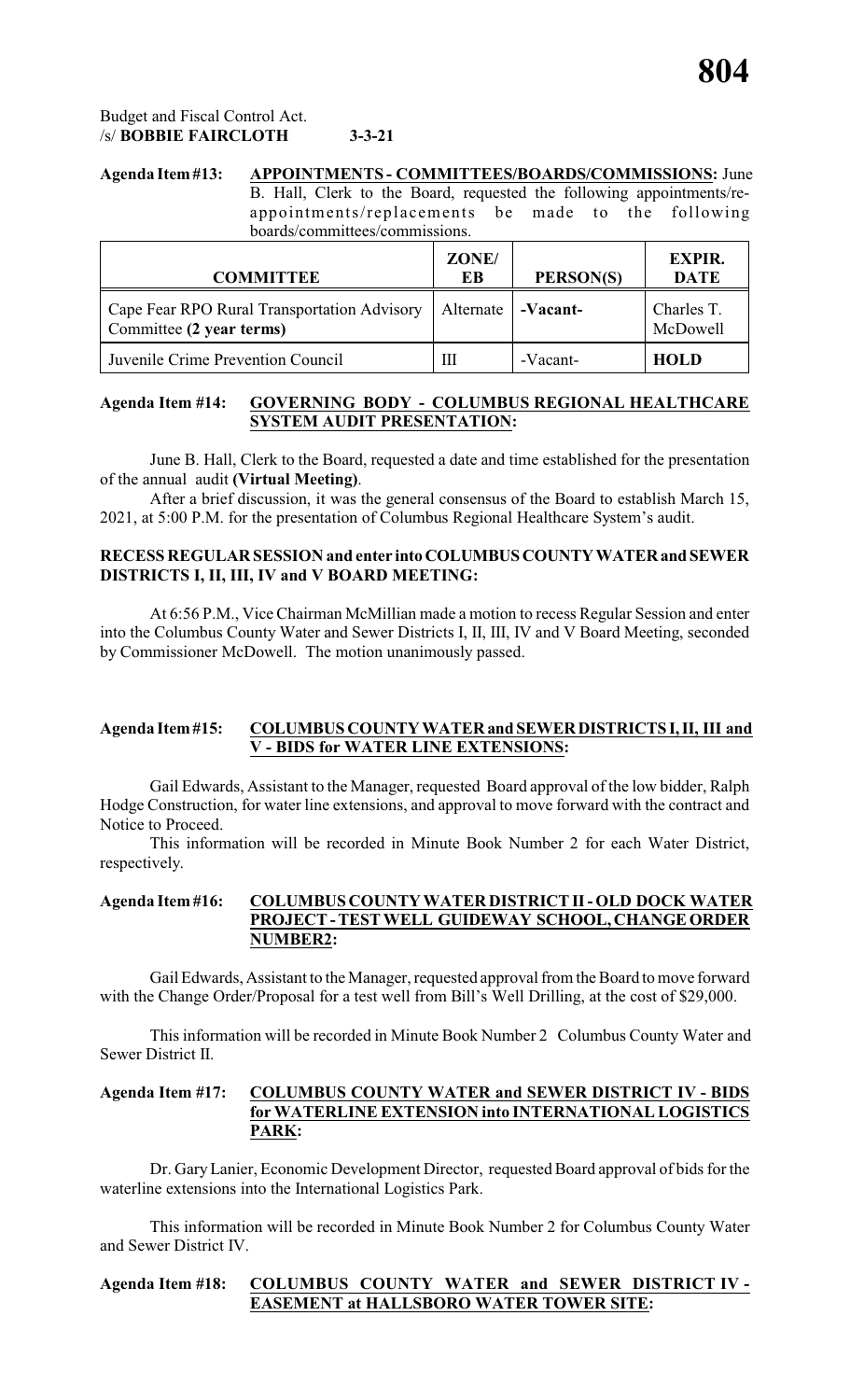ATMC requested the following Perpetual Utility Easement for the storage of equipment. This information will be recorded in Minute Book Number 2 for Columbus County Water and Sewer District IV.

# **ADJOURN COMBINATION MEETING of COLUMBUS COUNTY WATER and SEWER DISTRICTS I, II, III, IV AND V BOARD MEETING:**

# **Agenda Item #19: CONSENT AGENDA ITEMS:**

Commissioner McDowell made a motion to approve the following Consent Agenda Items, seconded by Commissioner Watts. The motion unanimously passed.

# A. **BUDGET AMENDMENTS:**

| <b>TYPE</b>         | <b>ACCOUNT</b> | <b>DETAILS</b>                         | <b>AMOUNT</b> |
|---------------------|----------------|----------------------------------------|---------------|
| Expenditures        | 51-4538-548012 | Preliminary Engineering Testing        | 30,885        |
|                     | 51-4538-519034 | <b>Engineering Services Basic Fees</b> | 14,130        |
|                     | 51-4534-524000 | <b>Construction Costs</b>              | 105,960       |
| <b>Revenues</b>     | 51-3458-432118 | Airfield Drainage Grant                | 45,015        |
|                     | 51-3456-432135 | Perimeter Fence Grant                  | 105,960       |
| <b>Expenditures</b> | 60-7111-559000 | <b>C/O Other Improvements</b>          | 3,677         |
|                     | 63-7114-559000 | <b>C/O Other Improvements</b>          | 7,552         |
|                     | 64-7115-559000 | <b>C/O Other Improvements</b>          | 3,677         |
|                     | 62-7113-559000 | <b>C/O Other Improvements</b>          | 2,176         |
|                     | 61-7112-559000 | <b>C/O Other Improvements</b>          | 2,177         |
| <b>Revenues</b>     | 60-3713-292001 | Fund Balance Appropriated              | 3,677         |
|                     | 63-3719-499100 | <b>Retained Earnings Approp</b>        | 7,552         |
|                     | 64-3716-499100 | <b>Retained Earnings Approp</b>        | 3,677         |
|                     | 62-3715-499100 | <b>Retained Earnings Approp</b>        | 2,176         |
|                     | 61-3714-499100 | <b>Retained Earnings Approp</b>        | 2,177         |
| <b>Expenditures</b> | 60-7111-559000 | C/O Other Improvements                 | 5,298         |
|                     | 63-7114-559000 | C/O Other Improvements                 | 5,298         |
|                     | 64-7115-559000 | C/O Other Improvements                 | 5,298         |
|                     | 62-7113-559000 | C/O Other Improvements                 | 5,298         |
|                     | 61-7112-559000 | C/O Other Improvements                 | 5,298         |
| <b>Revenues</b>     | 60-3713-292001 | Fund Balance Appropriated              | 5,298         |
|                     | 63-3719-499100 | <b>Retained Earnings Approp</b>        | 5,298         |
|                     | 64-3716-499100 | <b>Retained Earnings Approp</b>        | 5,298         |
|                     | 62-3715-499100 | <b>Retained Earnings Approp</b>        | 5,298         |
|                     | 61-3714-499100 | <b>Retained Earnings Approp</b>        | 5,298         |

# B. **TAX REFUNDS AND RELEASES:**

|              | <i>Proeprty Value</i> | Amount:    | \$225.00 |                        |                                                                             |                |          |
|--------------|-----------------------|------------|----------|------------------------|-----------------------------------------------------------------------------|----------------|----------|
|              | Prince, Julie Lee     |            |          | <b>PROPERTY: 12177</b> |                                                                             | Total:         | \$230.59 |
|              | Value: \$27,950.00    | Year: 2020 |          | Account:               | 06-30155                                                                    | Bill#: $93106$ |          |
|              |                       |            |          |                        | Release property value. Should have been partially exempt. Release Columbus |                |          |
| Rescue(5.59) |                       |            |          |                        |                                                                             |                |          |
|              | <b>Property Value</b> |            |          |                        |                                                                             | Amount:        | \$0.00   |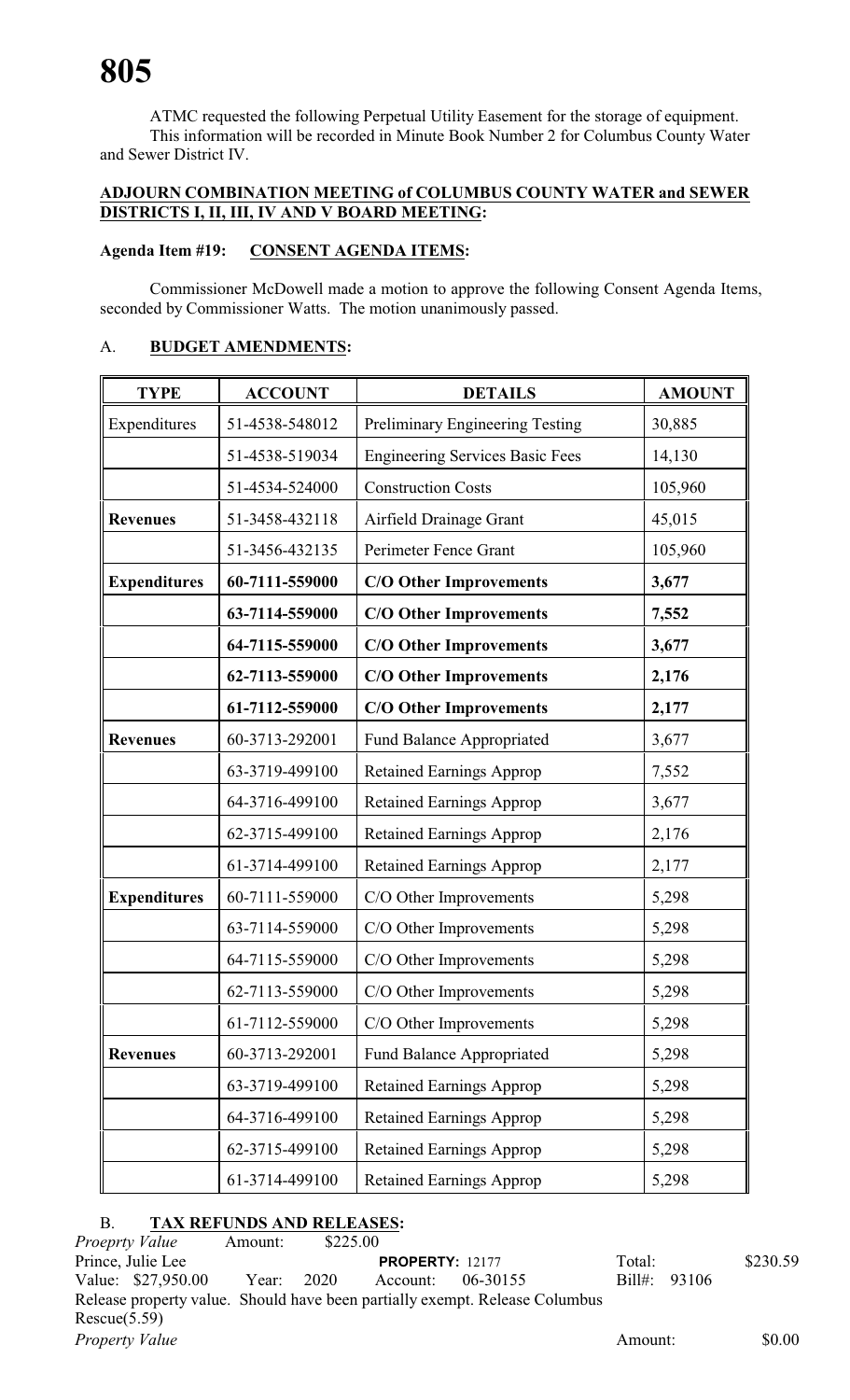| Allgood, Mary Ann S<br>Value: \$0.00<br>Release interest error. Release Cole Service(10.59) release Columbus Rescue(21.62)                                                                                 | Year: | 2020  | <b>PROPERTY: 30625</b><br>Account: | 16-03859 | Total:<br>$Bill#$ :               | 56426 | \$32.21                  |
|------------------------------------------------------------------------------------------------------------------------------------------------------------------------------------------------------------|-------|-------|------------------------------------|----------|-----------------------------------|-------|--------------------------|
| <b>Property Value</b><br>allgood, Mary Ann S<br>Value: \$106,100.00<br>Release charged amount. Amount of Land Use Release. Release Columbus                                                                | Year: | 2020  | <b>PROPERTY: 30620</b><br>Account: | 16-03859 | Amount:<br>Total:<br>$Bill#$ :    | 56425 | \$2.61<br>\$17.51        |
| Rescue(14.90)<br>Property Value<br>Batten, Cathy Todd<br>Value: \$25,000.00<br>Release value. Discovery. Deceased 12/28/2020. Release Cerro Gordo Fire(125.00)<br>release Columbus Rescue(25.00)           | Year: | 2020  | <b>PROPERTY: 96839</b><br>Account: | 13-05504 | Amount:<br>Total:<br>Bill#:       | 99999 | \$1,006.25<br>\$1,156.25 |
| Property value<br>Bowen, Donna Cooper<br>Value: \$19,900.00<br>Release value. Not in city. Release City of Bolton. (119.40)                                                                                | Year: | 2020  | <b>PROPERTY: 82779</b><br>Account: | 04-01089 | Amount:<br>Total:<br>Bill#:       | 9048  | \$0.00<br>\$119.40       |
| Property Value<br>Casto Patricia Lynn<br>Value: \$23,700.00<br>Release value . Release Columbus Rescue(4.74)                                                                                               | Year: | 2020  | <b>PROPERTY: 24936</b><br>Account: | 13-03009 | Amount:<br>Total:<br>$Bill#$ :    | 63895 | \$190.79<br>\$195.53     |
| <b>Property Value</b><br>Coker, Jonathan Carroll<br>Value: \$17,232.00<br>Release boat. Sold Release Yam City(7.71) release Columbus Rescue(1.54)                                                          | Year: | 2020  | <b>PROPERTY: 00000</b><br>Account: | 09-05341 | Amount:<br>Total:<br>Bill#: 64747 |       | \$62.04<br>\$71.29       |
| <b>Property Value</b><br>Coleman Transport Inc<br>Value: \$37,500.00<br>Release value dblisted. Freightliner Int'l. Release Klondyke Fire(34.44) release<br>Columbus Rescue(9.84)                          | Year: | 18-20 | <b>PROPERTY: 00000</b><br>Account: | 3-03837  | Amount:<br>Total:<br>$Bill#$ :    | 99999 | \$396.09<br>\$440.37     |
| Property Value<br>Coleman Transport, Inc.<br>Value: \$50,000.00<br>Release value of Freightliner. Dblisted. ReleaseColumbus Rescue(27.10) release                                                          | Year: | 18-20 | <b>PROPERTY: 00000</b><br>Account: | 13-04762 | Amount:<br>Total:<br>$Bill#$ :    | 99999 | \$1,090.78<br>\$1,647.98 |
| Chadbourn $(530.10)$<br>Property Value<br>Crawford, John R III<br>Value: \$44,700.00<br>Release value conveyed in 2019. Rebilled Act#07-02423. Release Nakina Fire(35.76)<br>release Columbus Rescue(8.94) | Year: | 2020  | <b>PROPERTY: 12848</b><br>Account: | 07-03020 | Amount:<br>Total:<br>$Bill#$ :    | 65896 | \$359.84<br>\$804.54     |
| Property Value<br>Crawford, John R III<br>Value: \$13,800.00<br>Release value conveyed in 2019. Rebilled Act#07-02423. Release Nakina Fire(11.04)<br>release Columbus Rescue(2.76)                         | Year: | 2020  | <b>PROPERTY: 91662</b><br>Account: | 07-03219 | Amount:<br>Total:<br>$Bill#$ :    | 65895 | \$111.09<br>\$124.89     |
| <b>Property Value</b><br>Inman, Rudolph & Jinnie Mae<br>Value: \$1,080.00<br>Release value of SWMH billed in error. Release North Whiteville(.86) release<br>Whiteville Rescue(.21)                        | Year: | 2020  | PROPERTY: 2714<br>Account:         | 01-46160 | Amount:<br>Total:<br>Bill#:       | 79280 | \$8.70<br>\$9.77         |
| <b>Property Value</b><br>Kayah Holding LLC<br>Value: \$86,300.00<br>Release value billed to another account Property#100551 &100552Release Columbus                                                        | Year: | 2020  | <b>PROPERTY: 00000</b><br>Account: | 08-02812 | Amount:<br>Total:<br>$Bill#$ :    | 99999 | \$1,144.14<br>\$1,173.46 |
| Rescue(29.32)<br>Property Value<br>Long, Deborah Lee<br>Value: \$43,700.00<br>Release entire amount doesn't live at this address. Release Brunswick Fire(122.36)                                           | Year: | 2020  | PROPERTY: 00000<br>Account:        | 01-53960 | Amount:<br>Total:<br>$Bill#$ :    | 99999 | \$1,055.37<br>\$1,173.36 |
| release Whiteville Rescue(26.22)<br>Property Value<br>Meares, Eugene & Rebecca                                                                                                                             |       |       | <b>PROPERTY: 00000</b>             |          | Amount:<br>Total:                 |       | \$0.00<br>\$2.68         |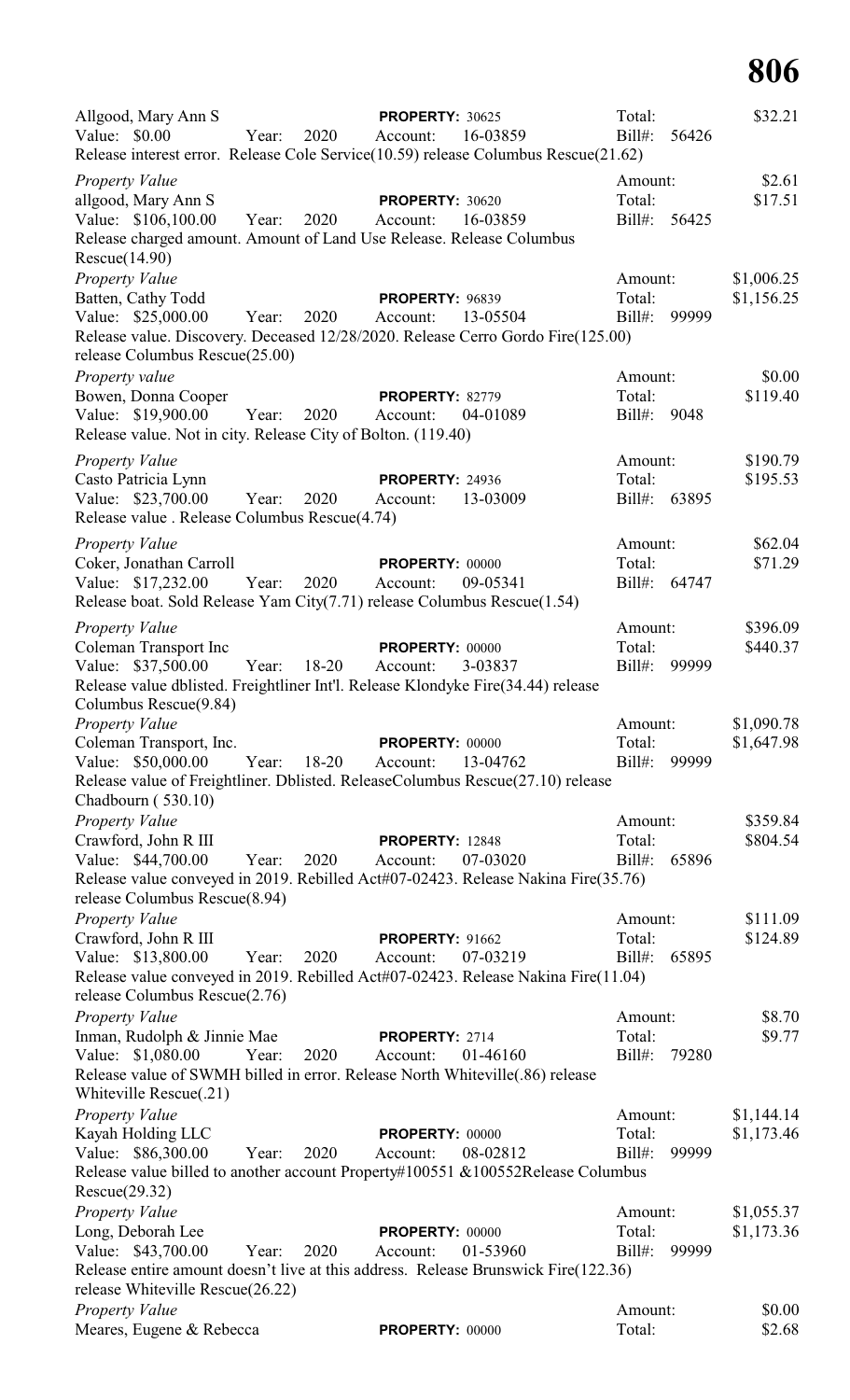| Value: $$0.00$               |                                                         | Year: | 2020      | Account:                            | 10-11722<br>Release interest error from credit card charge. Release City of Fair Bluff(2.68)                                                                                     | $Bill#$ :              | 12179 |                      |
|------------------------------|---------------------------------------------------------|-------|-----------|-------------------------------------|----------------------------------------------------------------------------------------------------------------------------------------------------------------------------------|------------------------|-------|----------------------|
|                              | Property Value<br>Nance, Charles Monroe                 |       |           | <b>PROPERTY: 00000</b>              |                                                                                                                                                                                  | Amount:<br>Total:      |       | \$239.90<br>\$268.58 |
|                              | Value: \$2,255.00                                       | Year: | $17 - 20$ | Account:                            | 13-05338<br>Release value of boat. Billed in Brunswick County. Release Columbus Rescue(5.96)                                                                                     | $Bill#$ :              | 99999 |                      |
|                              | release late $list(22.72)$<br><b>Property Value</b>     |       |           |                                     |                                                                                                                                                                                  | Amount:                |       | \$75.84              |
|                              | Nance, James Nicholas<br>Value: \$10,438.00             | Year: | 2020      | PROPERTY: 00000<br>Account:         | 13-05566                                                                                                                                                                         | Total:<br>Bill#: 89191 |       | \$84.33              |
| Rescue(1.89)                 |                                                         |       |           |                                     | Release value of boat. Sold Release Klondyke Fire(6.60) release Columbus                                                                                                         |                        |       |                      |
|                              | <b>Property Value</b><br>Prince, Patrick Oliver & April |       |           | <b>PROPERTY: 00000</b>              |                                                                                                                                                                                  | Amount:<br>Total:      |       | \$73.26<br>\$134.67  |
|                              | Value: \$3,034.00                                       | Year: | 18-20     | Account:                            | 01-04639<br>Release value of boat. Repoed. Release Brunswick Fire(6.36) release Whiteville<br>Rescue(1.83) release City of Brunswick(40.95) release city late list(4.11) release | $Bill#$ :              | 99999 |                      |
|                              | county late list $(8.16)$<br>Property Value             |       |           |                                     |                                                                                                                                                                                  | Amount:                |       | \$199.64             |
|                              | Reeves, Paul Wayne & David                              |       |           | <b>PROPERTY: 13588</b>              |                                                                                                                                                                                  | Total:                 |       | \$224.44             |
|                              | Value: \$24,800.00                                      | Year: | 2020      | Account:                            | 07-13835<br>Release portion of value. Release Nakina Fire(19.84) release Columbus Rescue(4.96)                                                                                   | $Bill#$ :              | 93979 |                      |
|                              | Property Value                                          |       |           |                                     |                                                                                                                                                                                  | Amount:                |       | \$356.05             |
|                              | Smith, James H & Alice F                                |       |           | PROPERTY: 1887                      |                                                                                                                                                                                  | Total:                 |       | \$400.28             |
|                              | Value: \$76,100.00<br>release Whiteville Rescue(8.84)   | Year: | 2020      | Account:                            | 01-06074<br>Release property value. Should have been exempt. Release North Whiteville(35.39)                                                                                     | $Bill#$ :              | 98188 |                      |
|                              | Property Value                                          |       |           |                                     |                                                                                                                                                                                  | Amount:                |       | \$3.26               |
|                              | Watts, Barbara G<br>Value: \$405.00                     | Year: | 2020      | <b>PROPERTY: 00000</b><br>Account:  | 03-28320                                                                                                                                                                         | Total:<br>$Bill#$ :    | 5466  | \$3.62               |
| Resource(.08)                |                                                         |       |           |                                     | Release value of 1966 Farm all Tractor. Release Brunswick Fire(.28) release Columbus                                                                                             |                        |       |                      |
| Refunds                      |                                                         |       |           |                                     |                                                                                                                                                                                  | Amount:                |       | \$0.00               |
| Clewis, L C<br>Value: \$0.00 | Refund user fee. No can                                 | Year: | 2019      | <b>PROPERTY: 99817</b><br>Account:  | 03-03380                                                                                                                                                                         | Total:<br>$Bill#$ :    | 92384 | \$200.00             |
| Refunds                      |                                                         |       |           |                                     |                                                                                                                                                                                  | Amount:                |       | \$0.00               |
| Value: \$0.00                | Garrell, T Brandon                                      | Year: | 18-19     | PROPERTY: 88972<br>Account:         | 09-03061                                                                                                                                                                         | Total:<br>$Bill#$ :    | 99999 | \$400.00             |
|                              | Refund user fees. Dbilled.                              |       |           |                                     |                                                                                                                                                                                  |                        |       |                      |
| Refunds                      |                                                         |       |           |                                     |                                                                                                                                                                                  | Amount:                |       | \$0.00               |
| Value: \$0.00                | George Mary D                                           | Year: | $19 - 20$ | PROPERTY: 00000<br>Account:         | 12-09265                                                                                                                                                                         | Total:<br>$Bill#$ :    | 99999 | \$400.00             |
|                              | Refund user fees.                                       |       |           |                                     |                                                                                                                                                                                  |                        |       |                      |
| Refunds                      | Skipper, Penny Blake                                    |       |           |                                     |                                                                                                                                                                                  | Amount:<br>Total:      |       | \$0.00<br>\$800.00   |
| Value: \$0.00                | Refund Discovery run on wrong property.                 | Year: | $19 - 20$ | <b>PROPERTY: 95617</b><br>Account:  | 15-04839                                                                                                                                                                         | $Bill#$ :              | 99999 |                      |
| User Fee                     | Ammons, Jimmy Dan                                       |       |           | <b>PROPERTY: 18340</b>              |                                                                                                                                                                                  | Amount:<br>Total:      |       | \$0.00<br>\$200.00   |
| Value: \$0.00                | Release user fee. Overbilled                            | Year: | 2020      | Account:                            | 10-00161                                                                                                                                                                         | $Bill#$ :              | 56524 |                      |
| User Fee                     |                                                         |       |           |                                     |                                                                                                                                                                                  | Amount:                |       | \$0.00               |
| Value: \$0.00                | armakovitch, Ernest A<br>Release user fee vacant lot.   | Year: | 2020      | <b>PROPERTY: 100494</b><br>Account: | 07-01262                                                                                                                                                                         | Total:<br>$Bill#$ :    | 56847 | \$200.00             |
| User Fee                     |                                                         |       |           |                                     |                                                                                                                                                                                  | Amount:                |       | \$0.00               |
| Value: \$0.00                | Benton, Lisa Williamson ETAL<br>Release user fee.       | Year: | 2020      | <b>PROPERTY: 26025</b><br>Account:  | 13-02408                                                                                                                                                                         | Total:<br>$Bill#$ :    | 58927 | \$200.00             |
| User Fee                     |                                                         |       |           |                                     |                                                                                                                                                                                  | Amount:                |       | \$0.00               |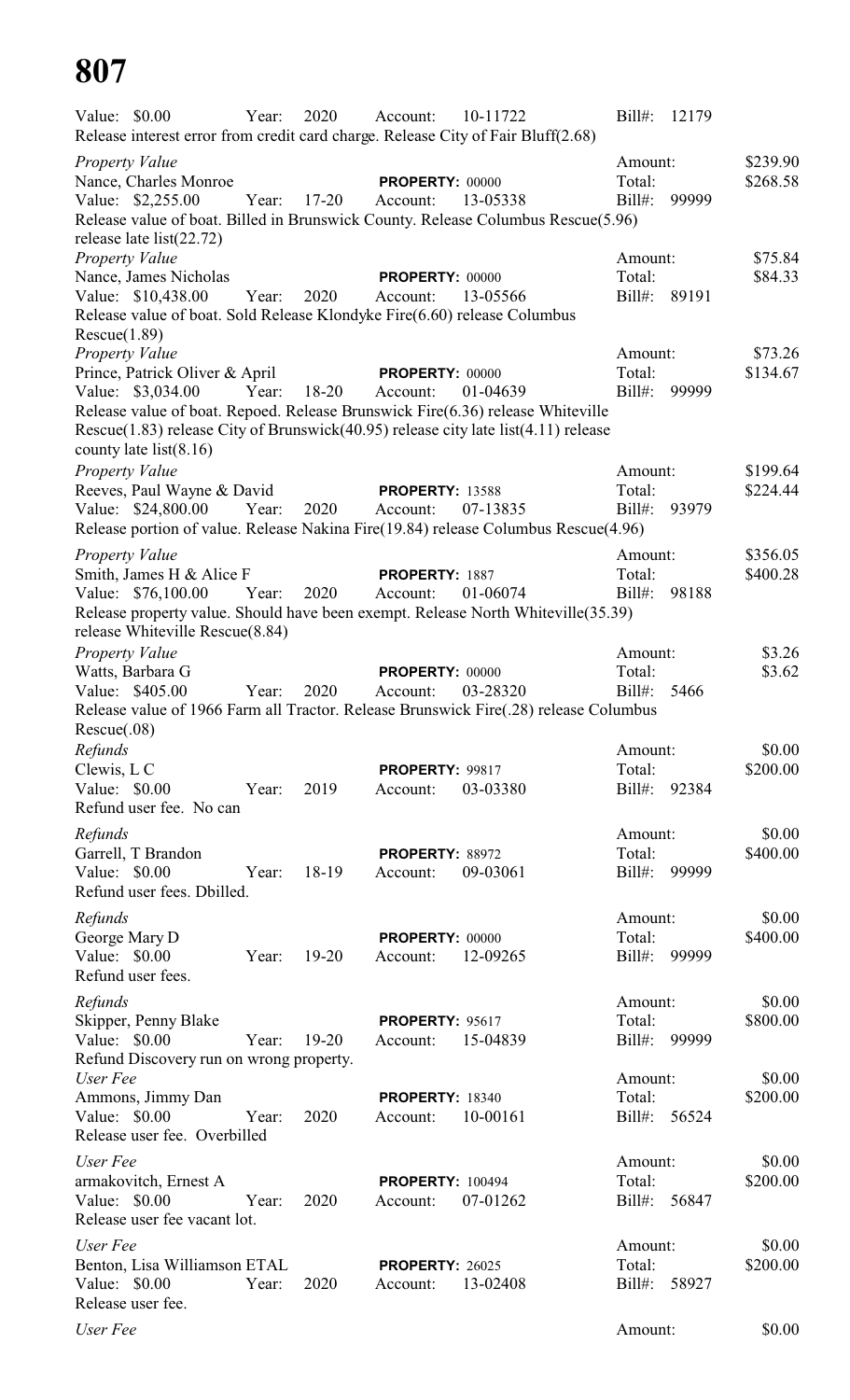| Best, Luben E (Rev)<br>Value: $$0.00$<br>Release all cans. Uses a commercial hauler. Prop 389 and 3896                                                                           | Year: | 2020      | PROPERTY: 3896<br>Account:         | 01-05580  | Total:<br>$Bill#$ :                 | 99999 | \$2,600.00           |
|----------------------------------------------------------------------------------------------------------------------------------------------------------------------------------|-------|-----------|------------------------------------|-----------|-------------------------------------|-------|----------------------|
| User Fee<br>Boone, Lonnie Earl (Dec)                                                                                                                                             |       |           | <b>PROPERTY: 20290</b>             |           | Amount:<br>Total:                   |       | \$0.00<br>\$400.00   |
| Value: \$0.00<br>Release user fees.                                                                                                                                              | Year: | $19-20$   | Account:                           | 11-03331  | $Bill#$ :                           | 99999 |                      |
| User Fee<br>Brown, Beverly<br>Value: \$0.00<br>Release user fee.                                                                                                                 | Year: | 2020      | PROPERTY: 9616<br>Account:         | 05-00820  | Amount:<br>Total:<br>$Bill#$ :      | 60861 | \$0.00<br>\$200.00   |
| User Fee<br>Brown, Phyllisteen W<br>Value: $$0.00$<br>Release user fee Overbilled.                                                                                               | Year: | 2020      | PROPERTY: 90062<br>Account:        | 16-05225  | Amount:<br>Total:<br>$Bill#$ :      | 61284 | \$0.00<br>\$200.00   |
| User Fee<br>Brown, Torie<br>Value: $$0.00$<br>Release user fees. Overbilled.                                                                                                     | Year: | $13 - 20$ | PROPERTY: 00000<br>Account:        | 16-00324  | Amount:<br>Total:<br>$Bill#$ :      | 99999 | \$0.00<br>\$1,865.00 |
| User Fee<br>Buffkin, Miriam Louise<br>Value: \$0.00                                                                                                                              | Year: | 2020      | <b>PROPERTY: 10223</b><br>Account: | 06-03400  | Amount:<br>Total:<br>$Bill#$ :      | 61780 | \$0.00<br>\$113.00   |
| Release user fee.<br>User Fee<br>Bullard, Elbert (Heirs)<br>Value: $$0.00$<br>Release user fee unliveable.                                                                       | Year: | $19-20$   | <b>PROPERTY: 17428</b><br>Account: | 10-01580  | Amount:<br>Total:<br>$Bill#$ :      | 99999 | \$0.00<br>\$800.00   |
| User Fee<br>Cartrette, Mitchell Delane & Frankie<br>Value: $$0.00$<br>Release interest.                                                                                          | Year: | 2020      | <b>PROPERTY: 15481</b><br>Account: | 09-00035  | Amount:<br>Total:<br>$Bill#$ :      | 63772 | \$0.00<br>\$81.06    |
| User Fee<br>Clewis, L C<br>Value: $$0.00$<br>Release user fee Unliveable                                                                                                         | Year: | 2020      | PROPERTY: 7290<br>Account:         | 03-03380  | Amount:<br>Total:<br>Bill#: $64560$ |       | \$0.00<br>\$200.00   |
| User Fee<br>Cogdell Willa Dean Heirs<br>Value: \$0.00<br>Release user fees. House burned in 2016.                                                                                | Year: | $18 - 20$ | PROPERTY: 1841<br>Account:         | 01-15126  | Amount:<br>Total:<br>$Bill#$ :      | 99999 | \$0.00<br>\$600.00   |
| User Fee<br>Conley, Jimmie Shelton & Mary<br>Value: \$0.00<br>Release user fee. Unliveable                                                                                       | Year: | 18-20     | PROPERTY: 20894<br>Account:        | .12-05830 | Amount:<br>Total:<br>$Bill#$ :      | 99999 | \$0.00<br>\$600.00   |
| User Fee<br>Cook Family Irrevocable Trust<br>Value: \$0.00<br>Release user fee. Burned in 2018.                                                                                  | Year: | 2020      | PROPERTY: 992<br>Account:          | 01-05585  | Amount:<br>Total:<br>Bill#: 65341   |       | \$0.00<br>\$200.00   |
| User Fee<br>duncan, Richard Nelson<br>Value: \$0.00<br>Release user fees no can here.                                                                                            | Year: | $19 - 20$ | <b>PROPERTY: 93781</b><br>Account: | 07-04144  | Amount:<br>Total:<br>$Bill#$ :      | 99999 | \$0.00<br>\$400.00   |
| User Fee<br>Elerdice James T Heirs<br>Value: \$0.00<br>Release boat sold to Gary Hardee. Release Nakina Fire(2.80) release Columbus<br>Rescue $(.70)$ release late list $(3.18)$ | Year: | $17 - 20$ | <b>PROPERTY: 59676</b><br>Account: | 07-03780  | Amount:<br>Total:<br>$Bill#$ :      | 99999 | \$28.18<br>\$34.86   |
| User Fee<br>Faircloth, Patrick N. & Herlar J<br>Value: \$0.00<br>Release user fees.                                                                                              | Year: | 2020      | <b>PROPERTY: 23481</b><br>Account: | 13-02629  | Amount:<br>Total:<br>$Bill#$ :      | 69662 | \$0.00<br>\$1,000.00 |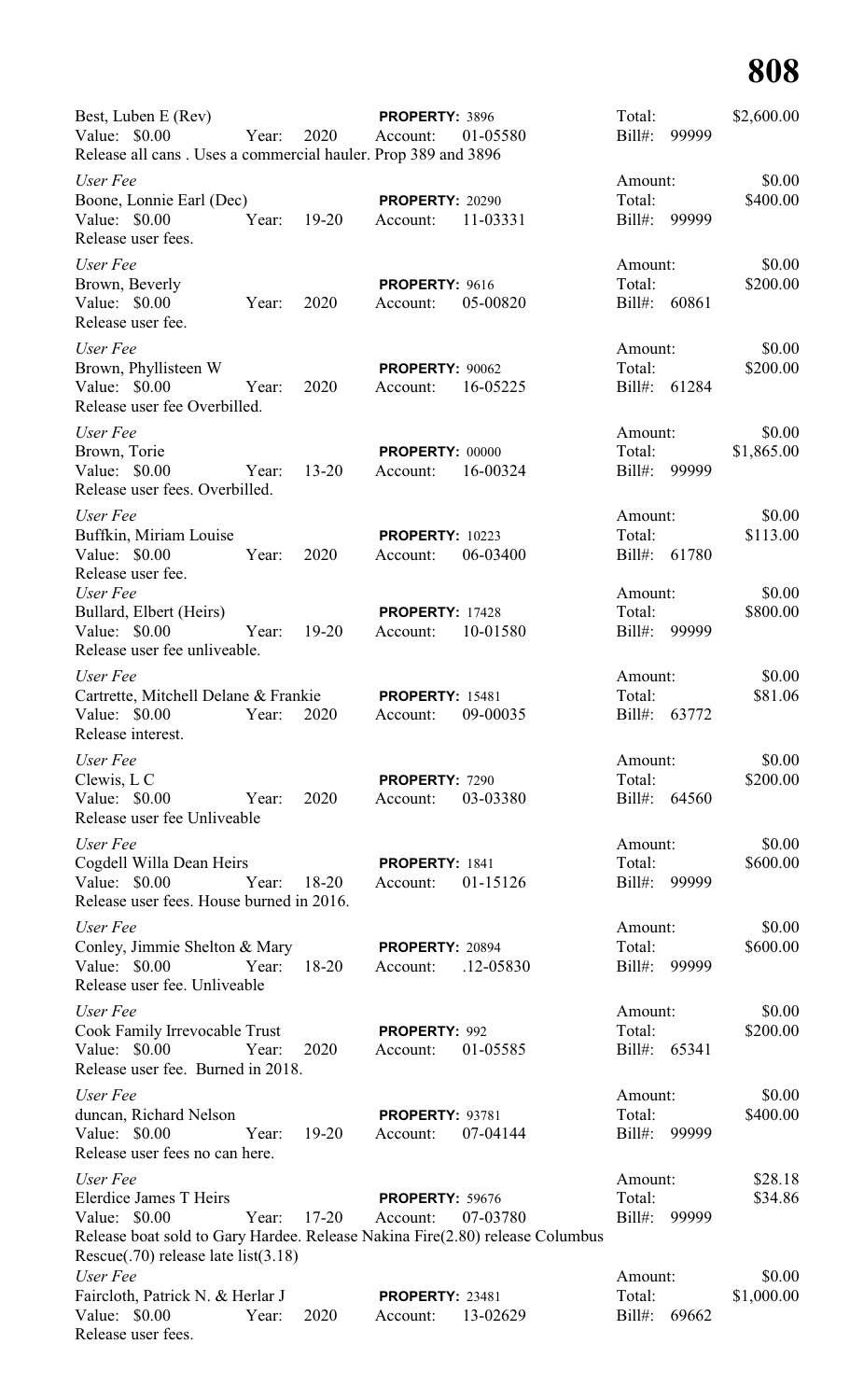| User Fee<br>Floyd, James Mark<br>Value: \$0.00<br>Release user fee.                            | Year: | 2020      | PROPERTY: 22476<br>Account:         | 12-08303 | Amount:<br>Total:<br>Bill#:<br>70520    | \$0.00<br>\$200.00 |
|------------------------------------------------------------------------------------------------|-------|-----------|-------------------------------------|----------|-----------------------------------------|--------------------|
| User Fee<br>Ford, Donald Richard<br>Value: \$0.00<br>Release user fee.                         | Year: | 2020      | PROPERTY: 80422<br>Account:         | 16-01308 | Amount:<br>Total:<br>Bill#: 70696       | \$0.00<br>\$200.00 |
| User Fee<br>Garner, Geroge O & Alene<br>Value: \$0.00<br>Release user fee run down mobile home | Year: | 2020      | PROPERTY: 6599<br>Account:          | 03-03715 | Amount:<br>Total:<br>Bill#: 72030       | \$0.00<br>\$200.00 |
| User Fee<br>Garrell, Joey Allen<br>Value: \$0.00<br>Release user fees.                         | Year: | 2020      | <b>PROPERTY: 100942</b><br>Account: | 13-14725 | Amount:<br>Total:<br>Bill#: 99999       | \$0.00<br>\$600.00 |
| User Fee<br>Good, Cindy Nix & Elaine<br>Value: \$0.00<br>Release user fee. Unliveable          | Year: | 2020      | PROPERTY: 75907<br>Account:         | 03-02119 | Amount:<br>Total:<br>Bill#: 73160       | \$0.00<br>\$200.00 |
| User Fee<br>Gore, Ethel Carlene<br>Value: $$0.00$<br>Release user fee. Horse stable            | Year: | $18 - 20$ | <b>PROPERTY: 26879</b><br>Account:  | 14-03959 | Amount:<br>Total:<br>Bill#:<br>99999    | \$0.00<br>\$400.00 |
| User Fee<br>Hall, Willie May<br>Value: \$0.00<br>Release user fee. Dbilled.                    | Year: | 2020      | <b>PROPERTY: 79526</b><br>Account:  | 13-17167 | Amount:<br>Total:<br>$Bill#$ :<br>75341 | \$0.00<br>\$200.00 |
| User Fee<br>Harley, Johnny & Doris<br>Value: \$0.00<br>Release user fee. Unliveable            | Year: | 2020      | PROPERTY: 75077<br>Account:         | 10-07797 | Amount:<br>Total:<br>$Bill#$ :<br>76003 | \$0.00<br>\$200.00 |
| User Fee<br>Hinson, Bonnie<br>Value: \$0.00<br>Release user fee Overbilled.                    | Year: | 2020      | <b>PROPERTY: 00000</b><br>Account:  | 09-05165 | Amount:<br>Total:<br>$Bill#$ :<br>77815 | \$0.00<br>\$200.00 |
| User Fee<br>Huffman, Bill<br>Value: \$0.00<br>Release user fee. Uses a commercial hauler.      | Year: | 2020      | <b>PROPERTY: 00000</b><br>Account:  | 11-01107 | Amount:<br>Total:<br>$Bill#$ :<br>78823 | \$0.00<br>\$113.00 |
| User Fee<br>Ivey, William Carey<br>Value: \$0.00<br>Release user fee. Bldg is horse stable.    | Year: | 2020      | <b>PROPERTY: 21382</b><br>Account:  | 12-13230 | Amount:<br>Total:<br>$Bill#$ :<br>79413 | \$0.00<br>\$200.00 |
| User Fee<br>Jenkins, O C JR<br>Value: \$0.00<br>Release user fee. House removed                | Year: | 2020      | <b>PROPERTY: 30366</b><br>Account:  | 16-09260 | Amount:<br>Total:<br>Bill#: 80186       | \$0.00<br>\$200.00 |
| User Fee<br>Jenkins, Stacey & Lillian<br>Value: \$0.00<br>Release user fee Unliveable          | Year: | 2019      | <b>PROPERTY: 27713</b><br>Account:  | 15-00558 | Amount:<br>Total:<br>Bill#: 7817        | \$0.00<br>\$200.00 |
| User Fee<br>Jolly, Jimmy<br>Value: \$0.00<br>Release user fee. Home destroyed                  | Year: | 2020      | <b>PROPERTY: 00000</b><br>Account:  | 09-4354  | Amount:<br>Total:<br>Bill#: 80838       | \$0.00<br>\$200.00 |
| User Fee<br>Jolly, Jimmy<br>Value: \$0.00                                                      | Year: | 2020      | <b>PROPERTY: 16193</b><br>Account:  | 09-15920 | Amount:<br>Total:<br>$Bill#$ :<br>80839 | \$0.00<br>\$600.00 |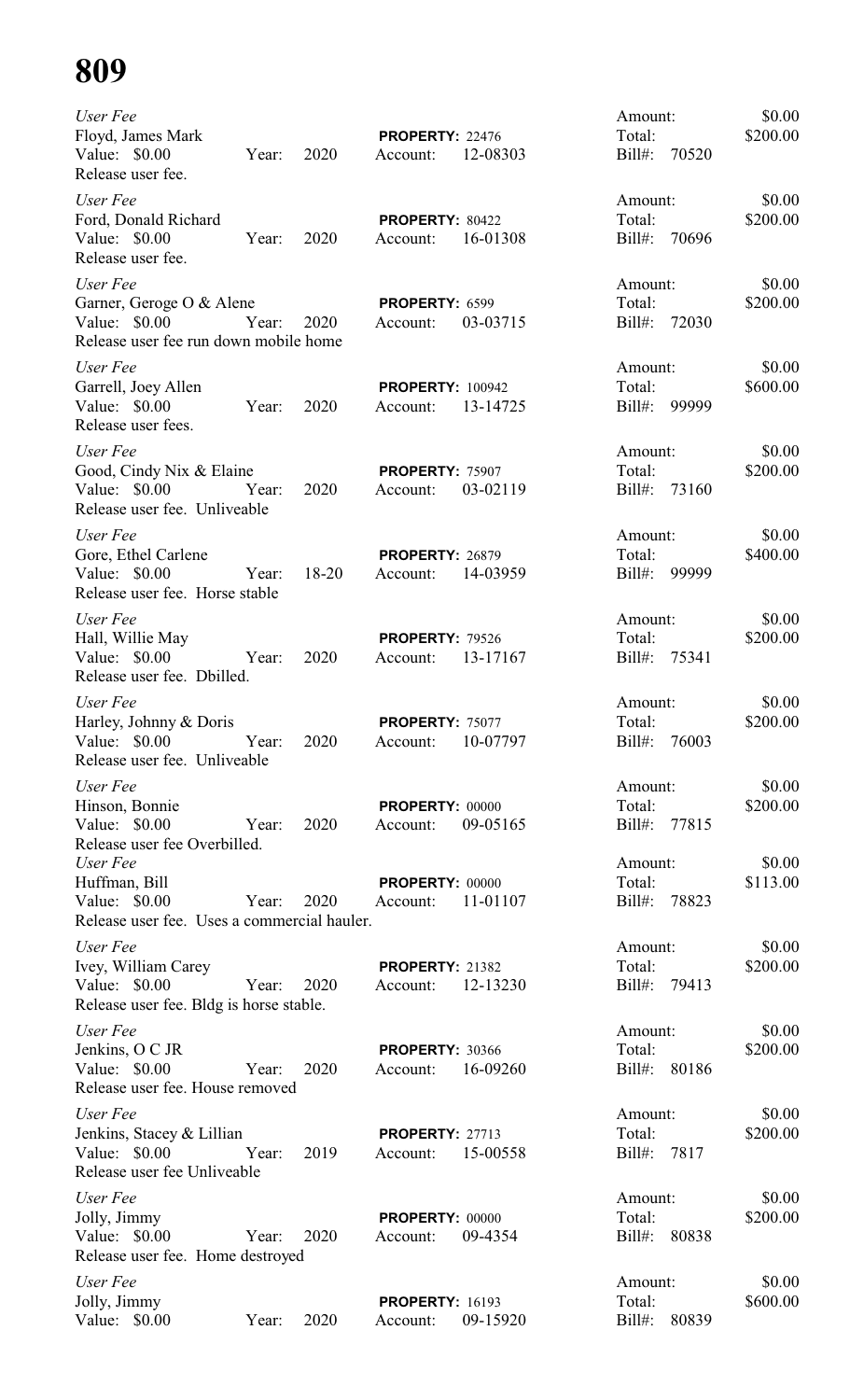Release user fee. Home demolished.

| User Fee<br>Jolly, Teresa Lynn<br>Value: $$0.00$<br>Release user fee. Homes vacant              | Year: | $19 - 20$ | PROPERTY: 00000<br>Account:        | 06-51115 | Amount:<br>Total:<br>Bill#:<br>99999    | \$0.00<br>\$400.00 |
|-------------------------------------------------------------------------------------------------|-------|-----------|------------------------------------|----------|-----------------------------------------|--------------------|
| User Fee<br>Jones, Ricky L.<br>Value: \$0.00<br>Release user fees. Overbilled                   | Year: | 2020      | <b>PROPERTY: 82174</b><br>Account: | 12-13743 | Amount:<br>Total:<br>81128<br>Bill#:    | \$0.00<br>\$400.00 |
| User Fee<br>Jones, William K.<br>Value: $$0.00$<br>Release user fee. No can                     | Year: | 2020      | <b>PROPERTY: 82603</b><br>Account: | 03-12419 | Amount:<br>Total:<br>Bill#:<br>81192    | \$0.00<br>\$200.00 |
| User Fee<br>Kennedy, Levander<br>Value: \$0.00<br>Release all user fees. Paid on Act# 15-00519  | Year: | 18-20     | PROPERTY: 00000<br>Account:        | 15-05717 | Amount:<br>Total:<br>Bill#:<br>99999    | \$0.00<br>\$570.00 |
| User Fee<br>Kinard, Orrie D<br>Value: \$0.00<br>Release user fees all vacant land.              | Year: | $18-20$   | <b>PROPERTY: 85035</b><br>Account: | 01-07586 | Amount:<br>Total:<br>Bill#:<br>99999    | \$0.00<br>\$600.00 |
| User Fee<br>Kinser, Lakitta M<br>Value: \$0.00<br>Release user fee.                             | Year: | 2019      | <b>PROPERTY: 79436</b><br>Account: | 13-01721 | Amount:<br>Total:<br>$Bill#$ :<br>9553  | \$0.00<br>\$200.00 |
| User Fee<br>L P S Farms, Inc.<br>Value: \$0.00<br>Release user fee. Vacant                      | Year: | 2020      | <b>PROPERTY: 21486</b><br>Account: | 12-14465 | Amount:<br>Total:<br>Bill#:<br>82288    | \$0.00<br>\$200.00 |
| User Fee<br>Little Michael B<br>Value: \$0.00<br>Release user fee. Vacant land                  | Year: | 2020      | <b>PROPERTY: 29773</b><br>Account: | 15-03821 | Amount:<br>Total:<br>$Bill#$ :<br>83650 | \$0.00<br>\$400.00 |
| User Fee<br>Locklear Roy Timothy & Deborah Sue<br>Value: \$0.00<br>Release user fee vacant lot. | Year: | 2020      | <b>PROPERTY: 60199</b><br>Account: | 06-03158 | Amount:<br>Total:<br>Bill#:<br>83803    | \$0.00<br>\$200.00 |
| User Fee<br>Miller, Warren L & Kelly<br>Value: \$0.00<br>Release all cans billed to SWMH        | Year: | 2020      | <b>PROPERTY: 93814</b><br>Account: | 06-04021 | Amount:<br>Total:<br>Bill#:<br>87737    | \$0.00<br>\$600.00 |
| User Fee<br>Nall, Harold & Faye Garner Nall<br>Value: \$0.00<br>Release user fee.               | Year: | 2020      | PROPERTY: 4686<br>Account:         | 01-04835 | Amount:<br>Total:<br>Bill#:<br>89084    | \$0.00<br>\$200.00 |
| User Fee<br>Odham, Anna Lee Yates ETAL<br>Value: \$0.00<br>Release user fee.                    | Year: | 2020      | <b>PROPERTY: 26081</b><br>Account: | 13-03265 | Amount:<br>Total:<br>Bill#:<br>90444    | \$0.00<br>\$200.00 |
| User Fee<br>Parker, David Andrew<br>Value: \$0.00<br>Release user fee. Vacant land.             | Year: | 2020      | PROPERTY: 29762<br>Account:        | 15-28998 | Amount:<br>Total:<br>Bill#:<br>90909    | \$0.00<br>\$200.00 |
| User Fee<br>Patterson, Peggy L.<br>Value: $$0.00$<br>Release user fee.                          | Year: | 2020      | <b>PROPERTY: 24997</b><br>Account: | 13-32043 | Amount:<br>Total:<br>Bill#:<br>91188    | \$0.00<br>\$200.00 |
| User Fee<br>Powell, Charles Mitchell & Pattie                                                   |       |           | <b>PROPERTY: 26079</b>             |          | Amount:<br>Total:                       | \$0.00<br>\$200.00 |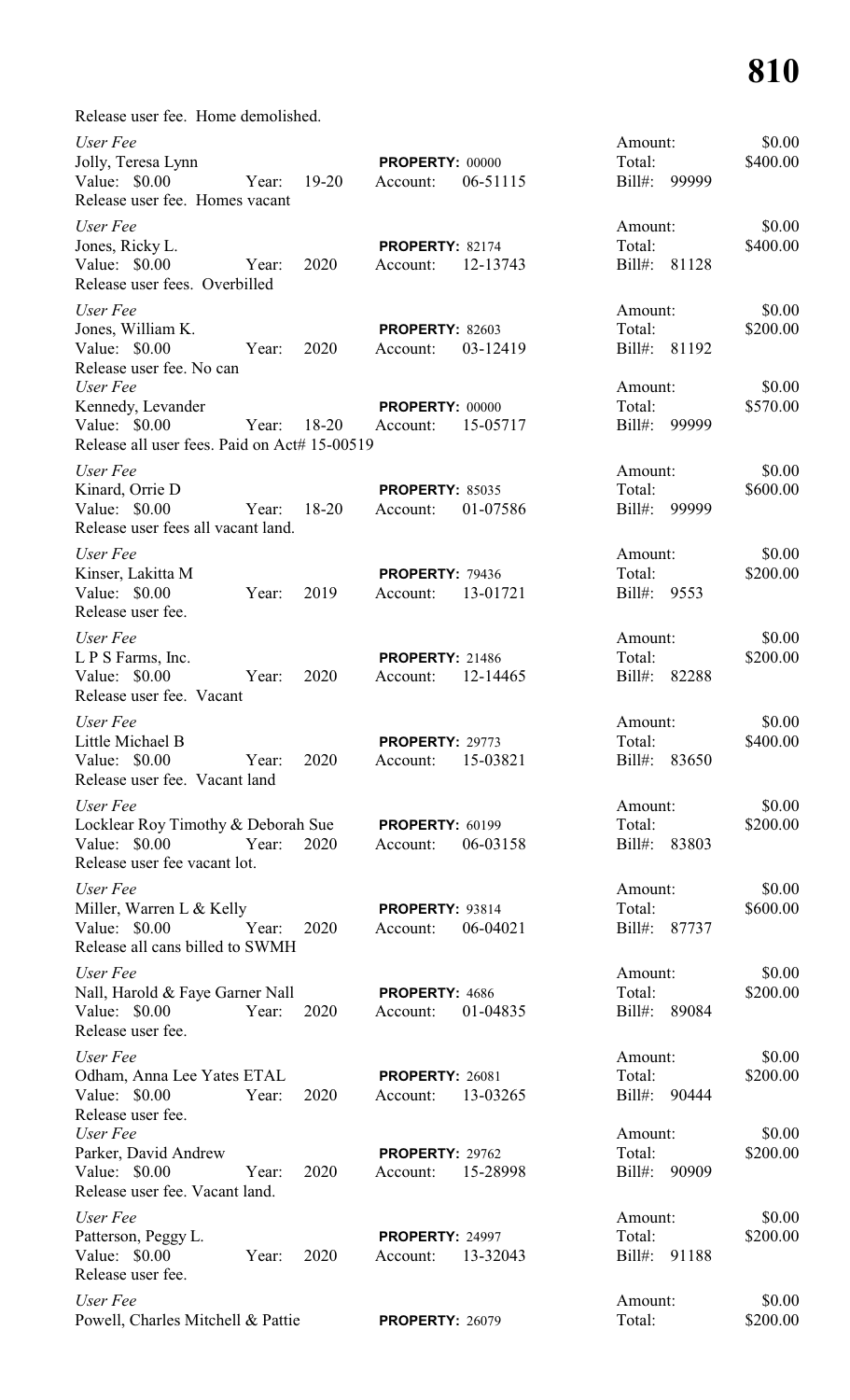| Value: \$0.00<br>Release user fee.                                                              | Year: | 2020        | Account:                           | 13-00968 | 92265<br>$Bill#$ :                      |                    |
|-------------------------------------------------------------------------------------------------|-------|-------------|------------------------------------|----------|-----------------------------------------|--------------------|
| User Fee<br>Prevatte, Allen<br>Value: \$0.00<br>release user fees.                              | Year: | 2020        | PROPERTY: 60284<br>Account:        | 12-22425 | Amount:<br>Total:<br>$Bill#$ :<br>92670 | \$0.00<br>\$400.00 |
| User Fee<br>Price, Alice Cox<br>Value: $$0.00$<br>Release user fee uses a commercial hauler     | Year: | 2020        | PROPERTY: 00000<br>Account:        | 11-02648 | Amount:<br>Total:<br>Bill#: 92702       | \$0.00<br>\$113.00 |
| User Fee<br>Register, John Gibson & Karen<br>Value: \$0.00<br>Release user fee. Dbilled.        | Year: | 2018        | PROPERTY: 7660<br>Account:         | 03-00303 | Amount:<br>Total:<br>Bill#: 28025       | \$0.00<br>\$200.00 |
| User Fee<br>Sarvis, Danny Richard & Coleman<br>Value: \$0.00<br>Release user fee. 1 Vacant      | Year: | 2020        | <b>PROPERTY: 16712</b><br>Account: | 09-03625 | Amount:<br>Total:<br>Bill#: 95652       | \$0.00<br>\$200.00 |
| User Fee<br>Sherrard, Susan Pierce<br>Value: \$0.00<br>Release user fee.                        |       | Year: 18-20 | <b>PROPERTY: 19525</b><br>Account: | 11-05535 | Amount:<br>Total:<br>$Bill#$ :<br>99999 | \$0.00<br>\$472.39 |
| User Fee<br>Simmons, Sheri Goodson<br>Value: \$0.00<br>Release user fee. No house here          | Year: | 2020        | <b>PROPERTY: 13426</b><br>Account: | 07-00316 | Amount:<br>Total:<br>$Bi11#$ :<br>97358 | \$0.00<br>\$200.00 |
| User Fee<br>Sm ith, Linda Diane<br>Value: \$0.00<br>Release user fee.                           | Year: | 2020        | PROPERTY: 9391<br>Account:         | 04-14829 | Amount:<br>Total:<br>Bill#:<br>98361    | \$0.00<br>\$313.00 |
| User Fee<br>Smith, William Robert<br>Value: \$0.00<br>Release user fee. Dbilled.                | Year: | 2020        | <b>PROPERTY: 75929</b><br>Account: | 15-35087 | Amount:<br>Total:<br>Bill#:<br>98640    | \$0.00<br>\$200.00 |
| User Fee<br>Spivey, Jacqueline G<br>Value: \$0.00<br>Release user fee uses a comemrcial hauler. | Year: | $19 - 20$   | <b>PROPERTY: 00000</b><br>Account: | 01-35041 | Amount:<br>Total:<br>99999<br>Bill#:    | \$0.00<br>\$400.00 |
| User Fee<br>Strickland, Timothy G<br>Value: \$0.00<br>Release user fee. Home destroyed          | Year: | 2020        | <b>PROPERTY: 12668</b><br>Account: | 07-03262 | Amount:<br>Total:<br>$Bill#$ :<br>1218  | \$0.00<br>\$200.00 |
| User Fee<br>Thomas, Larry Jr<br>Value: \$0.00<br>Release user fee. Unliveable.                  | Year: | 2020        | <b>PROPERTY: 61472</b><br>Account: | 01-03021 | Amount:<br>Total:<br>Bill#:<br>2103     | \$0.00<br>\$200.00 |
| User Fee<br>Turbeville, Donald E & Wendy<br>Value: \$0.00<br>Release user fee. Dbilled.         | Year: | 2020        | <b>PROPERTY: 94103</b><br>Account: | 16-05927 | Amount:<br>Total:<br>$Bill#$ :<br>3163  | \$0.00<br>\$200.00 |
| User Fee<br>Turbeville, Mark A & Dixie<br>Value: \$0.00<br>Release user fee.                    | Year: | 2020        | <b>PROPERTY: 16716</b><br>Account: | 09-03934 | Amount:<br>Total:<br>$Bill#$ :<br>3234  | \$0.00<br>\$200.00 |
| User Fee<br><b>Westgate Todd</b><br>Value: \$0.00<br>Release user fee vacant lot.               | Year: | 2020        | PROPERTY: 24889<br>Account:        | 13-00563 | Amount:<br>Total:<br>$Bill#$ :<br>6070  | \$0.00<br>\$113.00 |
| User Fee                                                                                        |       |             |                                    |          | Amount:                                 | \$0.00             |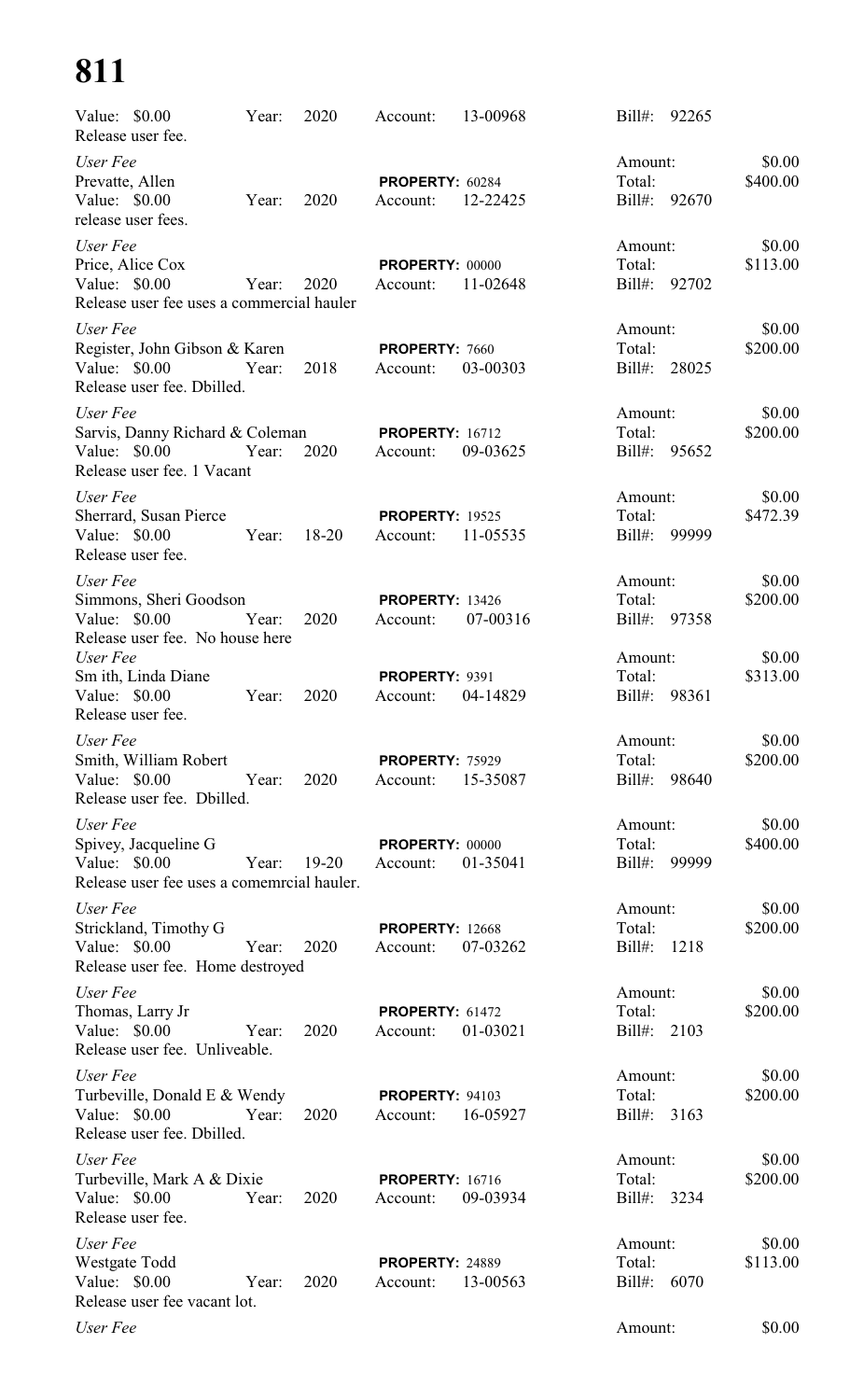| Wilson, Rodney Eugene                   |            |      | <b>PROPERTY: 19608</b> |          | Total:       | \$200.00 |
|-----------------------------------------|------------|------|------------------------|----------|--------------|----------|
| Value: \$0.00                           | Year:      | 2020 | Account:               | 11-30444 | Bill#: 7759  |          |
| Release user fee. Dbilled.              |            |      |                        |          |              |          |
| Usser Fee                               |            |      |                        |          | Amount:      | \$0.00   |
| Gore, Jerry L.                          |            |      | <b>PROPERTY: 13064</b> |          | Total:       | \$400.00 |
| Value: \$0.00                           | Year: 2020 |      | Account:               | 07-06400 | Bill#: 73538 |          |
| Release user fee. Vacant without power. |            |      |                        |          |              |          |

# **Agenda Item #20: COMMENTS:**

Chairman Bullard opened the floor for Comments. The following spoke.

## A. **Department Managers:**

#### 1. **Gary Lanier, Economic Development Director:** stated the following:

-I have got two (2) quotes for the Kemp Processing Facility that is going into the W.F. Cox Hardware building in Tabor City;

-They are doing all the interior work, the roof and everything that needs to be done;

-There is a big ditch behind the building that has an erosion problem that is going under the foundation of the building;

-They have asked for help to get this fixed; **and**

-The Town of Tabor City has reached out to the contractor and got a price for the County and the Town of Tabor City to share the cost of this work which is approximately \$12,000.

Commissioner Watts made a motion for the County to split the cost of \$12,000 for the repair, not to exceed \$6,000, seconded by Commissioner McDowell. The motion unanimously passed.

# 2. **The Honorable Sheriff Jody Greene:** stated the following:

-This is an update on litter control;

-We now have six (6) cameras functioning;

-We will put up billboards and signs informing everyone that there will a fine associated with littering; **and**

-The fines charged are dictated by the General Statutes.

#### B. **Board of Commissioners:**

#### 1, **Vice Chairman McMillian:** stated the following:

-We need an effective way to control the trash that is being disposed of by people along the highways to keep the County looking decent in appearance; **and** -We need to implement an effective pattern in keeping the roadside ditches clean to help with water flow.

# 2. **Commissioner Giles Byrd:** stated the following:

-I have spoken to Ms. Kimberly Smith about getting our elderly citizens access to the COVID-19 vaccinations in their houses;

-We are not getting our fair share of the COVID-19 vaccinations;

-We have held multiple conversations relative to the number of potholes on the highways in Columbus County; **and**

-Raymond Shaw has passed away, and he served many years on the Columbus County Board of Education and I would like to do a Proclamation of Recognition and Appreciation.

#### **MOTION:**

Commissioner Byrd made a motion to prepare a Proclamation of Recognition and Appreciation to Raymond Shaw, seconded by Vice Chairman McMillian. The motion unanimously passed.

# 3. **Commissioner Brent Watts:** stated the following:

-We need to widen the types of trash that can be taken to the convenience centers; **and**

-There needs to be more times and days the convenience centers are open, and we need to regularly keep the public aware of what types of trash that can be taken to the convenience centers.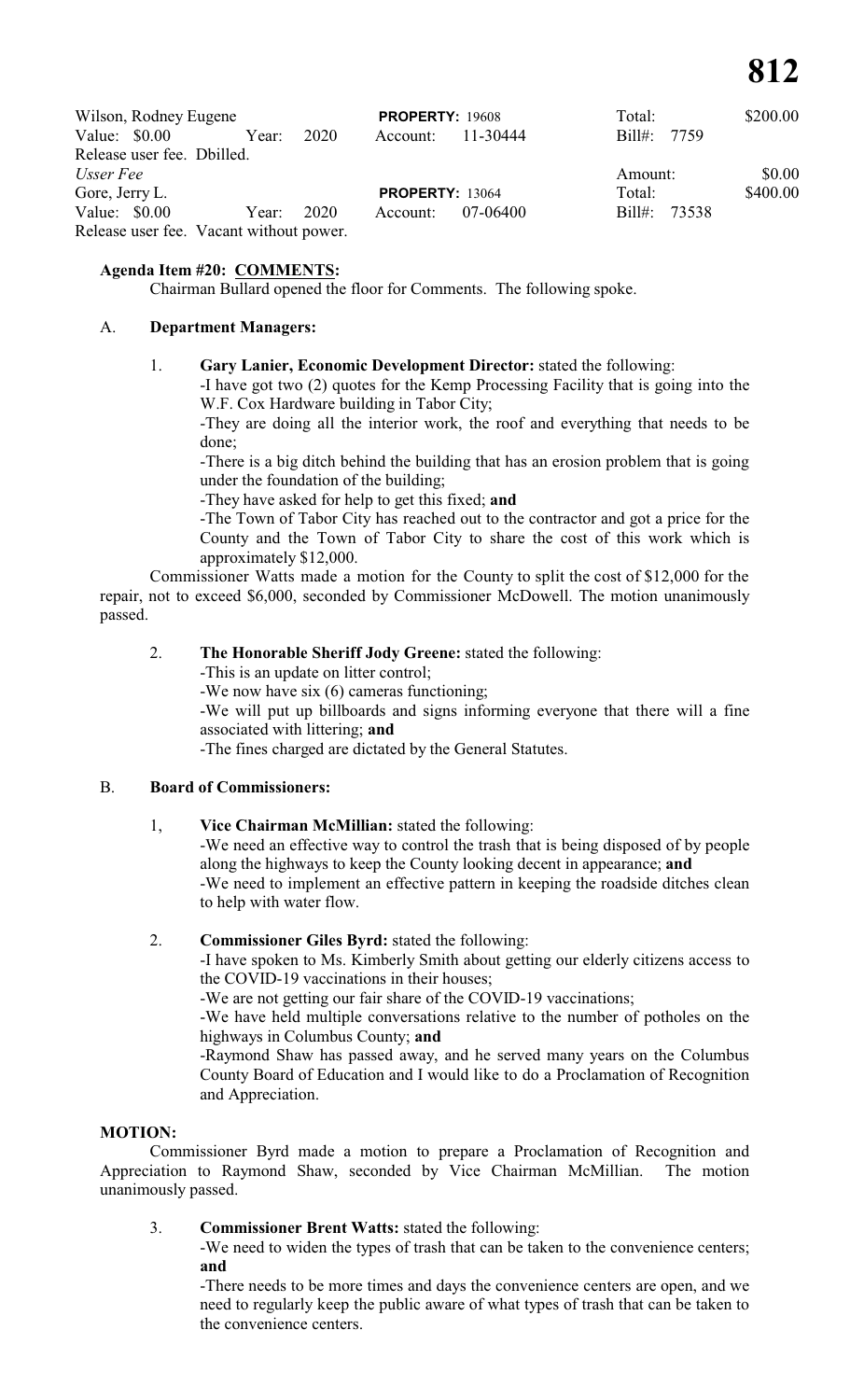### 4. **Commissioner McDowell:** stated the following:

-I am very concerned about the condition of the roads in Columbus County;

-There is an assortment of trash in people's yards, inclusive of appliances and furniture that has been there for a lengthy time frame;

-I have 2 suggestions as follows:

- A. Hire someone for "legwork" and John Ganus can do investigations; **and**
- B. Look at the Ordinance and shorten up the allotted days allowed before action can take place; **and**

-Gail, I would like for you to contact Kenneth Clark in reference to the bridge on Dock Road in Crusoe.

5. **Chris Smith (by telephone):** stated the following:

-Thank you for the card for me and my family;

-I would like to make a motion to open up the exercise centers at our senior citizens centers; **and**

-Numerous citizens have complaints in reference to our recycle centers.

#### **MOTION:**

Commissioner Smith made a motion to open up the exercise centers at our Senior Citizens Centers, seconded by Commissioner Coleman. The motion unanimously passed.

6. **Lavern Coleman:** stated the following:

-I appreciate everyone's help in getting geared into this new position as a County Commissioner; **and**

-I am getting complaints about the 55 MPH speed limit on Neil Eddy Road in the Acme Delco area, and it needs to be lowered to 45 MPH, and I would like to send a letter to the North Carolina Department of Transportation to lower the speed limit to 45 MPH.

#### **MOTION:**

Commissioner Coleman made a motion to send a letter to the North Carolina Department of Transportation requesting the speed limit to be lowered from 55 MPH to 45 MPH on the Neil Eddy Road, seconded by Commissioner Byrd. The motion unanimously passed.

## **RECESS REGULAR SESSION and enter into CLOSED SESSION in ACCORDANCE with N.C.G.S. § 143-318.11(a) (5) (i) REAL ESTATE, (6) PERSONNEL and (9) PROTECT PUBLIC SAFETY:**

At 7:46 P.M., Commissioner Cole made a motion to recess Regular Session and enter into Closed Session in accordance with N.C.G.S. § 143-318(a) (5) (i) Real Estate, (6) Personnel and (9) Protect Public Safety, with a five (5) minute recess, seconded by Vice Chairman McMillian. The motion unanimously passed.

#### **Agenda Item #21: CLOSED SESSION in ACCORDANCE with N.C.G.S. § 143- 318.11(a) (5) (i) REAL ESTATE, (6) PERSONNEL and (9) PROTECT PUBLIC SAFETY:**

No official action was taken.

# **ADJOURN CLOSED SESSION and resume REGULAR SESSION:**

At 9:09 P.M., Commissioner Byrd made a motion to adjourn Closed Session and resume Regular Session, seconded by Commissioner McDowell. The motion unanimously passed.

#### **READING and APPROVAL of CLOSED SESSION GENERAL ACCOUNT:**

Chairman Bullard requested that Amanda Prince, County Attorney, orally read the Closed Session General Account. Ms. Prince orally read the following: *"The County Commissioners discussed real property acquisition with Gary Lanier. The County Commissioners discussed personnel matters with Larry Hayes. The Commissioners discussed*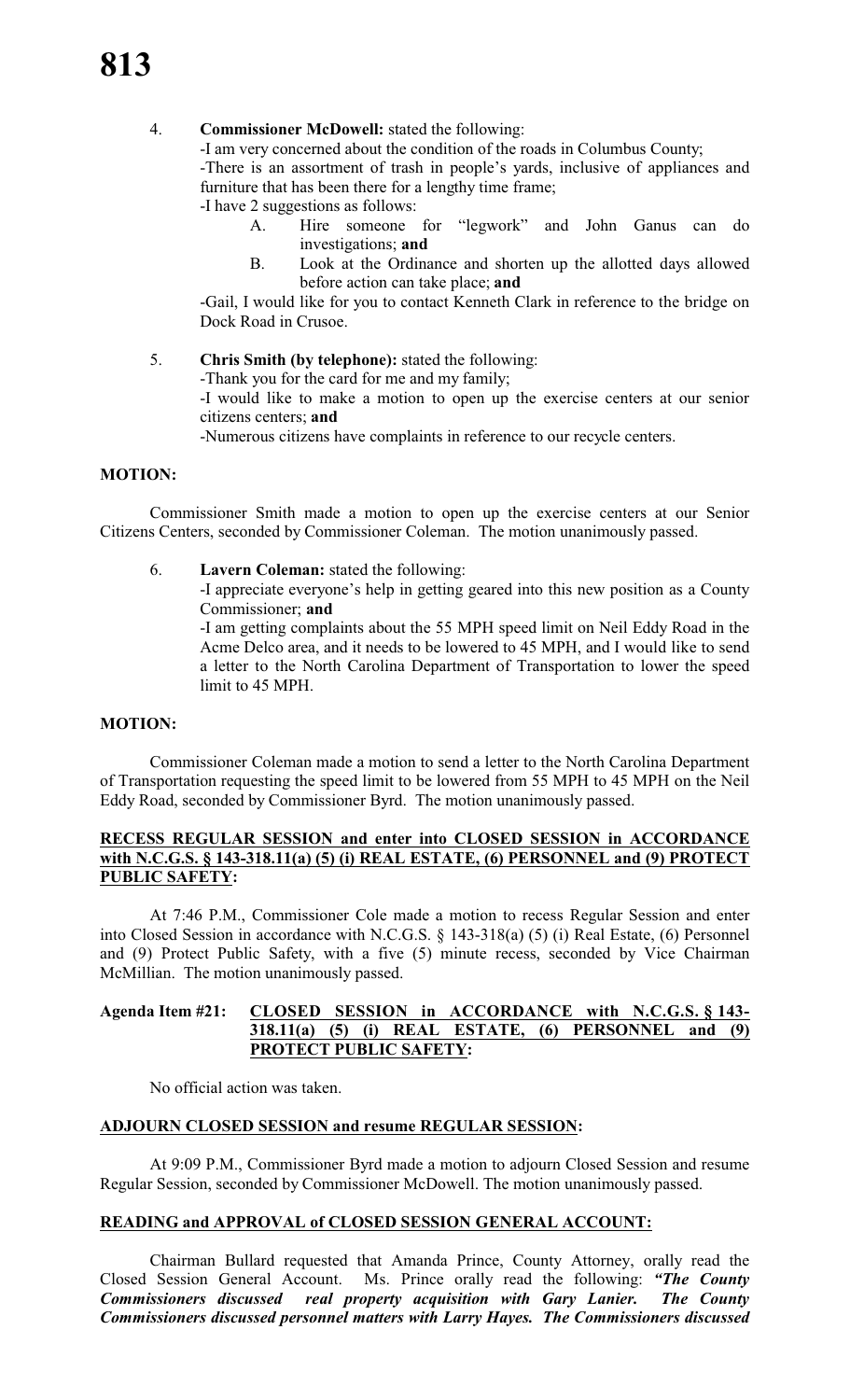# *personnel matters with the Sheriff. The Commissioners discussed public safety with the Sheriff. No action was taken."*

Commissioner Byrd made a motion to approve the Closed Session General Account, seconded by Commissioner Coleman. The motion unanimously passed.

#### **MOTION:**

Commissioner Byrd made a motion to create an Assistant Maintenance Director's position, seconded by Commissioner Cole. The motion unanimously passed.

#### **MOTION:**

Commissioner Cole made a motion to appoint the Honorable Sheriff Jody Greene as the Interim Animal Control Manager, starting on March 02, 2021,Tuesday morning, at 8:00 A.M., seconded by Vice Chairman McMillian. The motion unanimously passed.

# **Agenda Item #22: ADJOURNMENT:**

At 9:11 P.M., Commissioner Byrd made a motion to adjourn, seconded by Commissioner McDowell. The motion unanimously passed.

#### **APPROVED:**

**\_\_\_\_\_\_\_\_\_\_\_\_\_\_\_\_\_\_\_\_\_\_\_\_\_\_\_\_\_\_ \_\_\_\_\_\_\_\_\_\_\_\_\_\_\_\_\_\_\_\_\_\_\_\_\_\_\_\_\_\_ JUNE B. HALL, Clerk to the Board RICKY BULLARD, Chairman**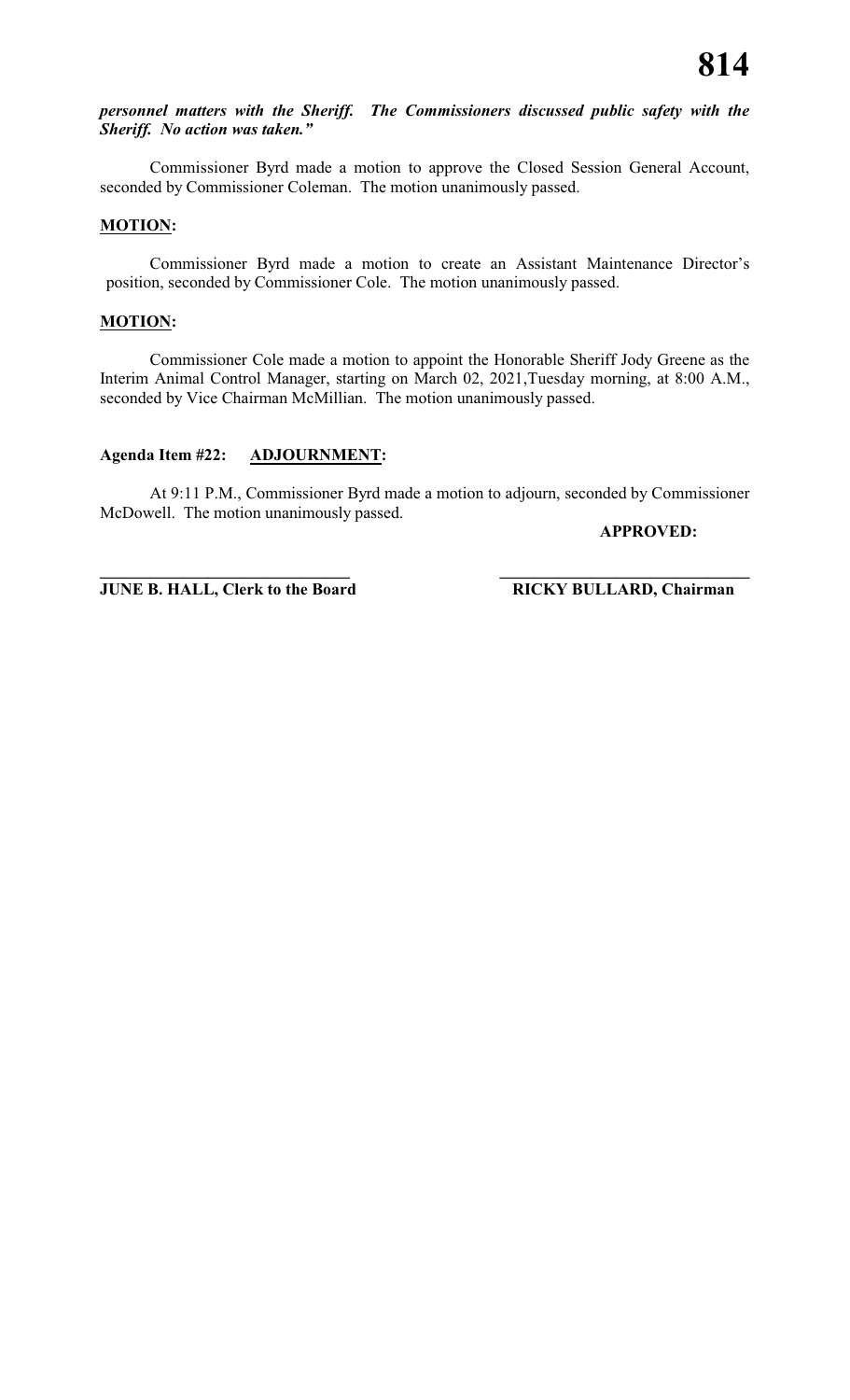## **COLUMBUS COUNTY WATER and SEWER DISTRICTS I, II, III, IV AND V COMBINATION BOARD MEETING Monday, March 01, 2021 6:56 P.M.**

The Honorable Columbus County Commissioners met on the above stated date and at the above stated time in the DempseyB. HerringCourthouse Annex, 112 West Smith Street, Whiteville, North Carolina 28472, for the purpose to act as the Columbus County Water and Sewer District I Board.

#### **COMMISSIONERS PRESENT: APPOINTEES PRESENT:**

Ricky Bullard, **Chairman/Interim County Manager** Amanda B. Prince, **County Attorney** Jerome McMillian, **Vice Chairman** June B. Hall, **Clerk to the Board** Giles E. Byrd Bobbie Faircloth, **Finance Officer** Lavern Coleman Brent Watts Charles T. McDowell

# **COMMISSIONER ABSENT:**

Chris Smith

### **MEETING CALLED TO ORDER:**

At 6:56 P.M., Chairman Ricky Bullard called the **combination meeting** of Columbus County Water and Sewer Districts I, II, III, IV and V Board Meeting to order.

#### **Agenda Item#15: COLUMBUS COUNTYWATER and SEWER DISTRICTS I, II, III, IV and V - BIDS for WATER LINE EXTENSIONS:**

Gail Edwards, Assistant to the Manager, requested Board approval of the low bidder, Ralph Hodge Construction, for water line extensions from the following Bid Tabulations, and approval to move forward with the contract and Notice to Proceed.

| <b>PROJECT OWNER:</b>       | Columbus County                                              |
|-----------------------------|--------------------------------------------------------------|
| <b>PROJECT DESCRIPTION:</b> | Water System Improvements - Water District I, II, III and IV |
| <b>BID OPENING DATE:</b>    | February 23, 2021 @ 2:00 P.M.                                |
| <b>ENGINEER:</b>            | Green Engineering, P.L.L.C.                                  |

### **Part A - Water District I and Water District V - Frank Norris Road and Seven Creeks Road:**

| <b>Ralph Hodge</b> | Herring-Rivenbark, | <b>Driggers</b>     | <b>J</b> smith Civil, |
|--------------------|--------------------|---------------------|-----------------------|
| Construction       | lnc.               | <b>Construction</b> | L.L.C.                |
| \$166.4778.00      | \$174,162.00       | \$167,885.00        | \$165,540.00          |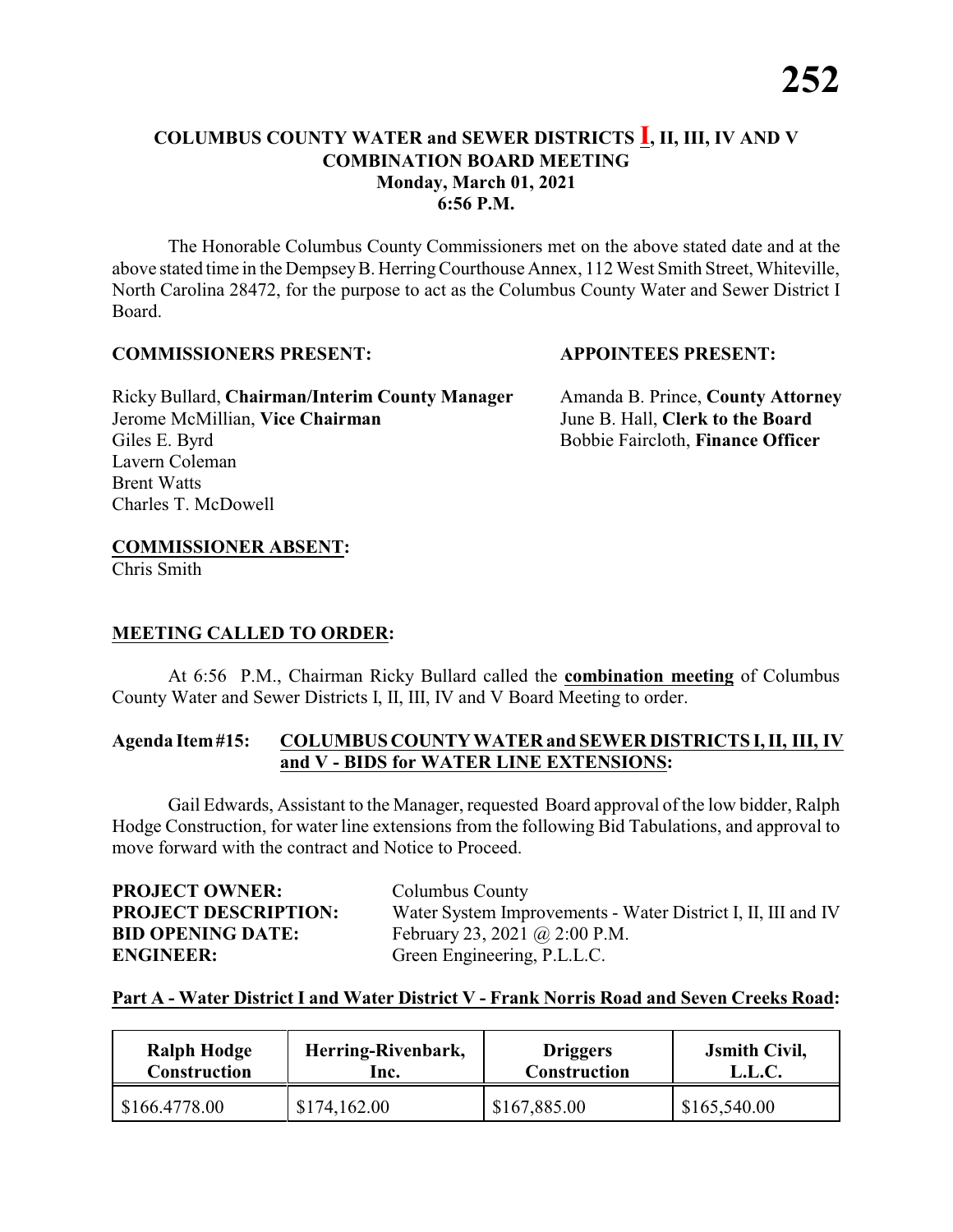### **Part B - Water District II - Clarendon and Otto Nance:**

| <b>Ralph Hodge</b>  | Herring-Rivenbark, | <b>Driggers</b>     | <b>J</b> smith Civil, |
|---------------------|--------------------|---------------------|-----------------------|
| <b>Construction</b> | lnc.               | <b>Construction</b> | L.L.C.                |
| \$402,596.70        | \$463,442.00       | \$406,430.00        | \$457,200.00          |

### **Part C - Water District III - Merritt Road, Lynn Hill and Inman North Roads:**

| <b>Ralph Hodge</b>  | Herring-Rivenbark, | <b>Driggers</b> | <b>J</b> smith Civil, |
|---------------------|--------------------|-----------------|-----------------------|
| <b>Construction</b> | lnc.               | Construction    | L.L.C.                |
| \$754,020.50        | \$769,162.00       | \$915,959.60    | \$818,011.00          |

### **Part D - Water District IV - Logistics Park:**

| <b>Ralph Hodge</b>  | Herring-Rivenbark, | <b>Driggers</b>     | <b>Jsmith Civil,</b> |
|---------------------|--------------------|---------------------|----------------------|
| <b>Construction</b> | lnc.               | <b>Construction</b> | L.L.C.               |
| \$353,896.00        | \$355,803.00       | \$326,760.20        | \$379,352.00         |

#### **OTHER BIDDERS:**

| Jones and Smith                  | \$1,882,929.00 |
|----------------------------------|----------------|
| <b>Frank Horne Construction</b>  | \$1,928,407.25 |
| <b>S&amp;L</b> Contracting       | \$1,944,970.65 |
| <b>Carmichael Construction</b>   | \$2,187,042.70 |
| <b>State Utility Contractors</b> | \$2,223,332.80 |

I, E. Leo Green, Jr., P.E., hereby certify that this bid tabulation is a true and correct representation of the bids received for this project according to the best of my knowledge and belief.

/s/ **E. LEO GREEN, P.E.** NC Firm License No.: P-0115

Commissioner Coleman made a motion to approve the low bidder, Ralph Hodge Construction, for water line extensions, and approve to move forward with the contract, and Notice to Proceed, seconded by Commissioner Watts. The motion unanimously passed.

# **ADJOURNMENT:**

At 7:11 P.M., Commissioner McDowell made a motion to adjourn, seconded by Vice Chairman McMillian. The motion unanimously passed.

# **APPROVED:**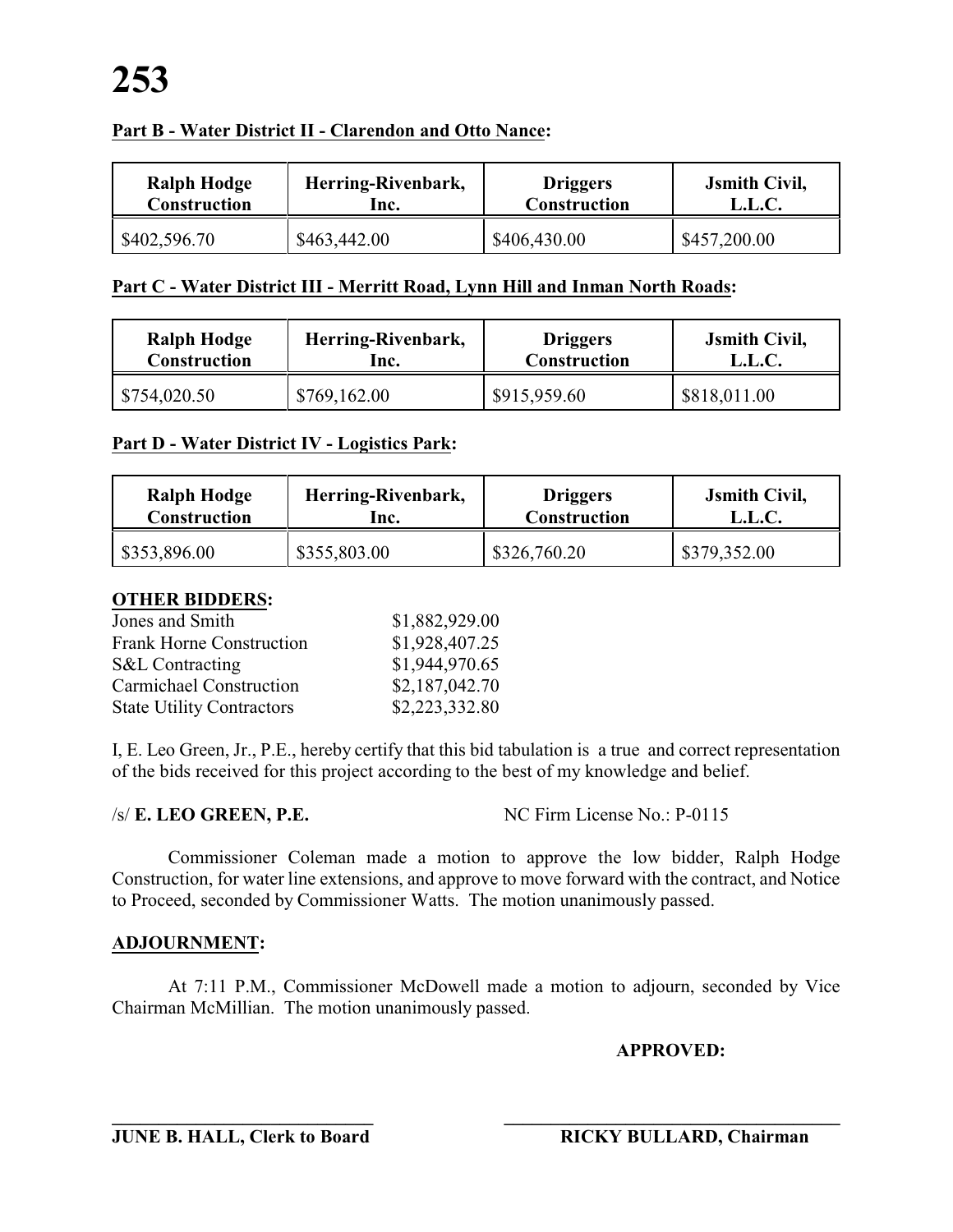### **COLUMBUS COUNTY WATER and SEWER DISTRICTS I, II, III, IV AND V COMBINATION BOARD MEETING Monday, March 01, 2021 6:56 P.M.**

The Honorable Columbus County Commissioners met on the above stated date and at the above stated time in the DempseyB. HerringCourthouse Annex, 112 West Smith Street, Whiteville, North Carolina 28472, for the purpose to act as the Columbus County Water and Sewer District II Board.

#### **COMMISSIONERS PRESENT: APPOINTEES PRESENT:**

Ricky Bullard, **Chairman/Interim County Manager** Amanda B. Prince, **County Attorney** Jerome McMillian, **Vice Chairman** June B. Hall, **Clerk to the Board** Giles E. Byrd Bobbie Faircloth, **Finance Officer** Lavern Coleman Brent Watts Charles T. McDowell

# **COMMISSIONER ABSENT:**

Chris Smith

# **MEETING CALLED TO ORDER:**

At 6:56 P.M., Chairman Ricky Bullard called the **combination meeting** of Columbus County Water and Sewer Districts I, II, III, IV and V Board Meeting to order.

### **Agenda Item#15: COLUMBUS COUNTYWATER and SEWER DISTRICTS I, II, III, IV and V - BIDS for WATER LINE EXTENSIONS:**

Gail Edwards, Assistant to the Manager, requested Board approval of the low bidder, Ralph Hodge Construction, for water line extensions from the following Bid Tabulations, and approval to move forward with the contract and Notice to Proceed.

| <b>PROJECT OWNER:</b>       | Columbus County                                              |
|-----------------------------|--------------------------------------------------------------|
| <b>PROJECT DESCRIPTION:</b> | Water System Improvements - Water District I, II, III and IV |
| <b>BID OPENING DATE:</b>    | February 23, 2021 @ 2:00 P.M.                                |
| <b>ENGINEER:</b>            | Green Engineering, P.L.L.C.                                  |

### **Part A - Water District I and Water District V - Frank Norris Road and Seven Creeks Road:**

| Ralph Hodge         | Herring-Rivenbark, | <b>Driggers</b>     | <b>Jsmith Civil,</b> |
|---------------------|--------------------|---------------------|----------------------|
| <b>Construction</b> | lnc.               | <b>Construction</b> | L.L.C.               |
| \$166.4778.00       | \$174,162.00       | \$167,885.00        | \$165,540.00         |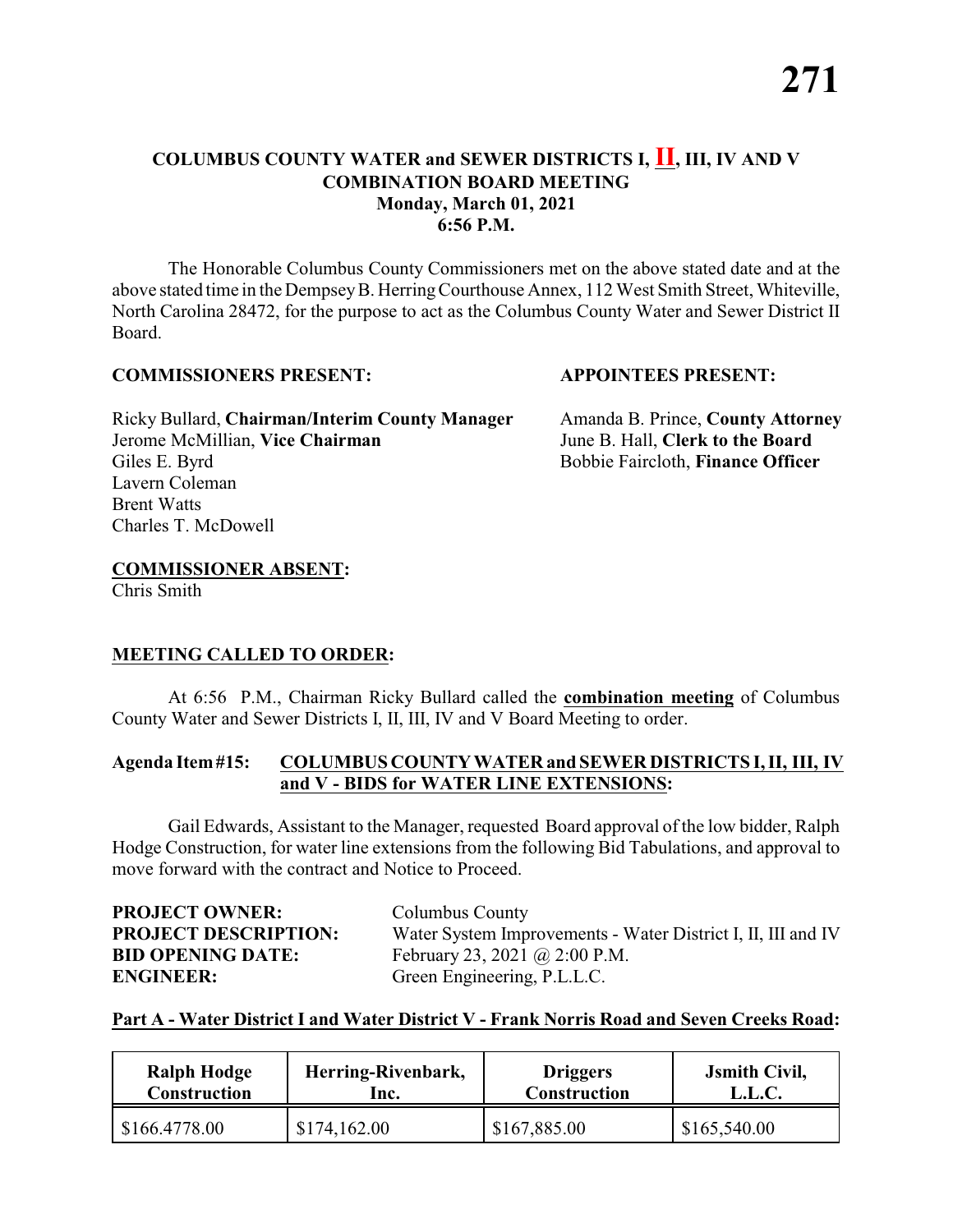#### **Part B - Water District II - Clarendon and Otto Nance:**

| <b>Ralph Hodge</b>  | Herring-Rivenbark, | <b>Driggers</b>     | <b>J</b> smith Civil, |
|---------------------|--------------------|---------------------|-----------------------|
| <b>Construction</b> | lnc.               | <b>Construction</b> | L.L.C.                |
| \$402,596.70        | \$463,442.00       | \$406,430.00        | \$457,200.00          |

#### **Part C - Water District III - Merritt Road, Lynn Hill and Inman North Roads:**

| <b>Ralph Hodge</b>  | Herring-Rivenbark, | <b>Driggers</b> | <b>Jsmith Civil,</b> |
|---------------------|--------------------|-----------------|----------------------|
| <b>Construction</b> | Inc.               | Construction    | L.L.C.               |
| \$754,020.50        | \$769,162.00       | \$915,959.60    | \$818,011.00         |

#### **Part D - Water District IV - Logistics Park:**

| <b>Ralph Hodge</b>  | Herring-Rivenbark, | <b>Driggers</b>     | <b>Jsmith Civil,</b> |
|---------------------|--------------------|---------------------|----------------------|
| <b>Construction</b> | lnc.               | <b>Construction</b> | L.L.C.               |
| \$353,896.00        | \$355,803.00       | \$326,760.20        | \$379,352.00         |

#### **OTHER BIDDERS:**

| Jones and Smith                  | \$1,882,929.00 |
|----------------------------------|----------------|
| <b>Frank Horne Construction</b>  | \$1,928,407.25 |
| <b>S&amp;L</b> Contracting       | \$1,944,970.65 |
| <b>Carmichael Construction</b>   | \$2,187,042.70 |
| <b>State Utility Contractors</b> | \$2,223,332.80 |

I, E. Leo Green, Jr., P.E., hereby certify that this bid tabulation is a true and correct representation of the bids received for this project according to the best of my knowledge and belief.

/s/ **E. LEO GREEN, P.E.** NC Firm License No.: P-0115

Commissioner Coleman made a motion to approve the low bidder, Ralph Hodge Construction, for water line extensions, and approve to move forward with the contract, and Notice to Proceed, seconded by Commissioner Watts. The motion unanimously passed.

#### **Agenda Item #16: COLUMBUS COUNTY WATER DISTRICT II -OLD DOCK WATER PROJECT - TEST WELL GUIDEWAY SCHOOL,CHANGE ORDER NUMBER2:**

Gail Edwards, Assistant to the Manager, requested approval from the Board to move forward with the Change Order/Proposal #2 for a test well from Bill's Well Drilling, at the cost of \$29,000.

Commissioner McDowell made a motion to approve Change Order Number 2 for the Old Dock Water Project - Test Well at Guideway School, at the cost of twenty-nine thousand and 00/100 (\$29,000.00) dollars, seconded by Commissioner Watts. The motion unanimously passed.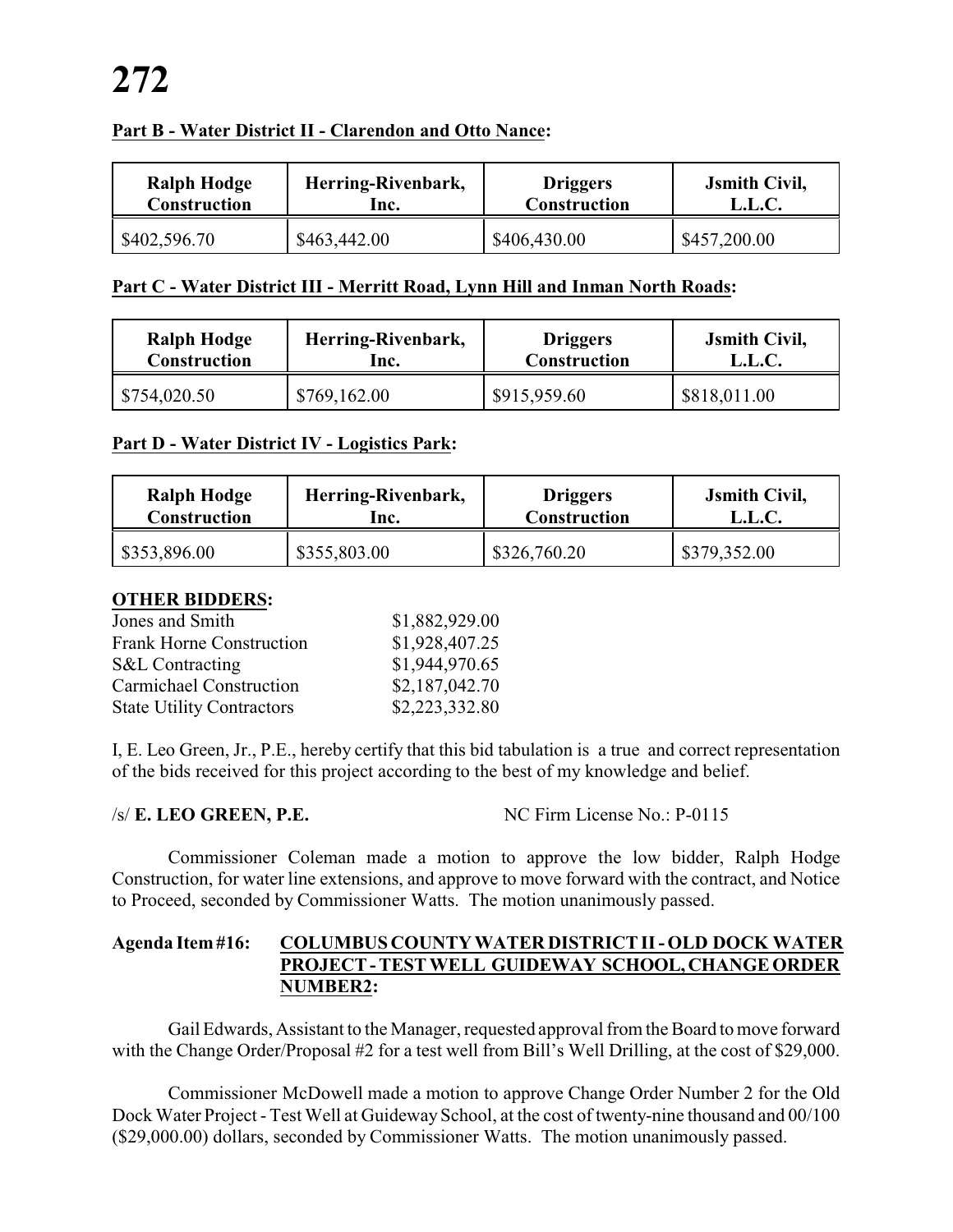# **ADJOURNMENT:**

At 7:11 P.M., Commissioner McDowell made a motion to adjourn, seconded by Vice Chairman McMillian. The motion unanimously passed.

**\_\_\_\_\_\_\_\_\_\_\_\_\_\_\_\_\_\_\_\_\_\_\_\_\_\_\_\_ \_\_\_\_\_\_\_\_\_\_\_\_\_\_\_\_\_\_\_\_\_\_\_\_\_\_\_\_\_\_\_\_\_\_\_\_**

**APPROVED:**

**JUNE B. HALL, Clerk to Board RICKY BULLARD, Chairman**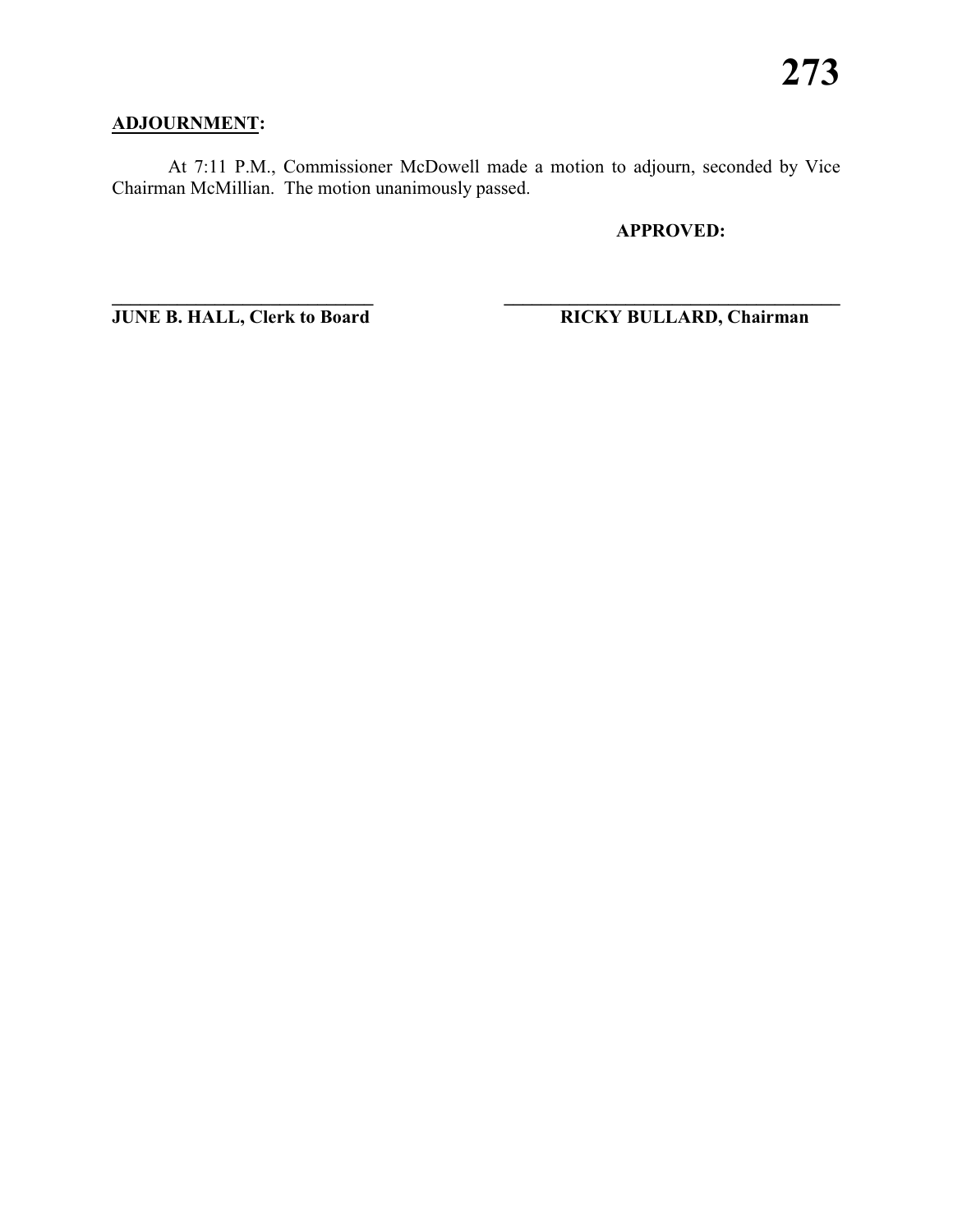## **COLUMBUS COUNTY WATER and SEWER DISTRICTS I, II, III, IV AND V COMBINATION BOARD MEETING Monday, March 01, 2021 6:56 P.M.**

The Honorable Columbus County Commissioners met on the above stated date and at the above stated time in the DempseyB. HerringCourthouse Annex, 112 West Smith Street, Whiteville, North Carolina 28472, for the purpose to act as the Columbus County Water and Sewer District III Board.

### **COMMISSIONERS PRESENT: APPOINTEES PRESENT:**

Ricky Bullard, **Chairman/Interim County Manager** Amanda B. Prince, **County Attorney** Jerome McMillian, **Vice Chairman** June B. Hall, **Clerk to the Board** Giles E. Byrd Bobbie Faircloth, **Finance Officer** Lavern Coleman Brent Watts Charles T. McDowell

# **COMMISSIONER ABSENT:**

Chris Smith

### **MEETING CALLED TO ORDER:**

At 6:56 P.M., Chairman Ricky Bullard called the **combination meeting** of Columbus County Water and Sewer Districts I, II, III, IV and V Board Meeting to order.

#### **Agenda Item#15: COLUMBUS COUNTYWATER and SEWER DISTRICTS I, II, III, IV and V - BIDS for WATER LINE EXTENSIONS:**

Gail Edwards, Assistant to the Manager, requested Board approval of the low bidder, Ralph Hodge Construction, for water line extensions from the following Bid Tabulations, and approval to move forward with the contract and Notice to Proceed.

| <b>PROJECT OWNER:</b>       | Columbus County                                              |
|-----------------------------|--------------------------------------------------------------|
| <b>PROJECT DESCRIPTION:</b> | Water System Improvements - Water District I, II, III and IV |
| <b>BID OPENING DATE:</b>    | February 23, 2021 @ 2:00 P.M.                                |
| <b>ENGINEER:</b>            | Green Engineering, P.L.L.C.                                  |

### **Part A - Water District I and Water District V - Frank Norris Road and Seven Creeks Road:**

| <b>Ralph Hodge</b> | Herring-Rivenbark, | <b>Driggers</b>     | <b>J</b> smith Civil, |
|--------------------|--------------------|---------------------|-----------------------|
| Construction       | lnc.               | <b>Construction</b> | L.L.C.                |
| \$166.4778.00      | \$174,162.00       | \$167,885.00        | \$165,540.00          |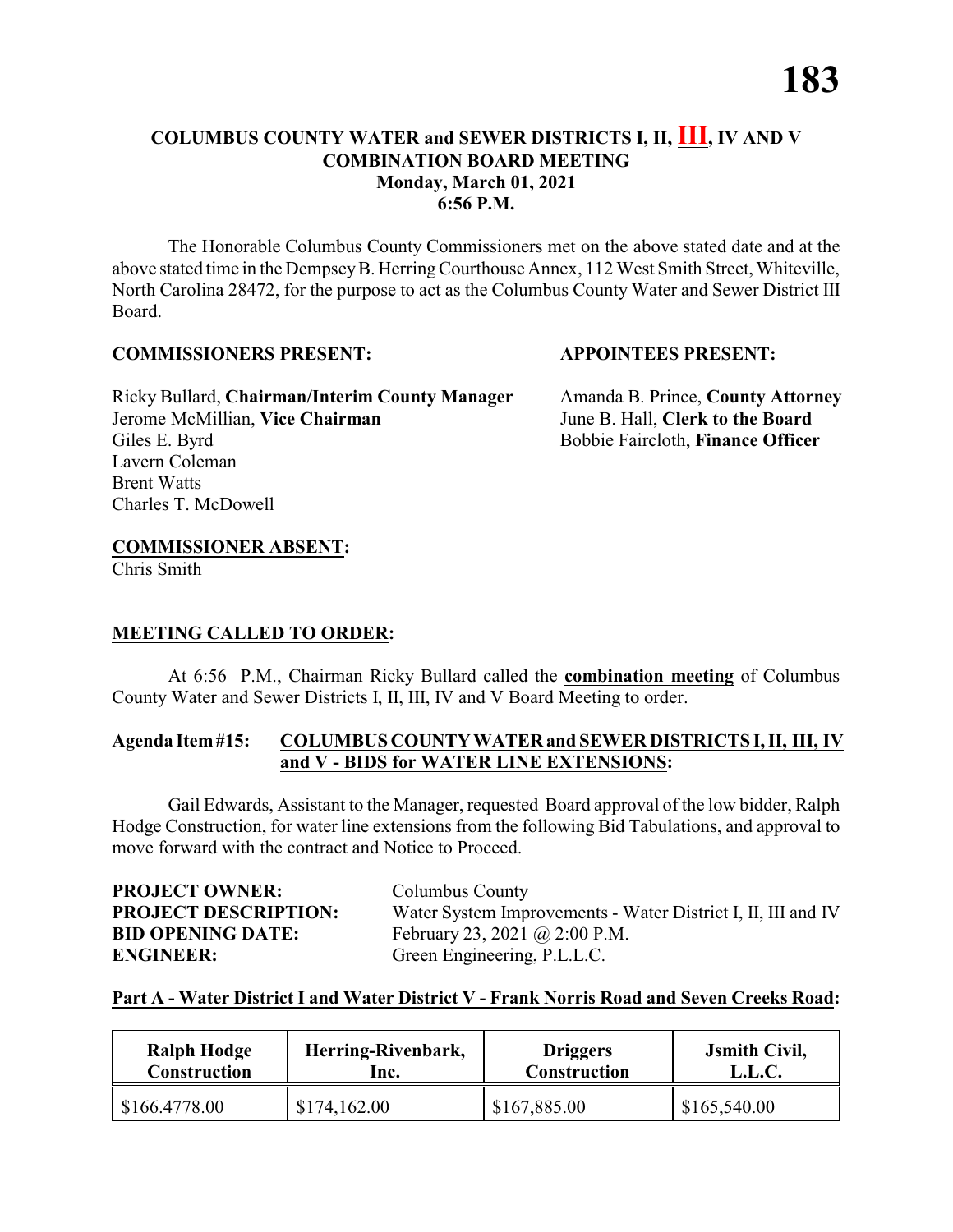## **Part B - Water District II - Clarendon and Otto Nance:**

| Ralph Hodge         | Herring-Rivenbark, | <b>Driggers</b>     | <b>Jsmith Civil,</b> |
|---------------------|--------------------|---------------------|----------------------|
| <b>Construction</b> | lnc.               | <b>Construction</b> | L.L.C.               |
| \$402,596.70        | \$463,442.00       | \$406,430.00        | \$457,200.00         |

### **Part C - Water District III - Merritt Road, Lynn Hill and Inman North Roads:**

| <b>Ralph Hodge</b>  | Herring-Rivenbark, | <b>Driggers</b> | <b>J</b> smith Civil, |
|---------------------|--------------------|-----------------|-----------------------|
| <b>Construction</b> | lnc.               | Construction    | L.L.C.                |
| \$754,020.50        | \$769,162.00       | \$915,959.60    | \$818,011.00          |

#### **Part D - Water District IV - Logistics Park:**

| <b>Ralph Hodge</b>  | Herring-Rivenbark, | <b>Driggers</b>     | <b>Jsmith Civil,</b> |
|---------------------|--------------------|---------------------|----------------------|
| <b>Construction</b> | lnc.               | <b>Construction</b> | L.L.C.               |
| \$353,896.00        | \$355,803.00       | \$326,760.20        | \$379,352.00         |

#### **OTHER BIDDERS:**

| Jones and Smith                  | \$1,882,929.00 |
|----------------------------------|----------------|
| <b>Frank Horne Construction</b>  | \$1,928,407.25 |
| <b>S&amp;L</b> Contracting       | \$1,944,970.65 |
| <b>Carmichael Construction</b>   | \$2,187,042.70 |
| <b>State Utility Contractors</b> | \$2,223,332.80 |

I, E. Leo Green, Jr., P.E., hereby certify that this bid tabulation is a true and correct representation of the bids received for this project according to the best of my knowledge and belief.

/s/ **E. LEO GREEN, P.E.** NC Firm License No.: P-0115

Commissioner Coleman made a motion to approve the low bidder, Ralph Hodge Construction, for water line extensions, and approve to move forward with the contract, and Notice to Proceed, seconded by Commissioner Watts. The motion unanimously passed.

#### **ADJOURNMENT:**

At 7:11 P.M., Commissioner McDowell made a motion to adjourn, seconded by Vice Chairman McMillian. The motion unanimously passed.

#### **APPROVED:**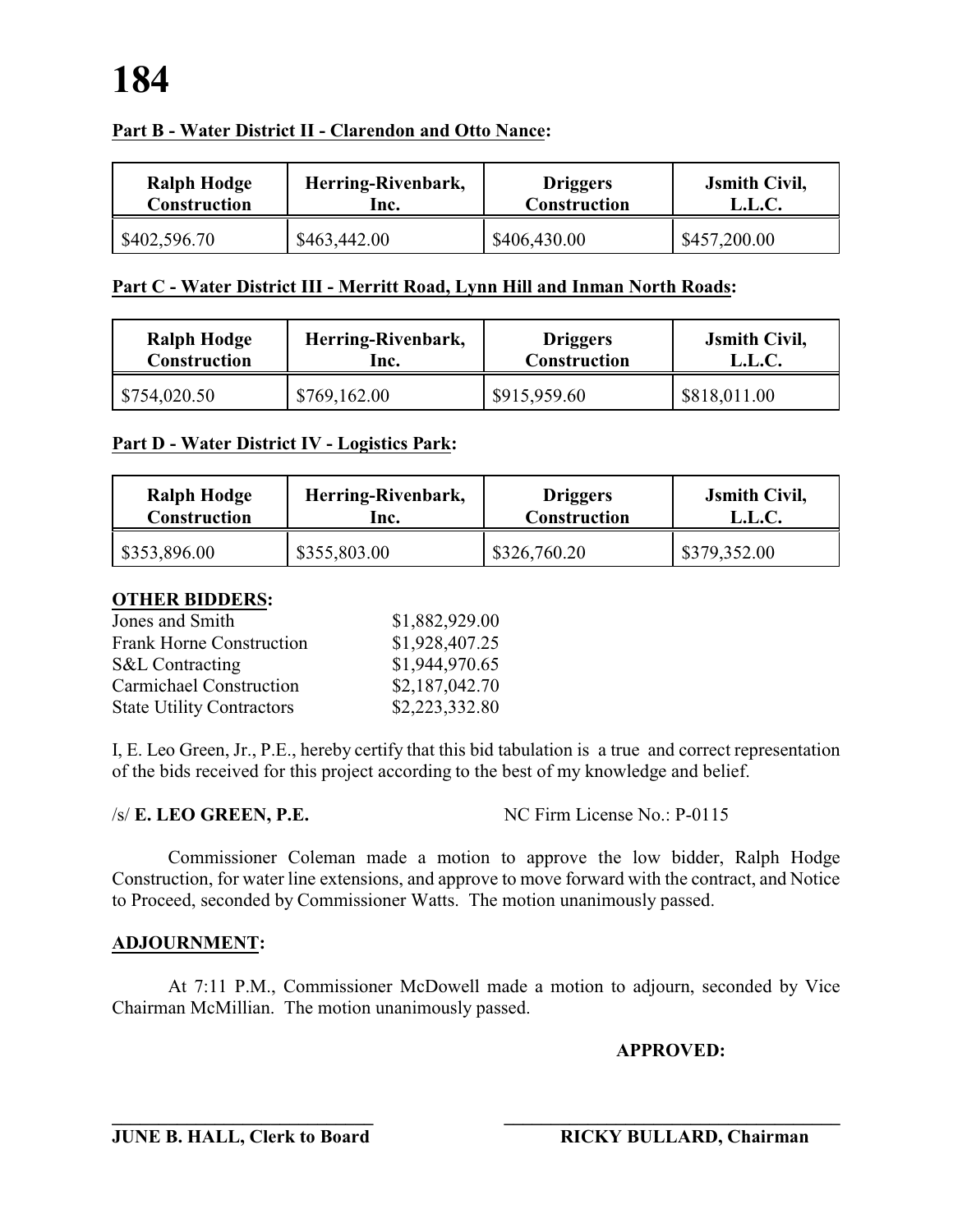## **COLUMBUS COUNTY WATER and SEWER DISTRICTS I, II, III, IV AND V COMBINATION BOARD MEETING Monday, March 01, 2021 6:56 P.M.**

The Honorable Columbus County Commissioners met on the above stated date and at the above stated time in the DempseyB. HerringCourthouse Annex, 112 West Smith Street, Whiteville, North Carolina 28472, for the purpose to act as the Columbus County Water and Sewer District IV Board.

### **COMMISSIONERS PRESENT: APPOINTEES PRESENT:**

Ricky Bullard, **Chairman/Interim County Manager** Amanda B. Prince, **County Attorney** Jerome McMillian, **Vice Chairman** June B. Hall, **Clerk to the Board** Giles E. Byrd Bobbie Faircloth, **Finance Officer** Lavern Coleman Brent Watts Charles T. McDowell

# **COMMISSIONER ABSENT:**

Chris Smith

### **MEETING CALLED TO ORDER:**

At 6:56 P.M., Chairman Ricky Bullard called the **combination meeting** of Columbus County Water and Sewer Districts I, II, III, IV and V Board Meeting to order.

#### **Agenda Item#15: COLUMBUS COUNTYWATER and SEWER DISTRICTS I, II, III, IV and V - BIDS for WATER LINE EXTENSIONS:**

Gail Edwards, Assistant to the Manager, requested Board approval of the low bidder, Ralph Hodge Construction, for water line extensions from the following Bid Tabulations, and approval to move forward with the contract and Notice to Proceed.

| <b>PROJECT OWNER:</b>       | Columbus County                                              |
|-----------------------------|--------------------------------------------------------------|
| <b>PROJECT DESCRIPTION:</b> | Water System Improvements - Water District I, II, III and IV |
| <b>BID OPENING DATE:</b>    | February 23, 2021 @ 2:00 P.M.                                |
| <b>ENGINEER:</b>            | Green Engineering, P.L.L.C.                                  |

### **Part A - Water District I and Water District V - Frank Norris Road and Seven Creeks Road:**

| <b>Ralph Hodge</b> | Herring-Rivenbark, | <b>Driggers</b>     | <b>J</b> smith Civil, |
|--------------------|--------------------|---------------------|-----------------------|
| Construction       | lnc.               | <b>Construction</b> | L.L.C.                |
| \$166.4778.00      | \$174,162.00       | \$167,885.00        | \$165,540.00          |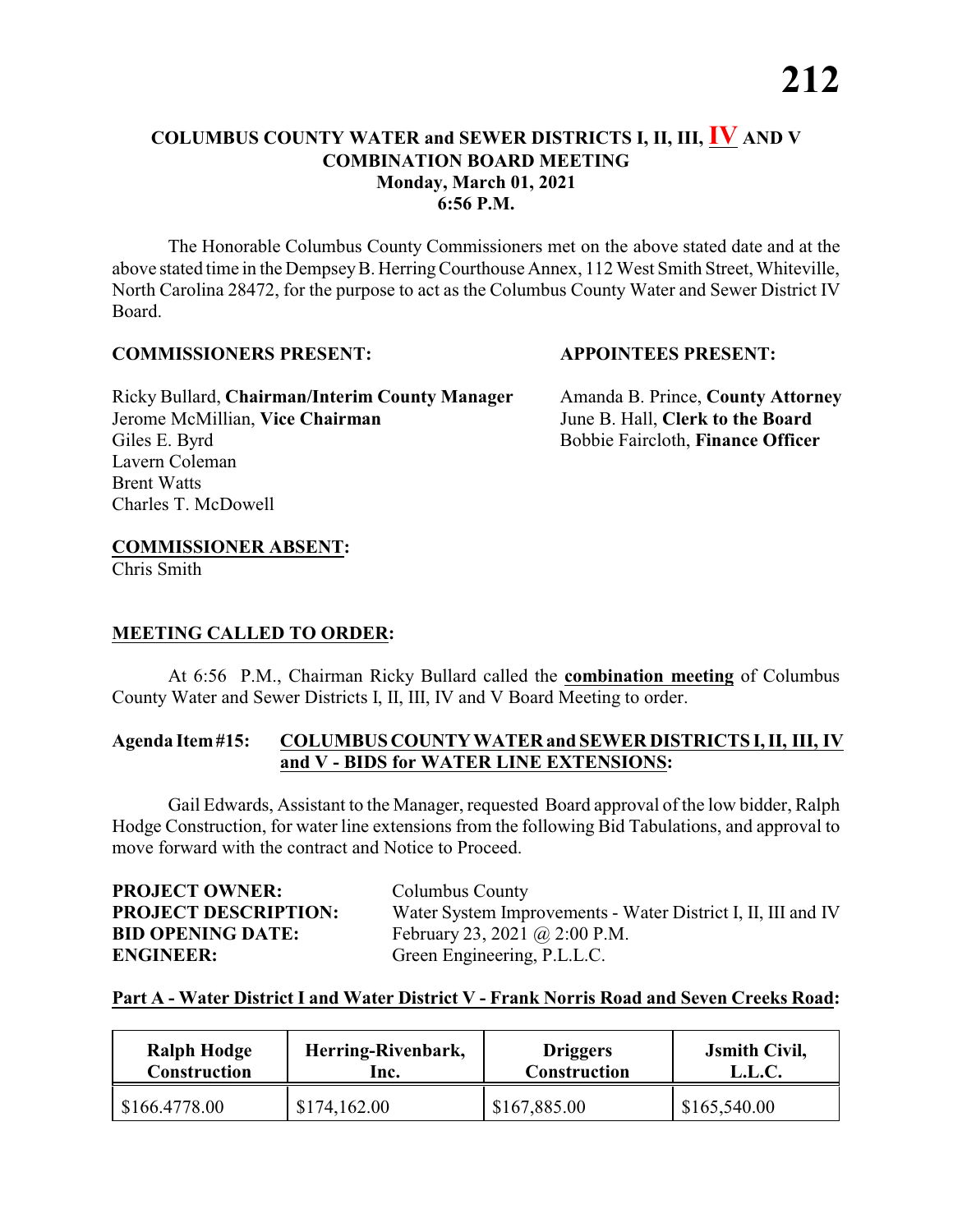### **Part B - Water District II - Clarendon and Otto Nance:**

| <b>Ralph Hodge</b>  | Herring-Rivenbark, | <b>Driggers</b>     | <b>J</b> smith Civil, |
|---------------------|--------------------|---------------------|-----------------------|
| <b>Construction</b> | lnc.               | <b>Construction</b> | L.L.C.                |
| \$402,596.70        | \$463,442.00       | \$406,430.00        | \$457,200.00          |

#### **Part C - Water District III - Merritt Road, Lynn Hill and Inman North Roads:**

| <b>Ralph Hodge</b> | Herring-Rivenbark, | <b>Driggers</b> | <b>Jsmith Civil,</b> |
|--------------------|--------------------|-----------------|----------------------|
| Construction       | lnc.               | Construction    | L.L.C.               |
| \$754,020.50       | \$769,162.00       | \$915,959.60    | \$818,011.00         |

#### **Part D - Water District IV - Logistics Park:**

| <b>Ralph Hodge</b>  | Herring-Rivenbark, | <b>Driggers</b>     | <b>Jsmith Civil,</b> |
|---------------------|--------------------|---------------------|----------------------|
| <b>Construction</b> | lnc.               | <b>Construction</b> | L.L.C.               |
| \$353,896.00        | \$355,803.00       | \$326,760.20        | \$379,352.00         |

#### **OTHER BIDDERS:**

| Jones and Smith                  | \$1,882,929.00 |
|----------------------------------|----------------|
| <b>Frank Horne Construction</b>  | \$1,928,407.25 |
| <b>S&amp;L</b> Contracting       | \$1,944,970.65 |
| <b>Carmichael Construction</b>   | \$2,187,042.70 |
| <b>State Utility Contractors</b> | \$2,223,332.80 |

I, E. Leo Green, Jr., P.E., hereby certify that this bid tabulation is a true and correct representation of the bids received for this project according to the best of my knowledge and belief.

/s/ **E. LEO GREEN, P.E.** NC Firm License No.: P-0115

Commissioner Coleman made a motion to approve the low bidder, Ralph Hodge Construction, for water line extensions, and approve to move forward with the contract, and Notice to Proceed, seconded by Commissioner Watts. The motion unanimously passed.

#### **Agenda Item #17: COLUMBUS COUNTY WATER and SEWER DISTRICT IV - BIDS for WATERLINE EXTENSION into INTERNATIONAL LOGISTICS PARK:**

Dr. GaryLanier, Economic Development Director, requested Board approval of bids for the waterline extensions into the International Logistics Park.

Commissioner Coleman made a motion to approve the low bidder, Ralph Hodge Construction, for the sixteen (16") inches water line extension, as listed in the above listed bidders list, and approve to move forward with the contract, and Notice to Proceed, seconded by Commissioner Byrd. The motion unanimously passed.